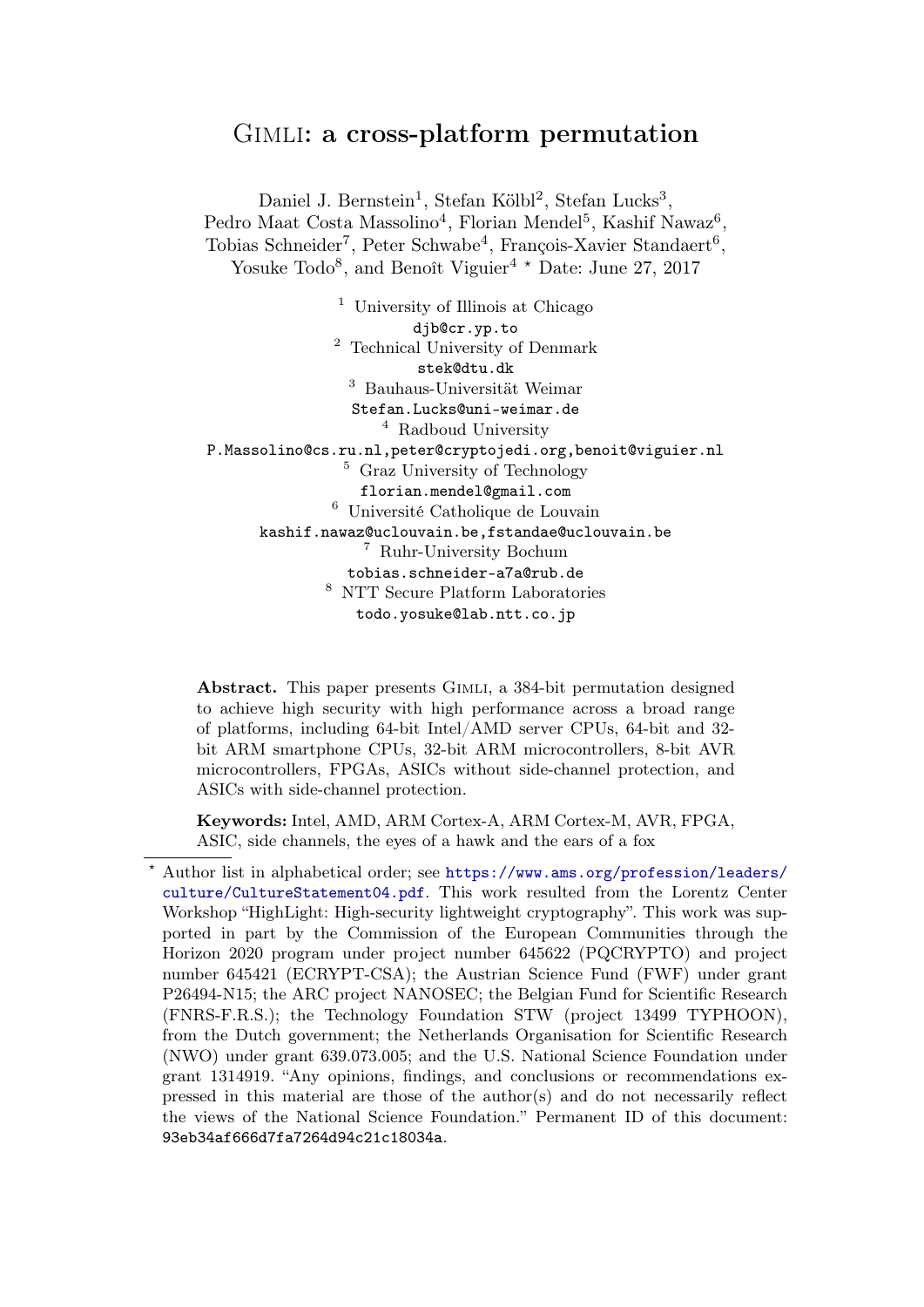## <span id="page-1-1"></span>1 Introduction

Keccak [\[11\]](#page-18-0), the 1600-bit permutation inside SHA-3, is well known to be extremely energy-efficient: specifically, it achieves very high throughput in moderatearea hardware. Keccak is also well known to be easy to protect against sidechannel attacks: each of its 24 rounds has algebraic degree only 2, allowing low-cost masking. The reason that Keccak is well known for these features is that most symmetric primitives are much worse in these metrics.

Chaskey [\[21\]](#page-20-0), a 128-bit-permutation-based message-authentication code with a 128-bit key, is well known to be very fast on 32-bit embedded microcontrollers: for example, it runs at just 7.0 cycles/byte on an ARM Cortex-M3 microcontroller. The reason that Chaskey is well known for this microcontroller performance is that most symmetric primitives are much worse in this metric.

Salsa20 [\[7\]](#page-18-1), a 512-bit-permutation-based stream cipher, is well known to be very fast on CPUs with vector units. For example, [\[9\]](#page-18-2) shows that Salsa20 runs at 5.47 cycles/byte using the 128-bit NEON vector unit on a classic ARM Cortex-A8 (iPad 1, iPhone 4) CPU core. The reason that Salsa20 and its variant ChaCha<sub>20</sub> [\[6\]](#page-18-3) are well known for this performance is again that most symmetric primitives are much worse in this metric. This is also why ChaCha20 is now used by smartphones for HTTPS connections to Google [\[13\]](#page-20-1) and Cloudflare [\[27\]](#page-21-0).

Cryptography appears in a wide range of application environments, and each new environment seems to provide more reasons to be dissatisfied with most symmetric primitives. For example, Keccak, Salsa20, and ChaCha20 slow down dramatically when messages are short. As another example, Chaskey has a limited security level, and slows down dramatically when the same permutation is used inside a mode aiming for a higher security level.

Contributions of this paper. We introduce Gimli, a 384-bit permutation. Like other permutations with sufficiently large state sizes, GIMLI can easily be used to build high-security block ciphers, tweakable block ciphers, stream ciphers, message-authentication codes, authenticated ciphers, hash functions, etc.

What distinguishes GIMLI from other permutations is its *cross-platform* performance. Gimli is designed for energy-efficient hardware and for side-channelprotected hardware and for microcontrollers and for compactness and for vectorization and for short messages and for a high security level.

We present a complete specification of GIMLI (Section [2\)](#page-1-0), a detailed design rationale (Section [3\)](#page-3-0), an in-depth security analysis (Section [4\)](#page-8-0), and performance results for a wide range of platforms (Section [5\)](#page-11-0).

Availability of implementations. We place all software and hardware implementations described in this paper into the public domain to maximize reusability of our results. They are available at <https://gimli.cr.yp.to>.

## <span id="page-1-0"></span>2 Gimli specification

This section defines GIMLI. See Section [3](#page-3-0) for motivation.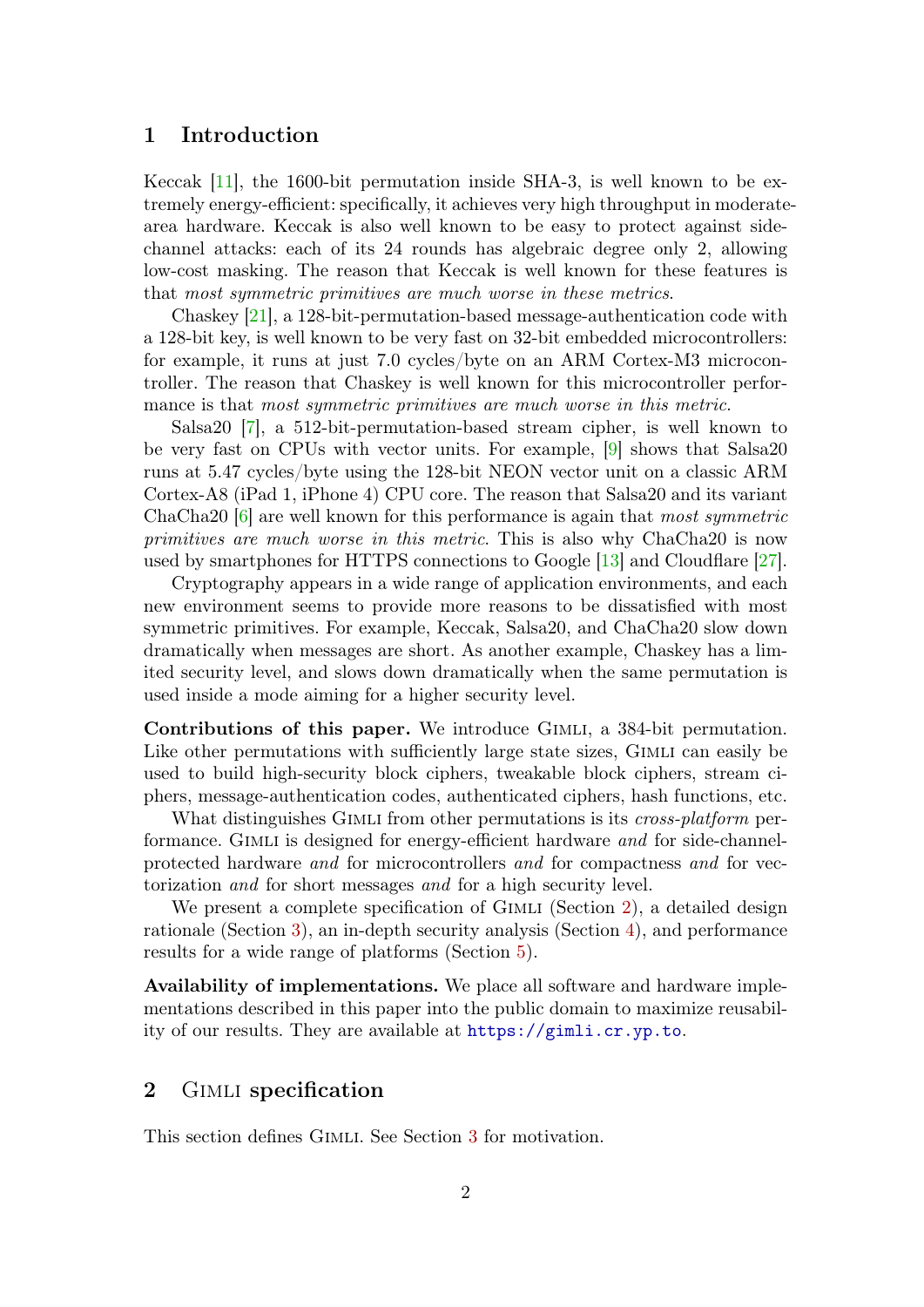**Notation.** We denote by  $W = \{0, 1\}^{32}$  the set of bitstrings of length 32. We will refer to the elements of this set as "words". We use

- $a ⊕ b$  to denote a bitwise exclusive or (XOR) of the values a and b,
- $a \wedge b$  for a bitwise logical and of the values a and b,
- a ∨ b for a bitwise logical or of the values a and b,
- $− a \ll k$  for a cyclic left shift of the value a by a shift distance of k, and
- $a \ll k$  for a non-cyclic shift (i.e, a shift that is filling up with zero bits) of the value  $a$  by a shift distance of  $k$ .

We index all vectors and matrices starting at zero. We encode words as bytes in little-endian form.



<span id="page-2-0"></span>Fig. 1: State Representation

The state. Gimli applies a sequence of rounds to a 384-bit state. The state is represented as a parallelepiped with dimensions  $3 \times 4 \times 32$  (see Fig. [1\)](#page-2-0) or, equivalently, as a  $3 \times 4$  matrix of 32-bit words.

We name the following sets of bits:

- a column j is a sequence of 96 bits such that  $s_j = \{s_{0,j}; s_{1,j}; s_{2,j}\} \in \mathcal{W}^3$
- a row *i* is a sequence of 128 bits such that  $s_i = \{s_{i,0}; s_{i,1}; s_{i,2}; s_{i,3}\}$  ∈  $W^4$

Each round is a sequence of three operations: (1) a non-linear layer, specifically a 96-bit SP-box applied to each column; (2) in every second round, a linear mixing layer; (3) in every fourth round, a constant addition.

The non-linear layer. The SP-box consists of three sub-operations: rotations of the first and second words; a 3-input nonlinear T-function; and a swap of the first and third words. See Figure [2](#page-3-1) for details.

The linear layer. The linear layer consists of two swap operations, namely Small-Swap and Big-Swap. Small-Swap occurs every 4 rounds starting from the 1st round. Big-Swap occurs every 4 rounds starting from the 3rd round. See Figure [3](#page-3-2) for details of these swaps.

The round constants. There are 24 rounds in GIMLI, numbered  $24, 23, \ldots, 1$ . When the round number r is  $24, 20, 16, 12, 8, 4$  we XOR the round constant 0x9e377900  $\oplus r$  to the first state word  $s_{0,0}$ .

Putting it together. Algorithm [1](#page-4-0) is pseudocode for the full GIMLI permutation. Appendix [A](#page-22-0) is a C reference implementation.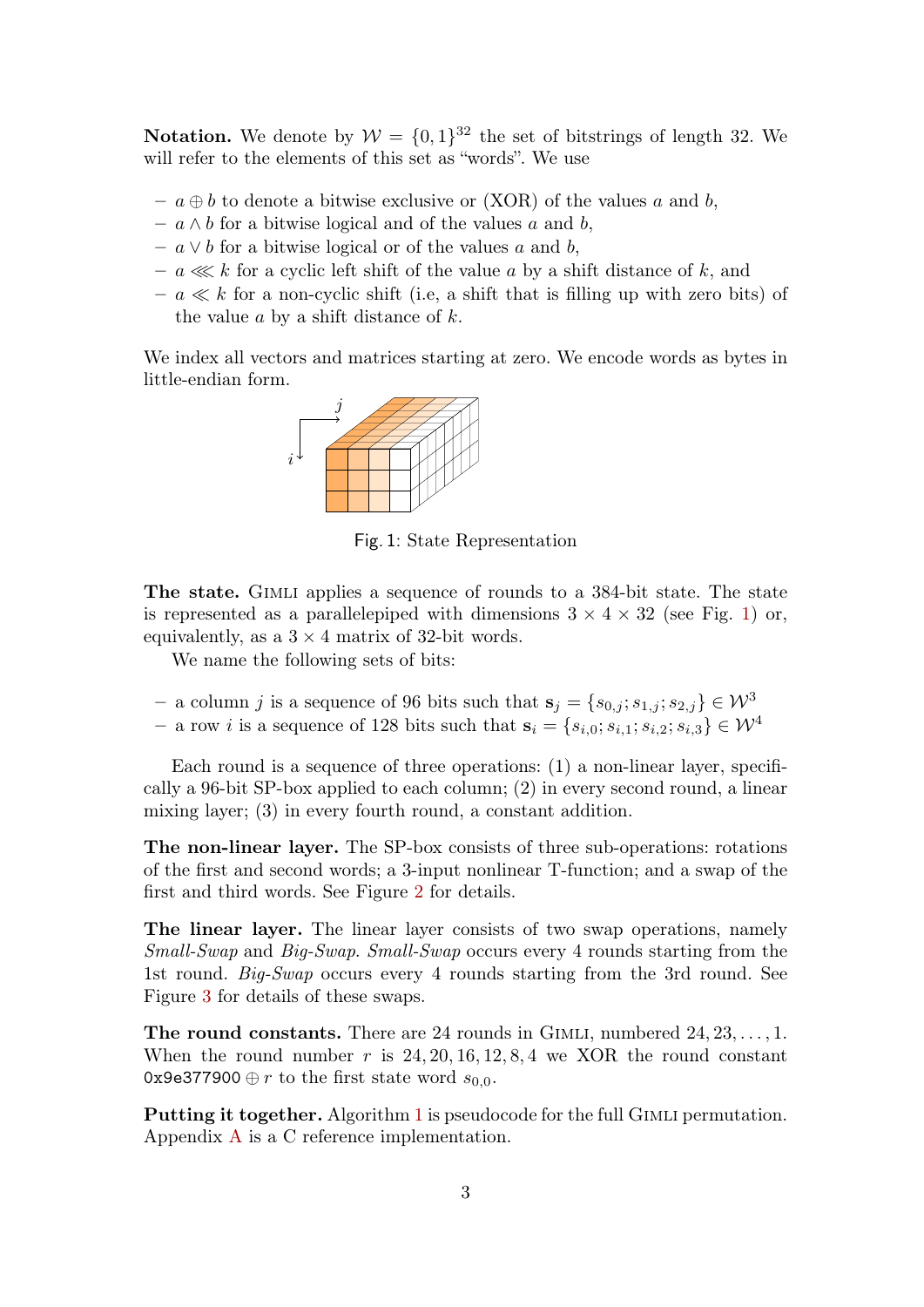<span id="page-3-3"></span>

<span id="page-3-1"></span>Fig. 2: The SP-box applied to a column



<span id="page-3-2"></span>Fig. 3: The linear layer

## <span id="page-3-0"></span>3 Understanding the Gimli design

This section explains how we arrived at the Gimli design presented in Section [2.](#page-1-0)

We started from the well-known goal of designing one unified cryptographic primitive suitable for many different applications: collision-resistant hashing, preimage-resistant hashing, message authentication, message encryption, etc. We found no reason to question the "new conventional wisdom" that a permutation is a better unified primitive than a block cipher. Like Keccak, Ascon [\[15\]](#page-20-2), etc., we evaluate performance only in the forward direction, and we consider only forward modes; modes that also use the inverse permutation require extra hardware area and do not seem to offer any noticeable advantages.

Where GIMLI departs from previous designs is in its objective of being a single primitive that performs well on every common platform. We do not insist on beating all previous primitives on all platforms simultaneously, but we do insist on coming reasonably close. Each platform has its own hazards that create poor performance for many primitives; what Gimli shows is that all of these hazards can be avoided simultaneously.

Vectorization. On common Intel server CPUs, vector instructions are by far the most efficient arithmetic/logic instructions. As a concrete example, the 12-round ChaCha12 stream cipher has run at practically the same speed as 12-round AES-192 on several generations of Intel CPUs (e.g., 1.7 cycles/byte on Westmere; 1.5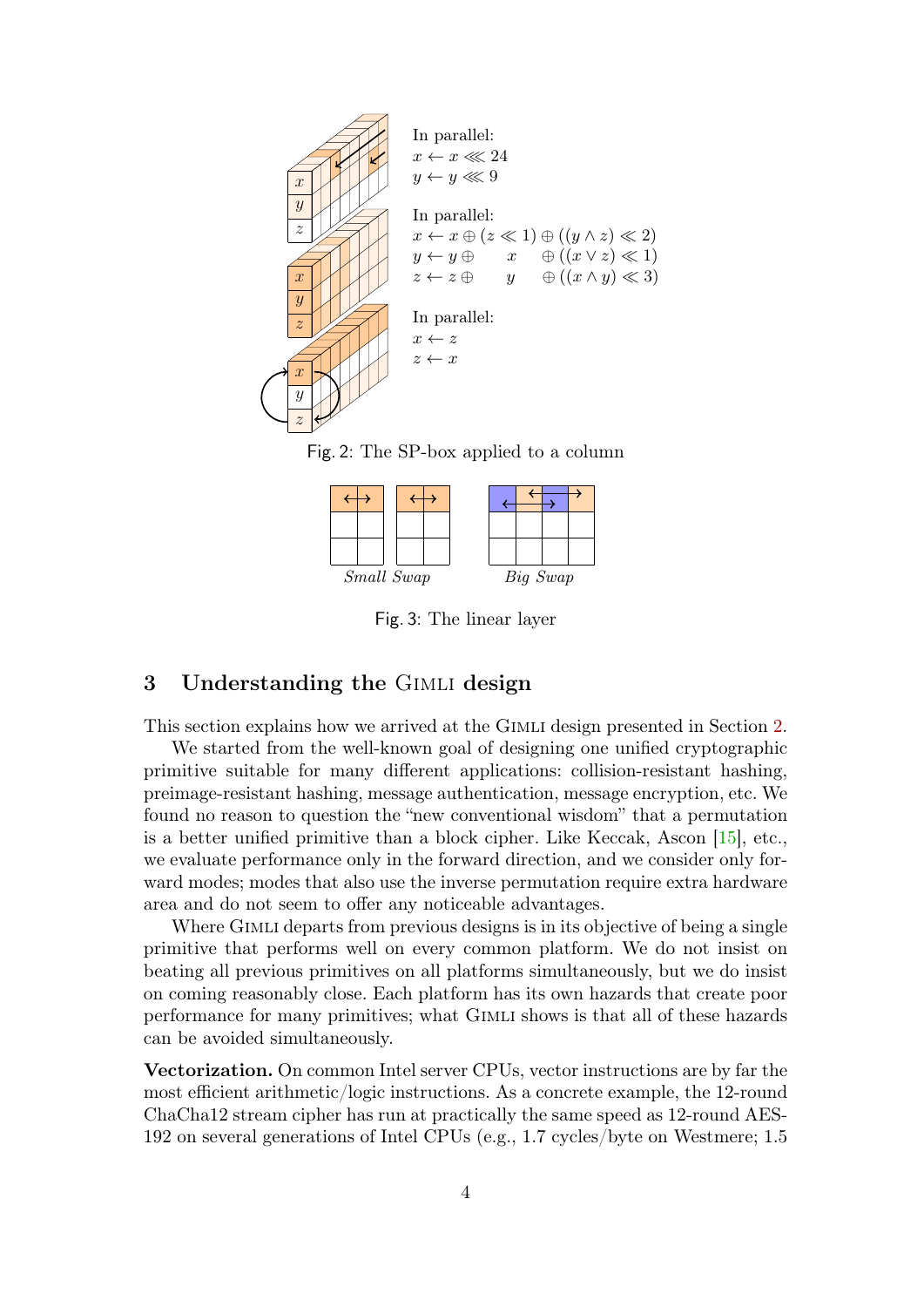<span id="page-4-0"></span>Algorithm 1 The GIMLI permutation

Require:  $\mathbf{s} = (s_{i,j}) \in \mathcal{W}^{3 \times 4}$ Ensure: GIMLI(s) =  $(s_{i,j}) \in \mathcal{W}^{3 \times 4}$ for  $r$  from 24 downto 1 inclusive do for  $j$  from 0 to 3 inclusive do  $x \leftarrow s_{0,j} \ll 24$  . SP-box  $y \leftarrow s_{1,j} \ll 9$  $z \leftarrow s_{2,i}$  $s_{2,j} \leftarrow x \oplus (z \ll 1) \oplus ((y \wedge z) \ll 2)$  $s_{1,j} \leftarrow y \oplus x \quad \oplus ((x \vee z) \ll 1)$  $s_{0,j} \leftarrow z \oplus y \quad \oplus ((x \wedge y) \ll 3)$ end for  $\triangleright$  linear layer if r mod  $4 = 0$  then  $s_{0,0}, s_{0,1}, s_{0,2}, s_{0,3} \leftarrow s_{0,1}, s_{0,0}, s_{0,3}, s_{0,2}$   $\triangleright \textit{Small-Swap}$ else if  $r \mod 4 = 2$  then  $s_{0,0}, s_{0,1}, s_{0,2}, s_{0,3} \leftarrow s_{0,2}, s_{0,3}, s_{0,0}, s_{0,1}$   $\triangleright$   $Big\}$ end if if r mod  $4 = 0$  then  $s_{0,0} = s_{0,0} \oplus 0$ x9e377900  $\oplus r$   $\triangleright$  Add constant end if end for return  $(s_{i,j})$ 

cycles/byte on Ivy Bridge; 0.8 cycles/byte on Skylake), despite AES hardware support, because ChaCha12 takes advantage of the vector hardware on the same CPUs. Vectorization is attractive for CPU designers because the overhead of fetching and decoding an instruction is amortized across several data items.

Any permutation built from (e.g.) common 32-bit operations can take advantage of a 32b-bit vector unit if the permutation is applied to b blocks in parallel. Many modes of use of a permutation support this type of vectorization. But this type of vectorization creates two performance problems. First, if b parallel blocks do not fit into vector registers, then there is significant overhead for loads and stores; vectorized Keccak implementations suffer exactly this problem. Second, a large b is wasted in applications where messages are short.

Gimli, like Salsa and ChaCha, views its state as consisting of 128-bit rows that naturally fit into 128-bit vector registers. Each row consists of a vector of  $128/w$  entries, each entry being a w-bit word, where w is optimized below. Most of the Gimli operations are applied to every column in parallel, so the operations naturally vectorize. Taking advantage of 256-bit or 512-bit vector registers requires handling only 2 or 4 blocks in parallel.

Logic operations and shifts. GIMLI's design uses only bitwise operations on w-bit words: specifically, and, or, xor, constant-distance left shifts, and constantdistance rotations.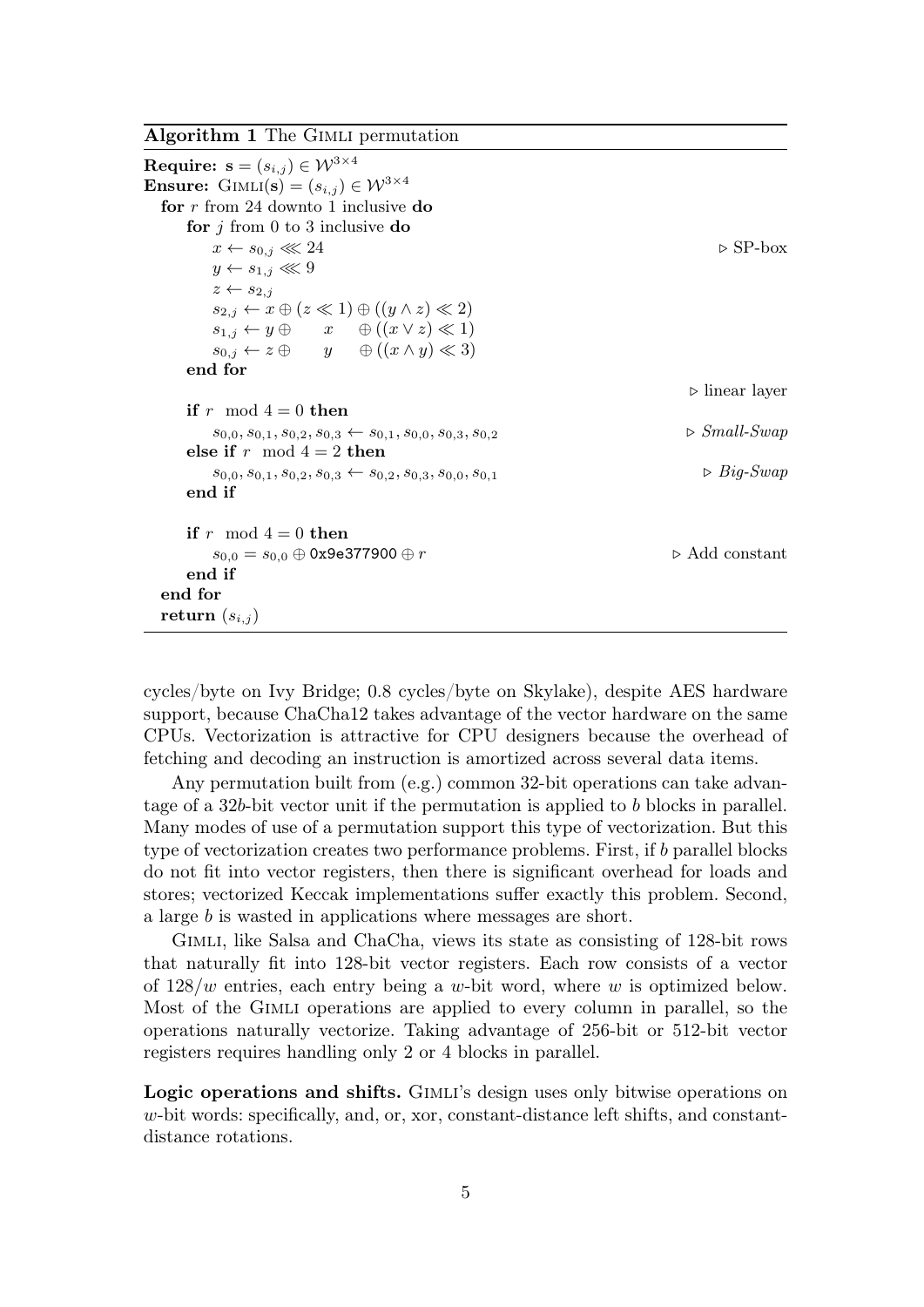<span id="page-5-0"></span>There are tremendous hardware-latency advantages to being able to carry out  $w$  bit operations in parallel. Even when latency is not a concern, bitwise operations are much more energy-efficient than integer addition, which (when carried out serially) uses almost  $5w$  bit operations for w-bit words. Avoiding additions also allows "interleaved" implementations as in Keccak, Ascon, etc., saving time on software platforms with word sizes below w.

On platforms with  $w$ -bit words there is a software cost in avoiding additions. One way to quantify this cost is as follows. A typical ARX design is roughly balanced between addition, rotation, and xor. NORX [\[2\]](#page-18-4) replaces each addition  $a + b$  with a similar bitwise operation  $a \oplus b \oplus ((a \wedge b) \ll 1)$ , so 3 instructions (add, rotate, xor) are replaced with 6 instructions; on platforms with free shifts and rotations (such as the ARM Cortex-M4), 2 instructions are replaced with 4 instructions; on platforms where rotations need to be simulated by shifts (as in typical vector units), 5 instructions are replaced with 8 instructions. On top of this near-doubling in cost, the diffusion in the NORX operation is slightly slower than the diffusion in addition, increasing the number of rounds required for security.

The pattern of Gimli operations improves upon NORX in three ways. First, GIMLI uses a third input c for  $a \oplus b \oplus ((c \wedge b) \ll 1)$ , removing the need for a separate xor operation. Second, GIMLI uses only two rotations for three of these operations; overall Gimli uses 19 instructions on typical vector units, not far behind the 15 instructions used by three ARX operations. Third, GIMLI varies the 1-bit shift distance, improving diffusion compared to NORX and possibly even compared to ARX.

We searched through many combinations of possible shift distances (and rotation distances) in GIMLI, applying a simple security model to each combination. Large shift distances throw away many nonlinear bits and, unsurprisingly, turned out to be suboptimal. The final GIMLI shift distances  $(2, 1, 3)$  on three 32-bit words) keep 93.75% of the nonlinear bits.

**32-bit words.** Taking  $w = 32$  is an obvious choice for 32-bit CPUs. It also works well on common 64-bit CPUs, since those CPUs have fast instructions for, e.g., vectorized 32-bit shifts. The 32-bit words can also be split into 16-bit words (with top and bottom bits, or more efficiently with odd and even bits as in "interleaved" Keccak software), and further into 8-bit words.

Taking  $w = 16$  or  $w = 8$  would lose speed on 32-bit CPUs that do not have vectorized 16-bit or 8-bit shifts. Taking  $w = 64$  would interfere with GIMLI's ability to work within a quarter-state for some time (see below), and we do not see a compensating advantage.

State size. On common 32-bit ARM microcontrollers, there are 14 easily usable integer registers, for a total of 448 bits. The 512-bit states in Salsa20, ChaCha, NORX, etc. produce significant load-store overhead, which Gimli avoids by (1) limiting its state to 384 bits (three 128-bit vectors), i.e., 12 registers, and (2) fitting temporary variables into just 2 registers.

Limiting the state to 256 bits would provide some benefit in hardware area, but would produce considerable slowdowns across platforms to maintain an ac-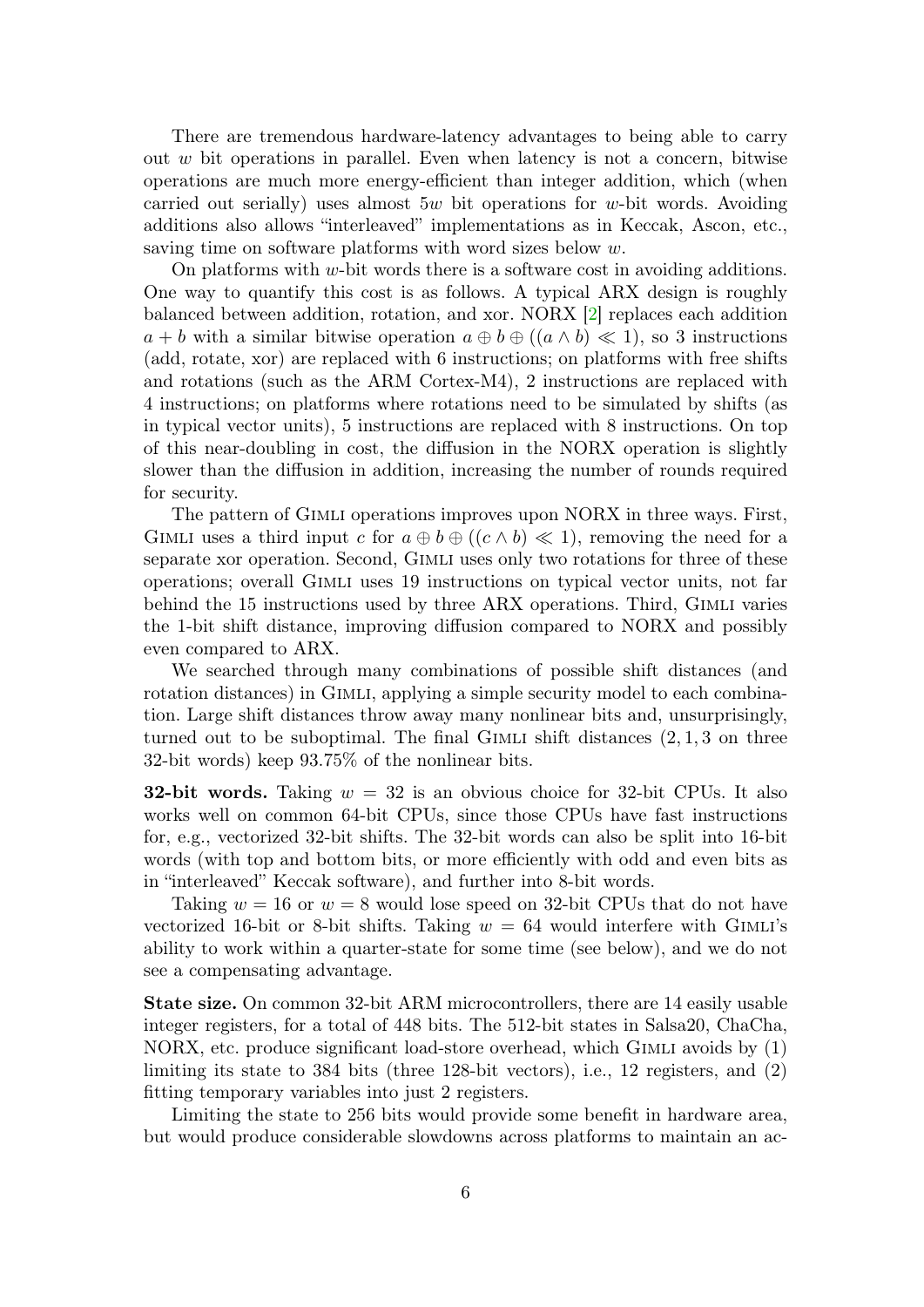<span id="page-6-0"></span>ceptable level of security. For example, 256-bit sponge-based hashing at a  $2^{100}$ security level would be able to absorb only 56 message bits (22% of the state) per permutation call, while 384-bit sponge-based hashing at the same security level is able to absorb 184 message bits (48% of the state) per permutation call, presumably gaining more than a factor of 2 in speed, even without accounting for the diffusion benefits of a larger state. It is also not clear whether a 256-bit state size leaves an adequate long-term security margin against multi-user attacks (see [\[16\]](#page-20-3)) and quantum attacks; more complicated modes can achieve high security levels using small states, but this damages efficiency.

One of the SHA-3 requirements was  $2^{512}$  preimage security. For sponge-based hashing this requires at least a 1024-bit permutation, or an even larger permutation for efficiency, such as Keccak's 1600-bit permutation. This requirement was based entirely on matching SHA-512, not on any credible assertion that  $2^{512}$ preimage security will ever have any real-world value. Gimli is designed for useful security levels, so it is much more comparable to, e.g., 512-bit Salsa20, 400-bit Keccak-f[400] (which reduces Keccak's 64-bit lanes to 16-bit lanes), 384-bit C-Quark [\[3\]](#page-18-5), 384-bit SPONGENT-256/256/128 [\[12\]](#page-20-4), 320-bit Ascon, and 288-bit Photon- $256/32/32$  [\[17\]](#page-20-5).

Working locally. On the popular low-end ARM Cortex-M0 microcontroller, many instructions can access only 8 of the 14 32-bit registers. Working with more than 256 bits at a time incurs overhead to move data around. Similar comments apply to the 8-bit AVR microcontroller.

Gimli performs many operations on the left half of its state, and separately performs many operations on the right half of its state. Each half fits into 6 32-bit registers, plus 2 temporary registers.

It is of course necessary for these 192-bit halves to communicate, but this communication does not need to be frequent. The only communication is Big-Swap, which happens only once every 4 rounds, so we can work on the same half-state for several rounds.

At a smaller scale, Gimli performs a considerable number of operations within each column (i.e., each 96-bit quarter-state) before the columns communicate. Communication among columns happens only once every 2 rounds. This locality is intended to reduce wire lengths in unrolled hardware, allowing faster clocks.

Parallelization. Like Keccak and Ascon, GIMLI has degree just 2 in each round. This means that, during an update of the entire state, all nonlinear operations are carried out in parallel: a nonlinear operation never feeds into another nonlinear operation.

This feature is often advertised as simplifying and accelerating masked implementations. The parallelism also has important performance benefits even if side channels are not a concern.

Consider, for example, software using 128-bit vector instructions to apply Salsa20 to a single 512-bit block. Salsa20 chains its 128-bit vector operations: an addition feeds into a rotation, which feeds into an xor, which feeds into the next addition, etc. The only parallelism possible here is between the two shifts inside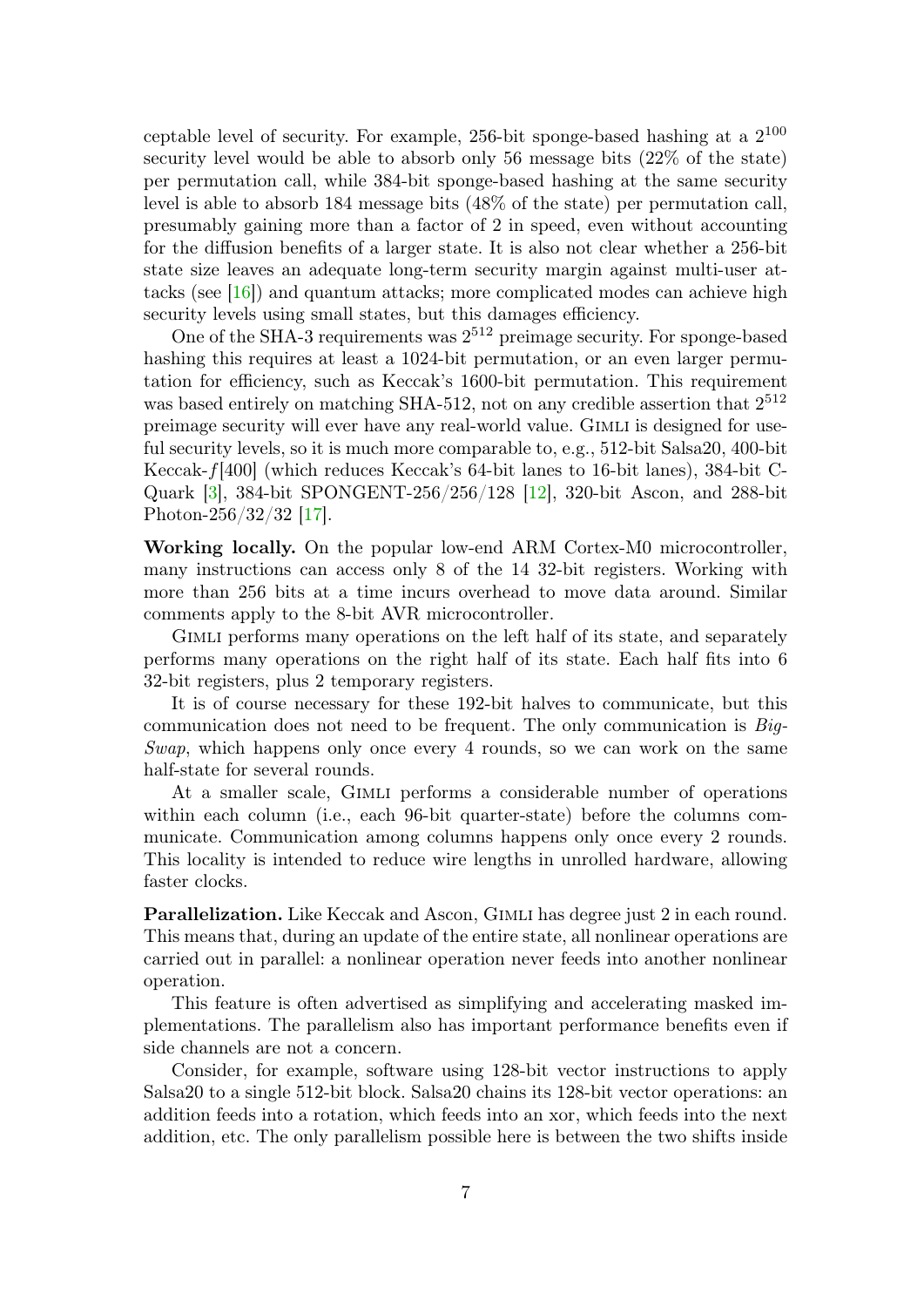<span id="page-7-0"></span>a shift-shift-or implementation of the rotation. A typical vector unit allows more instructions to be carried out in parallel, but Salsa20 is unable to take advantage of this. Similar comments apply to BLAKE [\[4\]](#page-18-6) and ChaCha20.

The basic NORX operation  $a \oplus b \oplus ((a \wedge b) \ll 1)$  is only slightly better, depth 3 for 4 instructions. GIMLI has much more internal parallelism: on average approximately 4 instructions are ready at each moment.

Parallel operations provide slightly slower forward diffusion than serial operations, but experience shows that this costs only a small number of rounds. Gimli has very fast backward diffusion.

Compactness. Gimli is intentionally very simple, repeating a small number of operations again and again. This gives implementors the flexibility to create very small "rolled" designs, using very little area in hardware and very little code in software; or to unroll for higher throughput.

This simplicity creates three directions of symmetries that need to be broken. Gimli is like Keccak in that it breaks all symmetries within the permutation, rather than (as in Salsa, ChaCha, etc.) relying on attention from the mode designer to break symmetries. Gimli puts more effort than Keccak into reducing the total cost of asymmetric operations.

The first symmetry is that rotating each input word by any constant number of bits produces a near-rotation of each output word by the same number of bits; "near" accounts for a few bits lost from shifts. Occasionally (after rounds 24, 20, 16, etc.) Gimli adds an asymmetric constant to entry 0 of the first row. This constant has many bits set (it is essentially the golden ratio 0x9e3779b9, as used in TEA), and is not close to any of its nontrivial rotations (never fewer than 12 bits different), so a trail applying this symmetry would have to cancel many bits.

The second symmetry is that each round is identical, potentially allowing slide attacks. This is much more of an issue for small blocks (as in, e.g., 128 bit block ciphers) than for large blocks (such as Gimli's 384-bit block), but GIMLI nevertheless incorporates the round number  $r$  into the constant mentioned above. Specifically, the constant is  $0x93e77900 \oplus r$ . The implementor can also use  $0x93e77900+r$  since r fits into a byte, or can have r count from  $0x93e77918$ down to 0x93e77900.

The third symmetry is that permuting the four input columns means permuting the four output columns; this is a direct effect of vectorization. Occasionally (after rounds 24, 20, 16, etc.) GIMLI swaps entries  $0, 1$  in the first row, and swaps entries 2, 3 in the first row, reducing the symmetry group to 8 permutations (exchanging or preserving  $0, 1$ , exchanging or preserving  $2, 3$ , and exchanging or preserving the halves). Occasionally (after rounds 22, 18, 14, etc.) Gimli swaps the two halves of the first row, reducing the symmetry group to 4 permutations (0123, 1032, 2301, 3210). The same constant distinguishes these 4 permutations.

We also explored linear layers slightly more expensive than these swaps. We carried out fairly detailed security evaluations of GIMLI-MDS (replacing  $a, b, c, d$ ) with  $s \oplus a$ ,  $s \oplus b$ ,  $s \oplus c$ ,  $s \oplus d$  where  $s = a \oplus b \oplus c \oplus d$ ), GIMLI-SPARX (as in  $[14]$ , and GIMLI-Shuffle (with the swaps as above). We found some advantages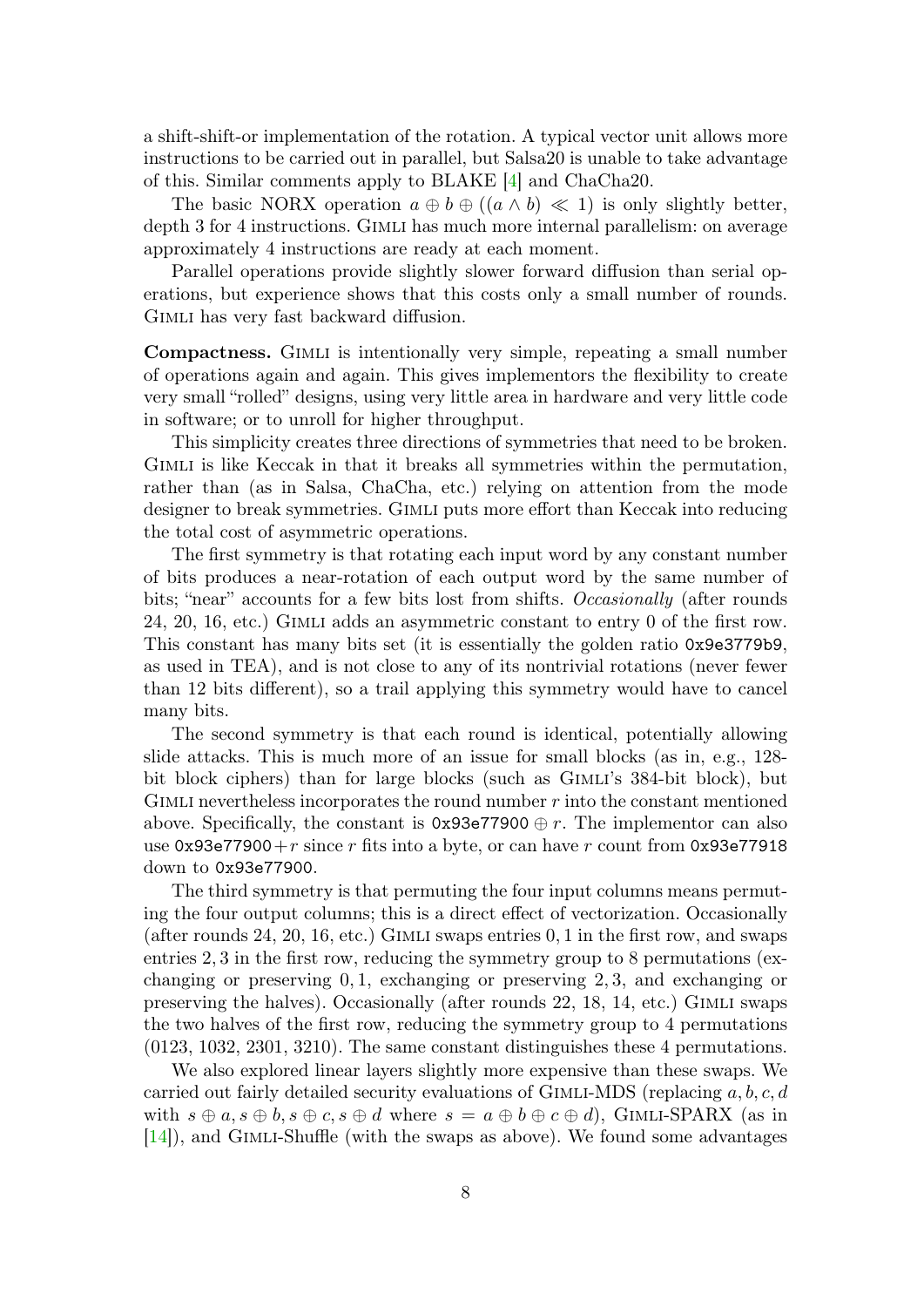in Gimli-MDS and Gimli-SPARX in proving security against various types of attacks, but it is not clear that these advantages outweigh the costs, so we opted for GIMLI-Shuffle as the final GIMLI.

Inside the SP-box: choice of words and rotation distances. The bottom bit of the T-function adds y to z and then adds x to y. We could instead add x to y and then add the new y to z, but this would be contrary to our goal of parallelism; see above.

After the T-function we exchange the roles of x and z, so that the next SP-box provides diffusion in the opposite direction. The shifted parts of the Tfunction already provide diffusion in both directions, but this diffusion is not quite as fast, since the shifts throw away some bits.

We originally described rotations as taking place after the T-function, but this is equivalent to rotation taking place before the T-function (except for a rotation of the input and output of the entire permutation). Starting with rotation saves some instructions outside the main loop on platforms with rotated-input instructions; also, some applications reuse portions of inputs across multiple permutation calls, and can cache rotations of those portions. These are minor advantages but there do not seem to be any disadvantages.

Rotating all three of  $x, y, z$  adds noticeable software cost and is almost equivalent to rotating only two: it merely affects which bits are discarded by shifts. So, as mentioned above, we rotate only two. In a preliminary GIMLI design we rotated  $y$  and  $z$ , but we found that rotating  $x$  and  $y$  improves security by 1 round against our best integral attacks; see below.

This leaves two choices: the rotation distance for x and the rotation distance for y. We found very little security difference between, e.g.,  $(24, 9)$  and  $(26, 9)$ , while there is a noticeable speed difference on various software platforms. We decided against "aligned" options such as  $(24, 8)$  and  $(16, 8)$ , although it seems possible that any security difference would be outweighed by further speedups.

### <span id="page-8-0"></span>4 Security analysis

#### 4.1 Diffusion

As a first step in understanding the security of reduced-round Gimli, we consider the following two minimum security requirements:

- the number of rounds required to show the avalanche effect for each bit of the state.
- the number of rounds required to reach a *state full of* 1 starting from a state where only one bit is set. In this experiment we replace bitwise exclusive *or* (XOR) and bitwise logical and by a bitwise logical or.

Given the input size of the SP-box, we verify the first criterion with the Monte-Carlo method. We generate random states and flip each bit once. We can then count the number of bits flipped after a defined number of rounds.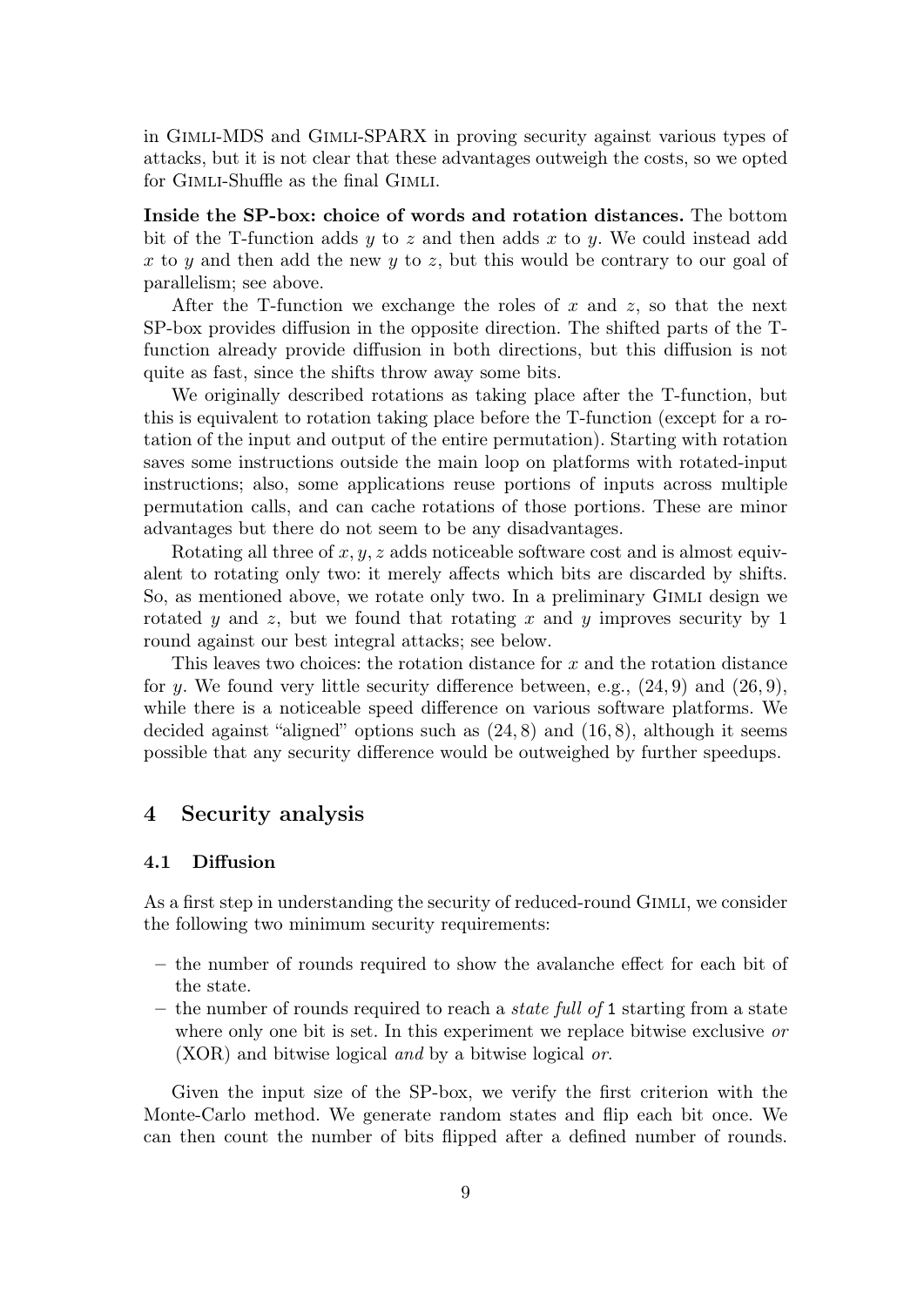<span id="page-9-0"></span>Experiments show that 10 rounds are required for each bit to change on the average half of the state (see [Table 5](#page-27-0) in [Appendix F\)](#page-27-1).

As for the second criterion, we replace the T-function in the SP-box by the following operations:

$$
x' \leftarrow x \lor (z \ll 1) \lor ((y \lor z) \ll 2)
$$
  

$$
y' \leftarrow y \lor x \lor ((x \lor z) \ll 1)
$$
  

$$
z' \leftarrow z \lor y \lor ((x \lor y) \ll 3)
$$

By testing the 384 bit positions, we prove that a maximum of 8 rounds are required to fill up the state.

#### 4.2 Differential Cryptanalysis

To study Gimli's resistance against differential cryptanalysis we use the same method as has been used for NORX [\[1\]](#page-18-7) and Simon [\[20\]](#page-20-7) by using a tool-assisted approach to find the optimal differential trails for a reduced number of rounds. In order to enable this approach we first need to define the valid transitions of differences through the GIMLI round function.

The non-linear part of the round function shares similarities with the NORX round function, but we need to take into account the dependencies between the three lanes to get a correct description of the differential behavior of Gimli. In order to simplify the description we will look at the following function which only covers the non-linear part of Gimli:

$$
x' \leftarrow y \land z
$$
  

$$
f(x, y, z): \quad y' \leftarrow x \lor z
$$
  

$$
z' \leftarrow x \land y
$$
  
(1)

where  $x, y, z \in \mathcal{W}$ . For the GIMLI SP-box we only have to apply some additional linear functions which behave deterministically with respect to the propagation of differences. In the following we denote  $(\Delta_x, \Delta_y, \Delta_z)$  as the input difference and  $(\Delta_{x'}, \Delta_{y'}, \Delta_{z'})$  as the output difference. The *differential probability* of a differential trail T is denoted as  $DP(T)$  and we define the weight of a trail as  $w = -\log_2(DP(T)).$ 

<span id="page-9-1"></span>Lemma 1 (Differential Probability). For each possible differential through f it holds that

$$
\Delta_{x'} \wedge (\Delta_y \vee \Delta z) = 0
$$

$$
\Delta_{y'} \wedge (\Delta_x \vee \Delta z) = 0
$$

$$
\Delta_{z'} \wedge (\Delta_x \vee \Delta y) = 0
$$

$$
(\Delta_x \wedge \Delta_y \wedge \neg \Delta_z) \wedge \neg (\Delta_{x'} \oplus \Delta_{y'}) = 0
$$

$$
(\Delta_x \wedge \neg \Delta_y \wedge \Delta_z) \wedge (\Delta_{x'} \oplus \Delta_{z'}) = 0
$$

$$
(\neg \Delta_x \wedge \Delta_y \wedge \Delta_z) \wedge \neg (\Delta_{x'} \oplus \Delta_{y'}) = 0
$$

$$
(\Delta_x \wedge \Delta_y \wedge \Delta_z) \wedge \neg (\Delta_{x'} \oplus \Delta_{y'}) = 0.
$$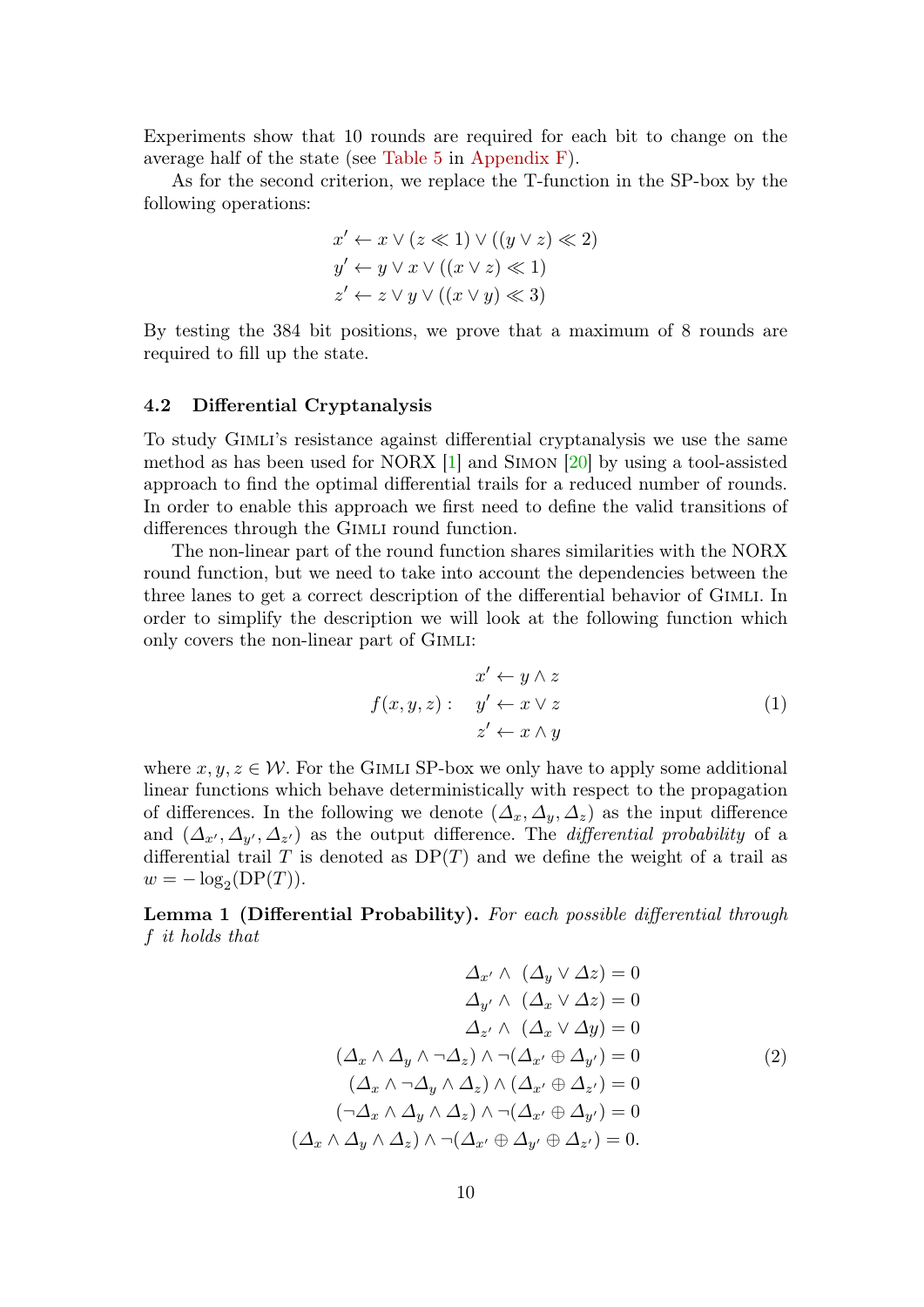<span id="page-10-2"></span>Table 1: The optimal differential trails for a reduced number of rounds of GIMLI.

<span id="page-10-0"></span>

| Rounds |  |  |    |    |    |    |
|--------|--|--|----|----|----|----|
| Weight |  |  | 19 | 22 | 36 | 広り |

<span id="page-10-1"></span>Table 2: The optimal differential trails when expanding from a single bit difference in any of the words.

| Rounds |          | $1 \t 2 \t 3$    |                |      | 4 5 | 6  | 7      |    | 9   |
|--------|----------|------------------|----------------|------|-----|----|--------|----|-----|
| $r=0$  | $\theta$ | 2                |                | 6 14 | 28  |    | 58 102 |    |     |
| $r=1$  | $\theta$ | $\theta$         | 2              | 6    | 12  | 26 | 48     | 88 |     |
| $r=2$  |          | $\left( \right)$ | $\overline{2}$ | 6    | 12  | 22 | 36     | 66 | 110 |
| $r=3$  |          |                  | 8              | 10   | 14  | 32 | 36     | 52 | 74  |
| $r=4$  |          |                  |                | 26   | 28  | 32 | 38     | 52 | 74  |

The differential probability of  $(\Delta_x, \Delta_y, \Delta_z) \stackrel{f}{\rightarrow} (\Delta_{x'}, \Delta_{y'}, \Delta_{z'})$  is given by

$$
DP((\Delta_x, \Delta_y, \Delta_z) \xrightarrow{f} (\Delta_{x'}, \Delta_{y'}, \Delta_{z'})) = 2^{-2 \cdot \hbar w (\Delta_x \vee \Delta_y \vee \Delta_z)}.
$$
 (3)

A proof for this lemma is given in [Appendix G.](#page-31-0) We can then use these conditions together with the linear transformations to describe how differences propagate through the Gimli round functions. For computing the differential probability over multiple rounds we assume that the rounds are independent. Using this model we then search for the optimal differential trails with the SAT/SMT-based approach [\[1,](#page-18-7)[20\]](#page-20-7).

We are able to find the optimal differential trails up to 8 rounds of GIMLI (see [Table 1\)](#page-10-0). After more rounds this approach failed to find any solution in a reasonable amount of time. The 8-round differential trail is given in [Table 6](#page-32-0) in [Appendix G.](#page-31-0)

In order to cover more rounds of GIMLI we restrict our search to a *qood* starting difference and expand it in both directions. As the probability of a differential trail quickly decreases with the Hamming weight of the state it is likely that any high probability trail will contain some rounds with very low Hamming weight. In [Table 2,](#page-10-1) we show the results when starting from a single bit difference in any of the words. Interestingly, the best trails match the optimal differential trails up to 8 rounds given in [Table 1.](#page-10-0)

Using the optimal differential for 7 rounds we can construct a 12-round differential trail with probability  $2^{-188}$  (see [Table 7](#page-33-0) in [Appendix G\)](#page-31-0). If we look at the corresponding differential, this means we do not care about any intermediate differences; many trails might contribute to the probability. In the case of our 12-round trail we find 15800 trails with probability  $2^{-188}$  and 20933 trails with probability  $2^{-190}$  contributing to the differential. Therefore, we estimate the probability of the differential to be  $\approx 2^{-158.63}$ .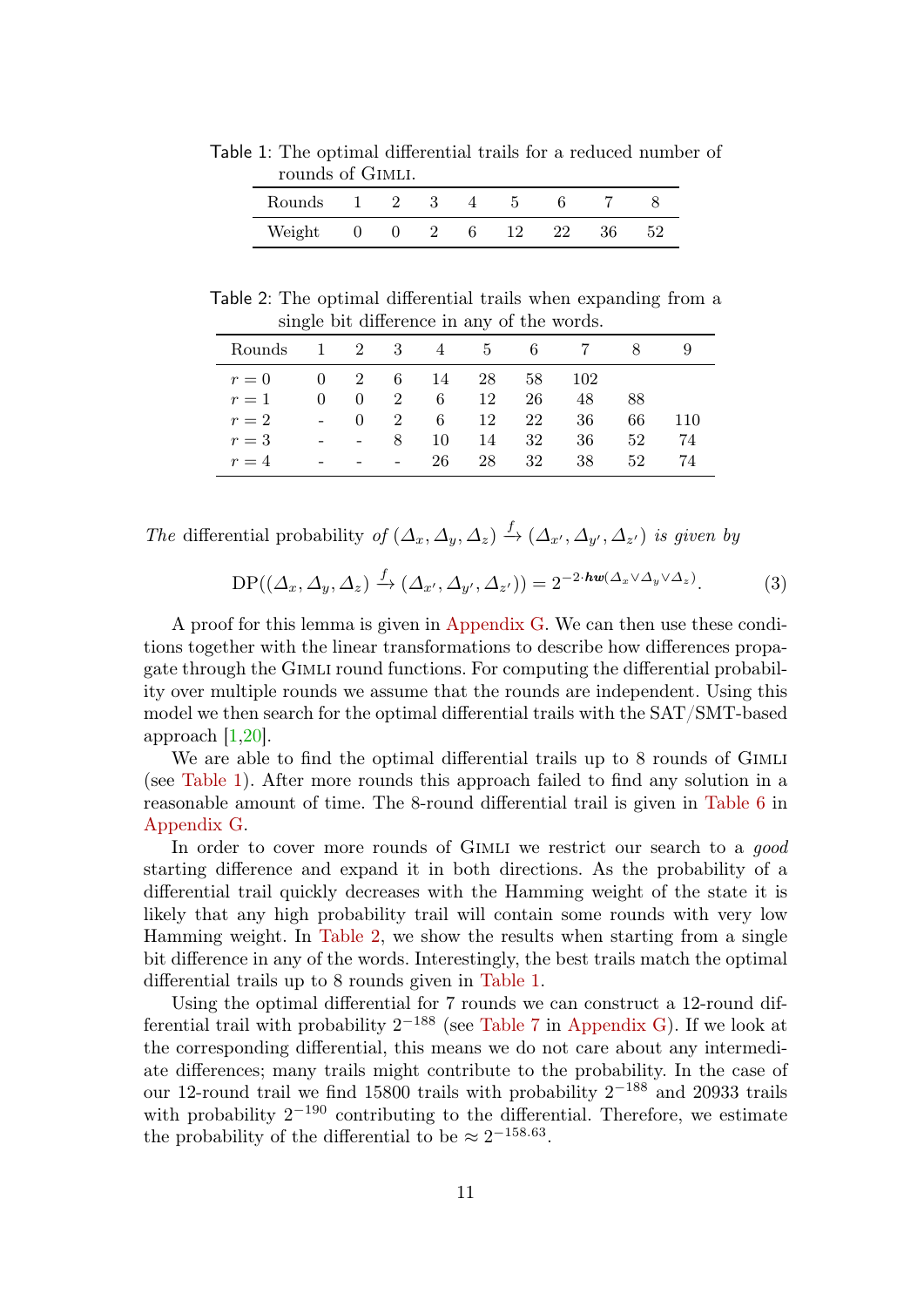#### <span id="page-11-1"></span>4.3 Algebraic Degree and Integral Attacks

Since the algebraic degree of the round function of Gimli is only 2, it is important how the degree increases by iterating the round function. We use the (bit-based) division property  $[28,29]$  $[28,29]$  to evaluate the algebraic degree, and the propagation search is assisted by mixed integer linear programming (MILP) [\[32\]](#page-21-3). See Appendix [H.](#page-34-0)

We first evaluated the upper bound of the algebraic degree on  $r$ -round GIMLI, and the result is summarized as follows.

| $\left \#~\text{rounds}\right \left \left 1\right \left 2\right \left 3\right \left 4\right \left 5\right \left 6\right \left 7\right \left 8\right \left 9\right $ |  |  |  |  |                                             |
|---------------------------------------------------------------------------------------------------------------------------------------------------------------------|--|--|--|--|---------------------------------------------|
|                                                                                                                                                                     |  |  |  |  | $2   4   8   16   29   52   95   163   266$ |

When we focus on only one bit in the output of  $r$ -round GIMLI, the increase of the degree is slower than the general case. Especially, the algebraic degree of  $z_0$  in each 96-bit value is lower than other bits because  $z_0$  in rth round is the same as  $x_6$  in  $(r-1)$ th round. All bits except for  $z_0$  is mixed by at least two bits in  $(r-1)$ th round. Therefore, we next evaluate the upper bound of the algebraic degree on four  $z_0$  in r-round GIMLI, and the result is summarized as follows.

| $\frac{1}{4}$ rounds 1   2   3   4   5   6   7   8   9   10   11 |  |  |  |  |  |                                                                                          |
|------------------------------------------------------------------|--|--|--|--|--|------------------------------------------------------------------------------------------|
|                                                                  |  |  |  |  |  | $1 \mid 2 \mid 4 \mid 8 \mid 15 \mid 27 \mid 48 \mid 88 \mid 153 \mid 254 \mid 367 \mid$ |

In integral attacks, a part of the input is chosen as active bits and the other part is chosen as constant bits. Then, we have to evaluate the algebraic degree involving active bits. From the structure of the round function of Gimli, the algebraic degree will be small when 96 entire bits in each column are active. We evaluated two cases: the algebraic degree involving  $s_{i,0}$  is evaluated in the first case, and the algebraic degree involving  $s_{i,0}$  and  $s_{i,1}$  is evaluated in the second case. Moreover, all  $z_0$  in 4 columns are evaluated, and the following table summarizes the upper bound of the algebraic degree in the weakest column in every round.

|                                | rounds |  |   |    | −   |                | Q     |      |     |    |    |  |
|--------------------------------|--------|--|---|----|-----|----------------|-------|------|-----|----|----|--|
| active                         |        |  |   |    | 151 |                | 28 58 | ' 89 | 95  | 96 | 96 |  |
| $\text{columns} 0 \text{ and}$ |        |  | ↣ | 15 |     | $\overline{A}$ |       |      | .90 |    |    |  |

The above result implies that GIMLI has 11-round integral distinguisher when 96 bits in  $s_{i,0}$  are active and the others are constant. Moreover, when 192 bits in  $s_{i,0}$  and  $s_{i,1}$  are active and the others are constant, GIMLI has 13-round integral distinguisher.

## <span id="page-11-0"></span>5 Implementations

This section reports the performance of Gimli for several target platforms. See Tables [3](#page-15-0) and [4](#page-19-0) for cross-platform overviews of hardware and software performance.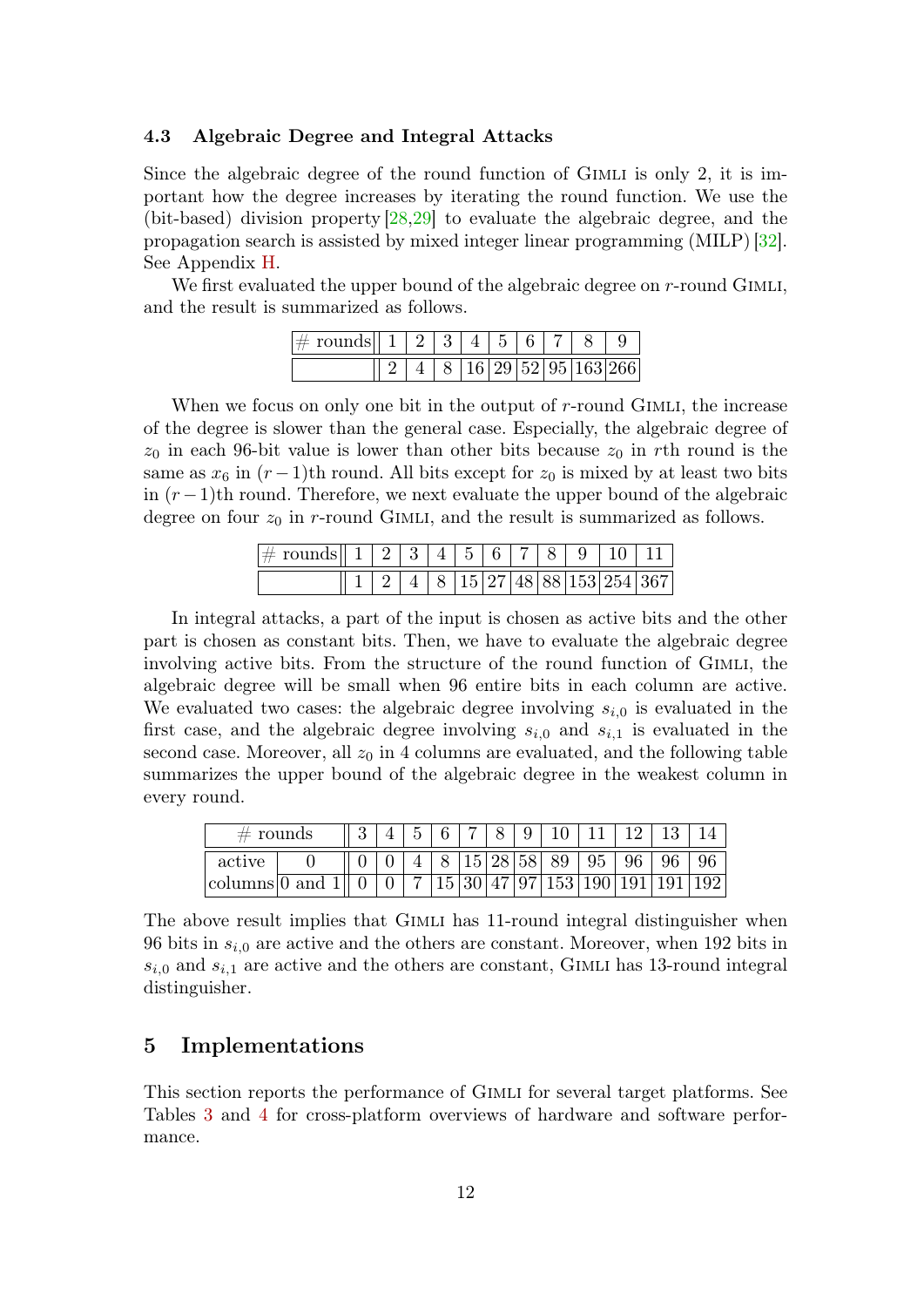### 5.1 FPGA & ASIC

We designed and evaluated three main architectures to address different hardware applications. These different architectures are a tradeoff between resources, maximum operational frequency and number of cycles necessary to perform the full permutation. Even with these differences, all 3 architectures share a common simple communication interface which can be expanded to offer different operation modes. All this was done in VHDL and tested in ModelSim for behavioral results, synthesized and tested for FPGAs with Xilinx ISE 14.7. In case of ASICs this was done through Synopsis Ultra and Simple Compiler with 180nm UMC L180, and Encounter RTL Compiler with ST 28nm FDSOI technology.

The first architecture, depicted in Figure [4,](#page-12-0) performs a certain number of rounds in one clock cycle and stores the output in the same buffer as the input. The number of rounds it can perform in one cycle is chosen before the synthesis process and can be 1, 2, 3, 4, 6, or 8. In case of 12 or 24 combinational rounds, optimized architectures for these cases were done, in order to have better results. The rounds themselves are computed as shown in Figure [5.](#page-13-0) In every round there is one SP-box application on the whole state, followed by the linear layer. In the linear layer, the operation can be a small swap with round constant addition, a big swap, or no operation, which are chosen according to the two least significant bits of the round number. The round number starts from 24 and is decremented by one in each combinational round block.



<span id="page-12-0"></span>Fig. 4: Round-based architecture

Besides the round and the optimized half and full combinational architectures, the other one is a serial-based architecture illustrated in Figure [6.](#page-13-1) The serial-based architecture performs one SP-box application per cycle, through a circular-shift-based architecture, therefore taking in total 4 cycles. In case of the linear layer, it is still executed in one cycle in parallel. The reason of not being done in a serial based manner, is because the parallel version cost is very low.

All hardware results are shown in Table [3.](#page-15-0) In case of FPGAs the lowest latency is the one with 4 combinational rounds in one cycle, and the one with best Resources×Time/State is the one with 2 combinational rounds. For ASICs the results change as the lowest latency is the one with full combinational setting, and the one with best Resources×Time/State is the one with 8 combinational rounds for 180nm and 4 combinational rounds for 28nm. This difference illustrates that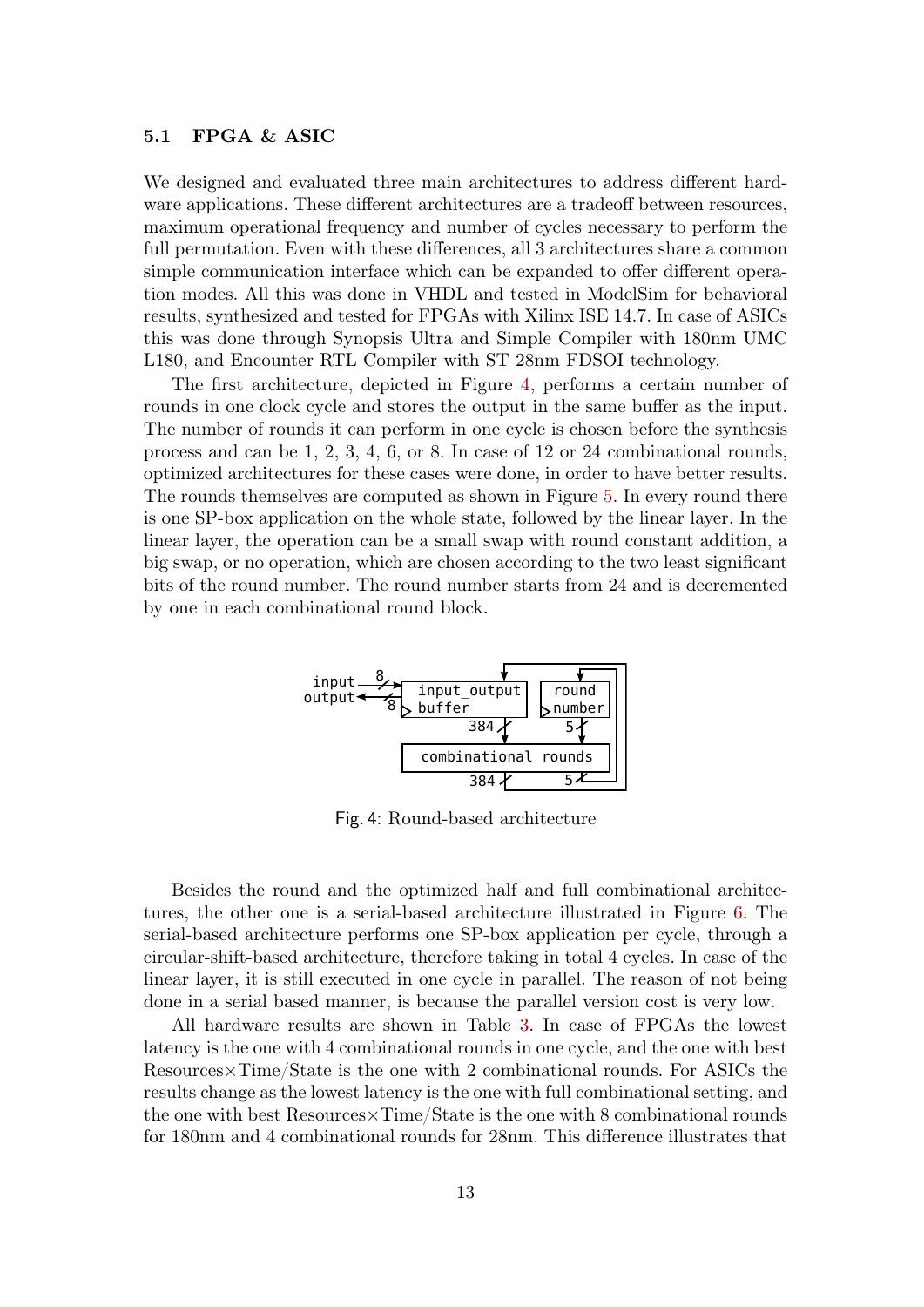

Fig. 5: Combinational round in round-based architecture

<span id="page-13-0"></span>

<span id="page-13-1"></span>Fig. 6: Serial-based architecture

each technology can give different results, making it difficult to compare results on different technology.

Hardware variants that do 2 or 4 rounds in one cycle appear to be attractive choices, depending on the application scenario. The serial version needs 4.5 times more cycles than the 1-round version, while saving around 28% of the gate equivalents (GE) in the 28nm ASIC technology, and less in the other ASIC technology and FPGA. If resource constraints are extreme enough to justify the serial version then it would be useful to develop a new version optimized for the target technology, for better results.

To compare the Gimli permutation to other permutations in the literature, we synthesized all permutations with similar half-combinational architectures,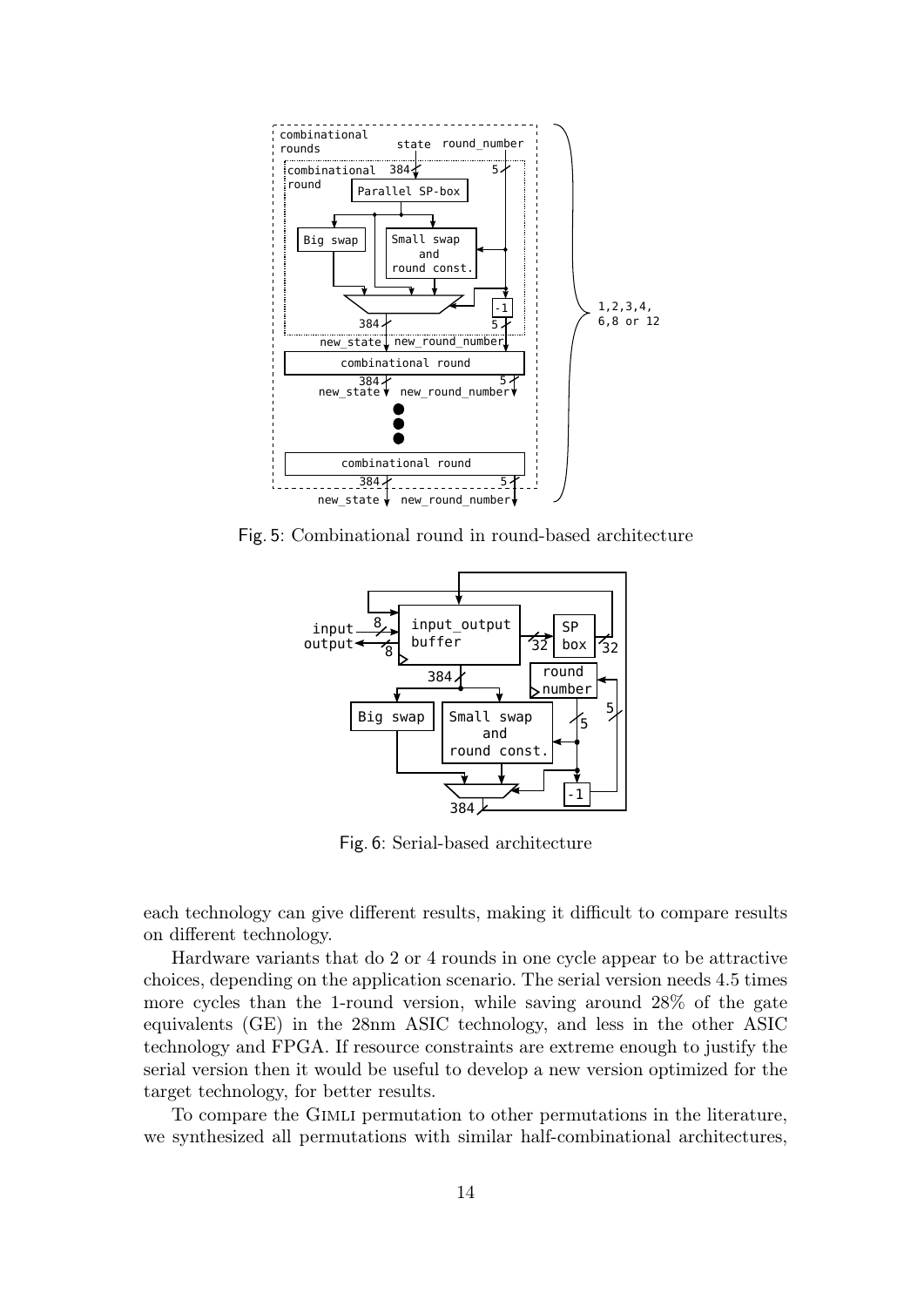taking exactly 2 cycles to perform a permutation. The permutations that were chosen for comparison were selected close to Gimli in terms of size, even though in the end the final metric was divided by the permutation size to try to "normalize" the results.

The best results in Resources $\times$ Time/State are from 24-round GIMLI and 12round Ascon-128, with Ascon slightly more efficient in the FPGA results and Gimli more efficient in the ASIC results. Both permutation in all 3 technologies had very similar results, while Keccak- $f(400)$  is worse in all 3 technologies. The permutations SPONGENT-256/256/128, Photon-256/32/32 and C-Quark have a much higher resource utilization in all technologies. This is because they were designed to work with little resources in exchange for a very high response time (e.g., SPONGENT is reported to use 2641 GE for 18720 cycles, or 5011 GE for 195 cycles), therefore changing the resource utilization from logic gates to time. Gimli and Ascon are the most efficient in the sense of offering a similar security level to SPONGENT, Photon and C-Quark, with much lower product of time and logic resources.

#### 5.2 SP-box in assembly

We now turn our attention to software. Subsequent subsections explain how to optimize Gimli for various illustrative examples of CPUs. As a starting point, we show in Listing [5.2](#page-14-0) how to apply the GIMLI SP-box to three 32-bit registers x, y, z using just two temporary registers u, v.

| # Rotate                | # Compute x                    | # Compute y               | # Compute z               |
|-------------------------|--------------------------------|---------------------------|---------------------------|
| $x \leftarrow x \ll 24$ | $v \leftarrow z \ll 1$         | $v \leftarrow y$          | $u \leftarrow u \wedge v$ |
| $y \leftarrow y \lll 9$ | $x \leftarrow y \land z$       | $y \leftarrow u \vee z$   | $u \leftarrow u \ll 3$    |
| $u \leftarrow x$        | $x \leftarrow x \ll 2$         | $y \leftarrow y \ll 1$    | $v \leftarrow v \oplus u$ |
|                         | $v \oplus x \leftrightarrow x$ | $y \leftarrow y \oplus u$ | $z \leftarrow v \oplus z$ |
|                         | $x \leftarrow x \oplus u$      | $y \leftarrow y \oplus v$ |                           |

<span id="page-14-0"></span>Listing [5.2:](#page-14-0) SP-box assembly instructions

### 5.3 8-bit microcontroller: AVR ATmega

The AVR architecture provides 32 8-bit registers (256 bits). This does not allow the full 384-bit Gimli state to stay in the registers: we are forced to use loads and stores in the main loop.

To minimize the overhead for loads and stores, we work on a half-state (two columns) for as long as possible. For example, we focus on the left half-state for rounds 21, 20, 19, 18, 17, 16, 15, 14. Before doing this, we focus on the right half-state through the end of round 18, so that the Big-Swap at the end of round 18 can feed 2 words (64 bits) from the right half-state into the left half-state. See Appendix [C](#page-24-0) for the exact order of computation.

A half-state requires a total of 24 registers (6 words), leaving us with 8 registers (2 words) to use as temporaries. We can therefore use the same order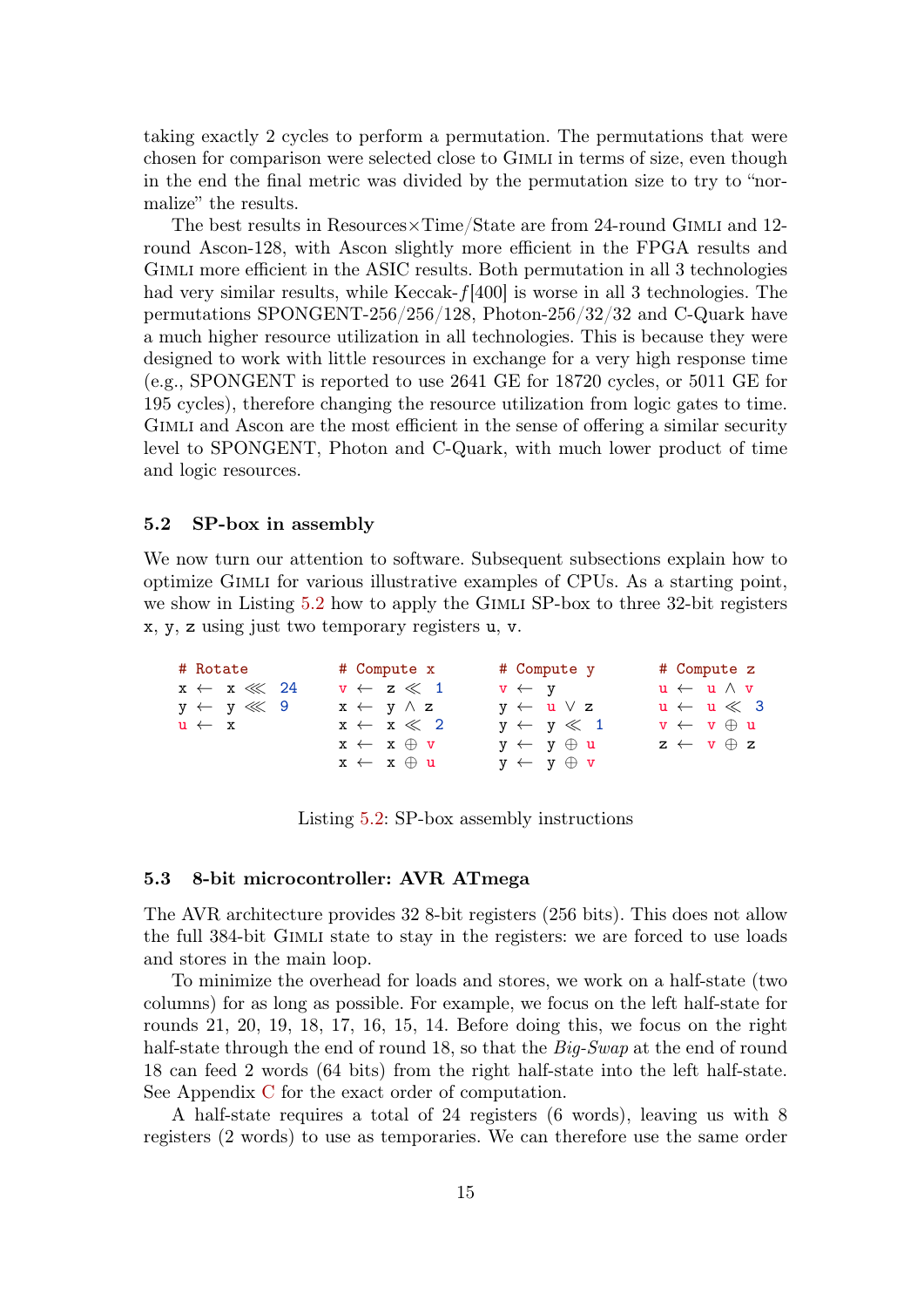| Perm.                              |                  |                                                    |                                    | State Version Cycles Resources                                            | Period        |                         | $\boxed{\mathit{Time} \mathit{Res}.\times \mathit{Time} }$ |
|------------------------------------|------------------|----------------------------------------------------|------------------------------------|---------------------------------------------------------------------------|---------------|-------------------------|------------------------------------------------------------|
|                                    | size             |                                                    |                                    |                                                                           | (ns)          | (ns)                    | <b>State</b>                                               |
|                                    |                  |                                                    |                                    | FPGA - Xilinx Spartan 6 LX75                                              |               |                         |                                                            |
| Ascon                              | 320              |                                                    | $\overline{2}$                     | 732 $S(2700 L+325 F)$                                                     | 34.570        | 70                      | 158.2                                                      |
| Gimli                              | 384              | 12                                                 |                                    | $2 1224 S(4398 L+389 F)$                                                  | 27.597        | 56                      | 175.9                                                      |
| $\rm{Keccak}$                      | 400              |                                                    | 2                                  | 1520 $S(5555 L+405 F)$                                                    | 77.281        | 155                     | 587.3                                                      |
| $\overline{C}$ -quark <sup>*</sup> | 384              |                                                    | $\overline{2}$                     | $2630 S(9718 L+389 F)$                                                    | 98.680        | 198                     | 1351.7                                                     |
| Photon                             | 288              |                                                    | $\overline{2}$                     | 2774 $S(9430 L+293 F)$                                                    | 74.587        | 150                     | 1436.8                                                     |
| $S$ pongent*                       | 384              |                                                    | $\overline{2}$                     | 7763 $S(19419 L+389 F)$                                                   | 292.160       | 585                     | 11812.7                                                    |
| <b>GIMLI</b>                       | 384              | $\overline{24}$                                    |                                    | $1 2395$ S(8769 L+385 F)                                                  | 56.496        | $\overline{57}$         | 352.4                                                      |
| G <sub>IMLI</sub>                  | 384              | 8                                                  | 3                                  | 831 $S(2924 L+390 F)$                                                     | 24.531        | $\overline{74}$         | 159.3                                                      |
| GIMLI                              | 384              | 6                                                  | $\overline{\mathbf{4}}$            | 646 S(2398 L+390 F)                                                       | 18.669        | 75                      | 125.6                                                      |
| Gimli                              | 384              | $\overline{\mathbf{4}}$                            | 6                                  | $\overline{415 \; \mathrm{S} (1486 \; \mathrm{L} {+} 391 \; \mathrm{F})}$ | 8.565         | 52                      | $\bf 55.5$                                                 |
| G <sub>IMLI</sub>                  | 384              | $\overline{\mathbf{3}}$                            | 8                                  | 428 $S(1587 L+393 F)$                                                     | 10.908        | 88                      | 97.3                                                       |
| Gimli                              | 384              | $\overline{2}$                                     | 12                                 | $221 S(815 L+392 F)$                                                      | 5.569         | 67                      | 38.5                                                       |
| Gimli                              | 384              | $\overline{\mathbf{1}}$                            | 24                                 | $178 S(587 L+394 F)$                                                      | 4.941         | 119                     | 55.0                                                       |
| Gімlі                              | 384              | Serial                                             | 108                                | $139\;{\rm S}(492\;{\rm L}+397\;{\rm F})$                                 | 3.996         | 432                     | 156.2                                                      |
|                                    |                  |                                                    |                                    | 28nm ASIC - ST 28nm FDSOI technology                                      |               |                         |                                                            |
| Gimli                              | 384              | $\overline{12}$                                    | $\overline{\mathbf{2}}$            | 35452GE                                                                   | 2.2672        | 5                       | 418.6                                                      |
| Ascon                              | $\overline{320}$ |                                                    | $\overline{2}$                     | 32476GE                                                                   | 2.8457        | $\overline{6}$          | 577.6                                                      |
| Keccak                             | 400              |                                                    | $\overline{2}$                     | 55683GE                                                                   | 5.6117        | 12                      | 1562.4                                                     |
| $C$ -quark                         | $\overline{384}$ |                                                    | $\overline{2}$                     | 111852GE                                                                  | 9.9962        | $\overline{20}$         | 5823.4                                                     |
| Photon                             | 288              |                                                    | $\overline{2}$                     | 296420GE                                                                  | 10.0000       | $\overline{20}$         | 20584.7                                                    |
| Spongent                           | 384              |                                                    | $\overline{2}$                     | 1432047GE                                                                 | 12.0684       | 25                      | 90013.1                                                    |
| GIMLI                              | 384              | 24                                                 | $\mathbf 1$                        | 66205GE                                                                   | 4.2870        | 5                       | 739.1                                                      |
| GIMLI                              | 384              | 8                                                  | $\overline{\mathbf{3}}$            | 25224GE                                                                   | 1.5921        | $\overline{\mathbf{5}}$ | 313.7                                                      |
| $G$ IMLI                           | 384              | 6                                                  | $\overline{\bf 4}$                 | 21675GE                                                                   | 2.1315        | 9                       | 481.2                                                      |
| Gimli                              | 384              | $\overline{\bf 4}$                                 | $\overline{6}$                     | 14999GE                                                                   | 1.0549        | $\overline{\mathbf{7}}$ | 247.2                                                      |
| Gimli                              | 384              | 3                                                  | 8                                  | 14808GE                                                                   | 2.0119        | 17                      | 620.6                                                      |
| $\overline{\rm G}$ imli            | 384              | $\bf{2}$                                           | 12                                 | 10398GE                                                                   | 1.0598        | 13                      | 344.4                                                      |
| Gimli                              | 384              | 1                                                  | $\overline{24}$                    | 8097GE                                                                    | 1.0642        | $\overline{{\bf 26}}$   | 538.5                                                      |
| Gimli                              | 384              | ${\bf \rm Serial}$                                 | 108                                | 5843GE                                                                    | 1.5352        | 166                     | $\overline{2522.7}$                                        |
|                                    |                  |                                                    |                                    | 180nm ASIC - UMC L180                                                     |               |                         |                                                            |
| Gimli                              | 384              | 12                                                 | $\bf{2}$                           | 26685                                                                     | 9.9500        | 20                      | 1382.9                                                     |
| Ascon                              | $\overline{320}$ |                                                    | $\overline{2}$                     | 23381                                                                     | 11.4400       | 23                      | 1671.7                                                     |
| Keccak                             | 400              |                                                    | $\overline{2}$                     | 37102                                                                     | 22.4300       | 45                      | 4161.0                                                     |
| C-quark                            | 384              |                                                    | $\overline{2}$                     | 62190                                                                     | 37.2400       | $\overline{75}$         | 12062.1                                                    |
| Photon                             | 288              |                                                    | $\overline{2}$                     | 163656                                                                    | 99.5900       | 200                     | 113183.8                                                   |
| Spongent                           | 384              |                                                    | $\overline{2}$                     | 234556                                                                    | 99.9900       | $\overline{200}$        | 122151.9                                                   |
| Gimli                              | 384              | 24                                                 | $\mathbf{1}$                       |                                                                           | 53686 17.4500 | 18                      | 2439.6                                                     |
| $G$ IMLI                           | 384              | 8                                                  | $\overline{\mathbf{3}}$            | 19393                                                                     | 7.9100        | $\overline{24}$         | 1198.4                                                     |
| Gimli                              | 384              | 6                                                  | $\overline{\mathbf{4}}$            |                                                                           | 15886 12.5100 | 51                      | 2070.0                                                     |
| Gimli                              | 384              | 4                                                  | 6                                  |                                                                           | 11008 10.1700 | 62                      | 1749.1                                                     |
| Gimli                              | 384              | 3                                                  | 8                                  |                                                                           | 10106 10.0500 | 81                      | 2115.8                                                     |
| Gimli                              | 384              | $\overline{\mathbf{2}}$<br>$\overline{\mathbf{1}}$ | $\overline{12}$<br>$\overline{24}$ |                                                                           | 7112 15.2000  | 183                     | 3377.8                                                     |
| Gimli                              | 384              |                                                    |                                    | 5314                                                                      | 9.5200        | $\overline{229}$        | 3161.4                                                     |
| Gimli                              | 384              | ${\bf \rm Serial}$                                 | 108                                |                                                                           | 3846 11.2300  | 1213                    | 12146.0                                                    |

<span id="page-15-0"></span>Table 3: Hardware results for Gimli and competitors. Gates Equivalent  $(GE)$ . Slice  $(S)$ . LUT $(L)$ . Flip-Flop $(F)$ . \* Could not finish the place and route.

of operations as defined in Listing [5.2](#page-14-0) for each SP-box. In a stretch of 8 rounds on a half-state (16 SP-boxes) there are just a few loads and stores.

We provide two implementations of this construction. One is fully unrolled and optimized for speed: it runs in just 10 264 cycles, using 19 218 bytes of ROM. The other is optimized for size: it uses just 778 bytes of ROM and runs in 23 670 cycles. Each implementation requires about the same amount of stack, namely 45 bytes.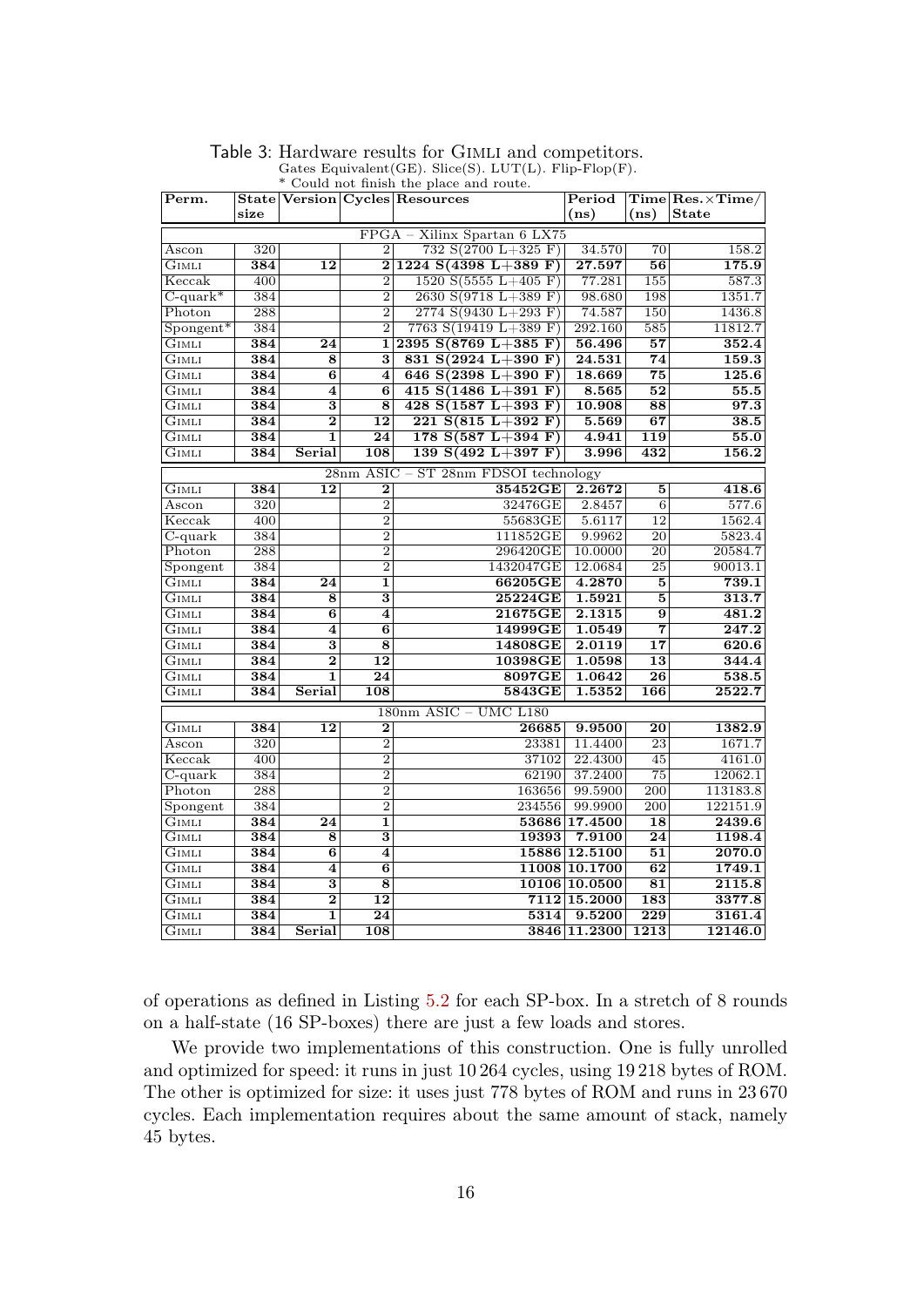#### <span id="page-16-0"></span>5.4 32-bit low-end embedded microcontroller: ARM Cortex-M0

ARM Cortex-M0 comes with 14 32-bit registers. However orr, eor, and-like instructions can only be used on the lower registers  $(rd \text{ to } r7)$ . This forces us to use the same computation layout as in the AVR implementation. We split the state into two halves: one in the lower registers, one in the higher ones. Then we can operate on each during multiple rounds before exchanging them.

#### 5.5 32-bit high-end embedded microcontroller: ARM Cortex-M3

We focus here on the ARM Cortex-M3 microprocessor, which implements the ARMv7-M architecture. There is a higher-end microcontroller, the Cortex-M4, implementing the ARMv7E-M architecture; but our Gimli software does not make use of any of the DSP, (optional) floating-point, or additional saturated instructions added in this architecture.

The Cortex-M3 features 16 32-bit registers r0 to r15, with one register used as program counter and one as stack pointer, leaving 14 registers for free use. As the Gimli state fits into 12 registers and we need only 2 registers for temporary values, we compute the Gimli permutation without requiring any load or store instructions beyond the initial loads of the input and the final stores of the output.

One particularly interesting feature of various ARM instruction sets including the ARMv7-M instruction set are free shifts and rotates as part of arithmetic instructions. More specifically, all bit-logical operations allow one of the inputs to be shifted or rotated by an arbitrary fixed distance for free. This was used, e.g., in [\[26,](#page-21-4) Sec. 3.1] to eliminate all rotation instructions in an unrolled implementation of BLAKE. For GIMLI this feature gives us the non-cyclic shifts by 1, 2, 3 and the rotation by 9 for free. We have not found a way to eliminate the rotation by 24. Each SP-box evaluation thus uses 10 instructions: namely, 9 bit-logical operations (6 xors, 2 ands, and 1 or) and one rotation.

From these considerations we can derive a lower bound on the amount of cycles required for the Gimli permutation: Each round performs 4 SP-box evaluations (one on each of the columns of the state), each using 10 instructions, for a total of 40 instructions. In 24 rounds we thus end up with  $24 \cdot 40 = 960$ instructions from the SP-boxes, plus 6 xors for the addition of round constants. This gives us a lower bound of 966 cycles for the Gimli permutation, assuming an unrolled implementation in which all Big-Swap and Small-Swap operations are handled through (free) renaming of registers. Our implementation for the M3 uses such a fully unrolled approach and takes  $1047$  cycles.

### 5.6 32-bit smartphone CPU: ARM Cortex-A8 with NEON

We focus on a Cortex-A8 for comparability with the highly optimized Salsa20 results of [\[9\]](#page-18-2). As a future optimization target we suggest a newer Cortex-A7 CPU core, which according to ARM has appeared in more than a billion chips. Since our Gimli software uses almost purely vector instructions (unlike [\[9\]](#page-18-2), which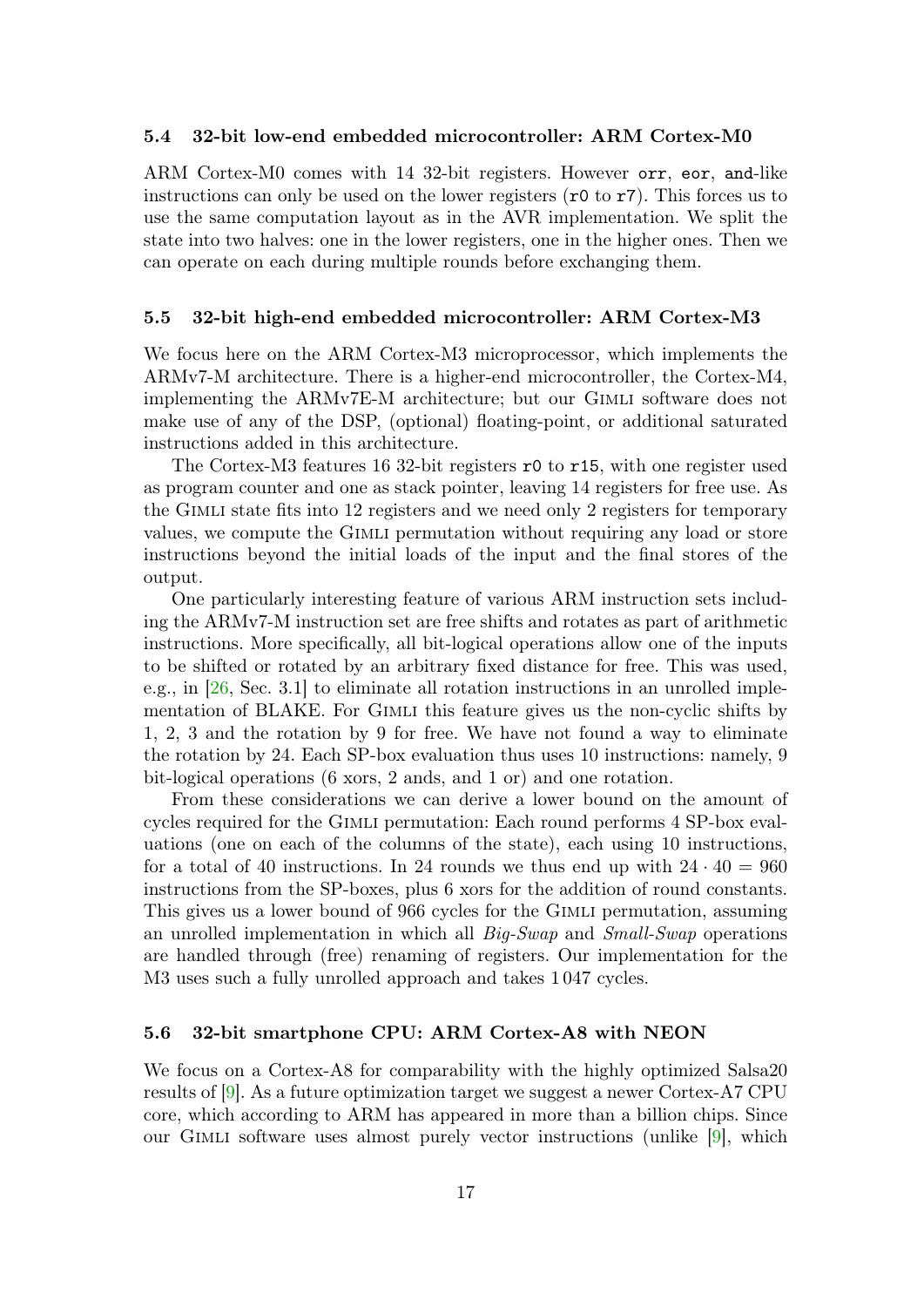<span id="page-17-0"></span>mixes integer instructions with vector instructions), we expect it to perform similarly on the Cortex-A7 and the Cortex-A8.

The Gimli state fits naturally into three 128-bit NEON vector registers, one row per vector. The T-function inside the GIMLI SP-box is an obvious match for the NEON vector instructions: two ANDs, one OR, four shifts, and six XORs. The rotation by 9 uses three vector instructions. The rotation by 24 uses two 64-bit vector instructions, namely permutations of byte positions (vtbl) using a precomputed 8-byte permutation. The four SP-boxes in a round use 18 vector instructions overall.

A straightforward 4-round-unrolled assembly implementation uses just 77 instructions for the main loop: 72 for the SP-boxes, 1 (vrev64.i32) for Small-Swap, 1 to load the round constant from a precomputed 96-byte table, 1 to xor the round constant, and 2 for loop control (which would be reduced by further unrolling). We handle *Big-Swap* implicitly through the choice of registers in two vtbl instructions, rather than using an extra vswp instruction. Outside the main loop we use just 9 instructions, plus 3 instructions to collect timing information and 20 bytes of alignment, for 480 bytes of code overall.

The lower bound for arithmetic is  $65 \cdot 6 = 390$  cycles: 16 arithmetic cycles for each of the 24 rounds, and 6 extra for the round constants. The Cortex-A8 can overlap permutations with arithmetic. With moderate instruction-scheduling effort we achieved 419 cycles, just 8.73 cycles/byte. For comparison, [\[9\]](#page-18-2) says that a "straightforward NEON implementation" of the inner loop of Salsa20 "cannot do better than 11.25 cycles/byte" (720 cycles for 64 bytes), plus approximately 1 cycle/byte overhead. [\[9\]](#page-18-2) does better than this only by handling multiple blocks in parallel: 880 cycles for 192 bytes, plus the same overhead.

#### 5.7 64-bit server CPU: Intel Haswell

Intel's server/desktop/laptop CPUs have had 128-bit vectorized integer instructions ("SSE2") starting with the Pentium 4 in 2001, and 256-bit vectorized integer instructions ("AVX2") starting with the Haswell in 2013. In each case the vector registers appeared in CPUs a few years earlier supporting vectorized floatingpoint instructions ("SSE" and "AVX"), including full-width bitwise logic operations, but not including shifts. The vectorized integer instructions include shifts but not rotations. Intel has experimented with 512-bit vector instructions in coprocessors such as Knights Corner and Knights Landing, and has announced a 512-bit instruction set that includes vectorized rotations and three-input logical operations, but we focus here on CPUs that are commonly available from Intel and AMD today.

Our implementation strategy for these CPUs is similar to our implementation strategy for NEON: again the state fits naturally into three 128-bit vector registers, with GIMLI instructions easily translating into the CPU's vector instructions. The cycle counts on Haswell are better than the cycle counts for the Cortex-A8 since each Haswell core has multiple vector units. We save another factor of almost 2 for 2-way-parallel modes, since 2 parallel copies of the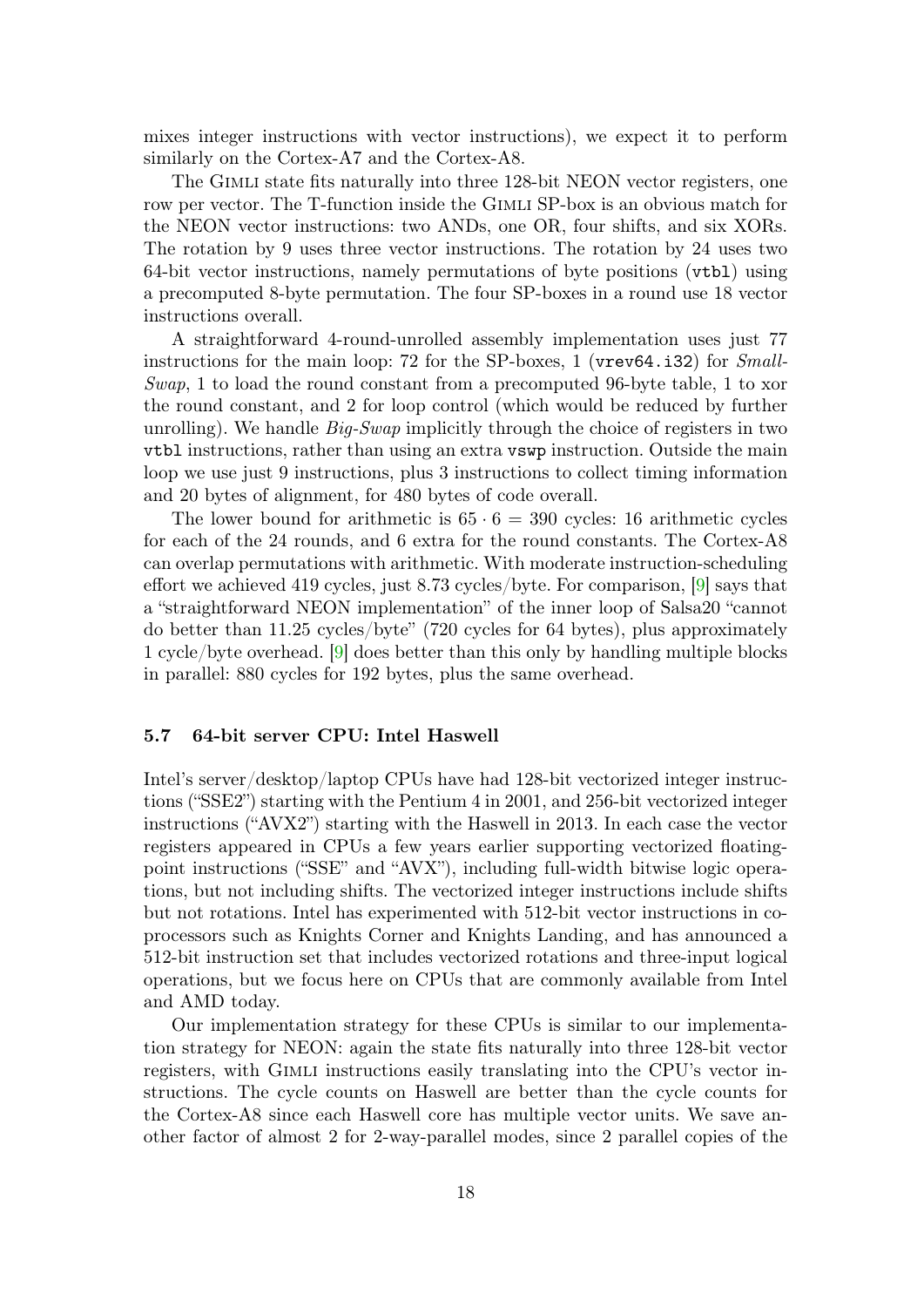state fit naturally into three 256-bit vector registers. As with the Cortex-A8, we outperform Salsa20 and ChaCha20 for short messages.

## References

- <span id="page-18-7"></span>1. Jean-Philippe Aumasson, Philipp Jovanovic, and Samuel Neves. Analysis of NORX: investigating differential and rotational properties. In Diego F. Aranha and Alfred Menezes, editors, Progress in Cryptology – LATINCRYPT 2014, volume 8895 of LNCS, pages 306–324. Springer, 2014. [https://eprint.iacr.org/](https://eprint.iacr.org/2014/317.pdf) [2014/317.pdf](https://eprint.iacr.org/2014/317.pdf). [10,](#page-9-0) [11](#page-10-2)
- <span id="page-18-4"></span>2. Jean-Philippe Aumasson, Philipp Jovanovic, and Samuel Neves. NORX: parallel and scalable AEAD. In Miroslaw Kutylowski and Jaideep Vaidya, editors, Computer Security - ESORICS 2014 - 19th European Symposium on Research in Computer Security, Wroclaw, Poland, September 7-11, 2014. Proceedings, Part II, volume 8713 of Lecture Notes in Computer Science, pages 19–36. Springer, 2014. [6](#page-5-0)
- <span id="page-18-5"></span>3. Jean-Philippe Aumasson, Simon Knellwolf, and Willi Meier. Heavy Quark for secure AEAD. In *DIAC 2012: Directions in Authenticated Ciphers*, 2012. [https:](https://131002.net/data/papers/AKM12.pdf) [//131002.net/data/papers/AKM12.pdf](https://131002.net/data/papers/AKM12.pdf). [7](#page-6-0)
- <span id="page-18-6"></span>4. Jean-Philippe Aumasson, Willi Meier, Raphael C.-W. Phan, and Luca Henzen. The Hash Function BLAKE. Information Security and Cryptography. Springer, 2014. [8](#page-7-0)
- <span id="page-18-8"></span>5. Josep Balasch, Baris Ege, Thomas Eisenbarth, Benoit Gérard, Zheng Gong, Tim Güneysu, Stefan Heyse, Stéphanie Kerckhof, François Koeune, Thomas Plos, Thomas Pöppelmann, Francesco Regazzoni, François-Xavier Standaert, Gilles Van Assche, Ronny Van Keer, Loïc van Oldeneel tot Oldenzeel, and Ingo von Maurich. Compact implementation and performance evaluation of hash functions in ATtiny devices. Cryptology ePrint Archive: Report 2012/507, 2012. [https:](https://eprint.iacr.org/2012/507/) [//eprint.iacr.org/2012/507/](https://eprint.iacr.org/2012/507/). [20](#page-19-1)
- <span id="page-18-3"></span>6. Daniel J. Bernstein. ChaCha, a variant of Salsa20. SASC 2008: The State of the Art of Stream Ciphers, 2008. <https://cr.yp.to/chacha/chacha-20080128.pdf>. [2](#page-1-1)
- <span id="page-18-1"></span>7. Daniel J. Bernstein. The Salsa20 family of stream ciphers. In Matthew J. B. Robshaw and Olivier Billet, editors, New Stream Cipher Designs - The eSTREAM Finalists, volume 4986 of LNCS, pages 84–97. Springer, 2008. [https://cr.yp.to/](https://cr.yp.to/snuffle/salsafamily-20071225.pdf) [snuffle/salsafamily-20071225.pdf](https://cr.yp.to/snuffle/salsafamily-20071225.pdf). [2](#page-1-1)
- <span id="page-18-9"></span>8. Daniel J. Bernstein and Tanja Lange. eBACS: ECRYPT benchmarking of cryptographic systems. <https://bench.cr.yp.to> (accessed 2017-06-25). [20](#page-19-1)
- <span id="page-18-2"></span>9. Daniel J. Bernstein and Peter Schwabe. NEON crypto. In Emmanuel Prouff and Patrick Schaumont, editors, Cryptographic Hardware and Embedded Systems  $-$  CHES 2012, volume 7428 of LNCS, pages 320–339. Springer, 2012. [https:](https://cryptojedi.org/papers/#neoncrypto) [//cryptojedi.org/papers/#neoncrypto](https://cryptojedi.org/papers/#neoncrypto). [2,](#page-1-1) [17,](#page-16-0) [18](#page-17-0)
- <span id="page-18-10"></span>10. Guido Bertoni, Joan Daemen, Michaël Peeters, and Gilles Van Assche. Cryptographic sponge functions, January 2011. [http://sponge.noekeon.org/CSF-0.1.](http://sponge.noekeon.org/CSF-0.1.pdf) [pdf](http://sponge.noekeon.org/CSF-0.1.pdf). [20](#page-19-1)
- <span id="page-18-0"></span>11. Guido Bertoni, Joan Daemen, Michaël Peeters, and Gilles Van Assche. Keccak. In Advances in Cryptology – EUROCRYPT 2013, pages 313–314, 2013. [http:](http://keccak.noekeon.org/Keccak-slides-at-Eurocrypt-May2013.pdf) [//keccak.noekeon.org/Keccak-slides-at-Eurocrypt-May2013.pdf](http://keccak.noekeon.org/Keccak-slides-at-Eurocrypt-May2013.pdf). [2](#page-1-1)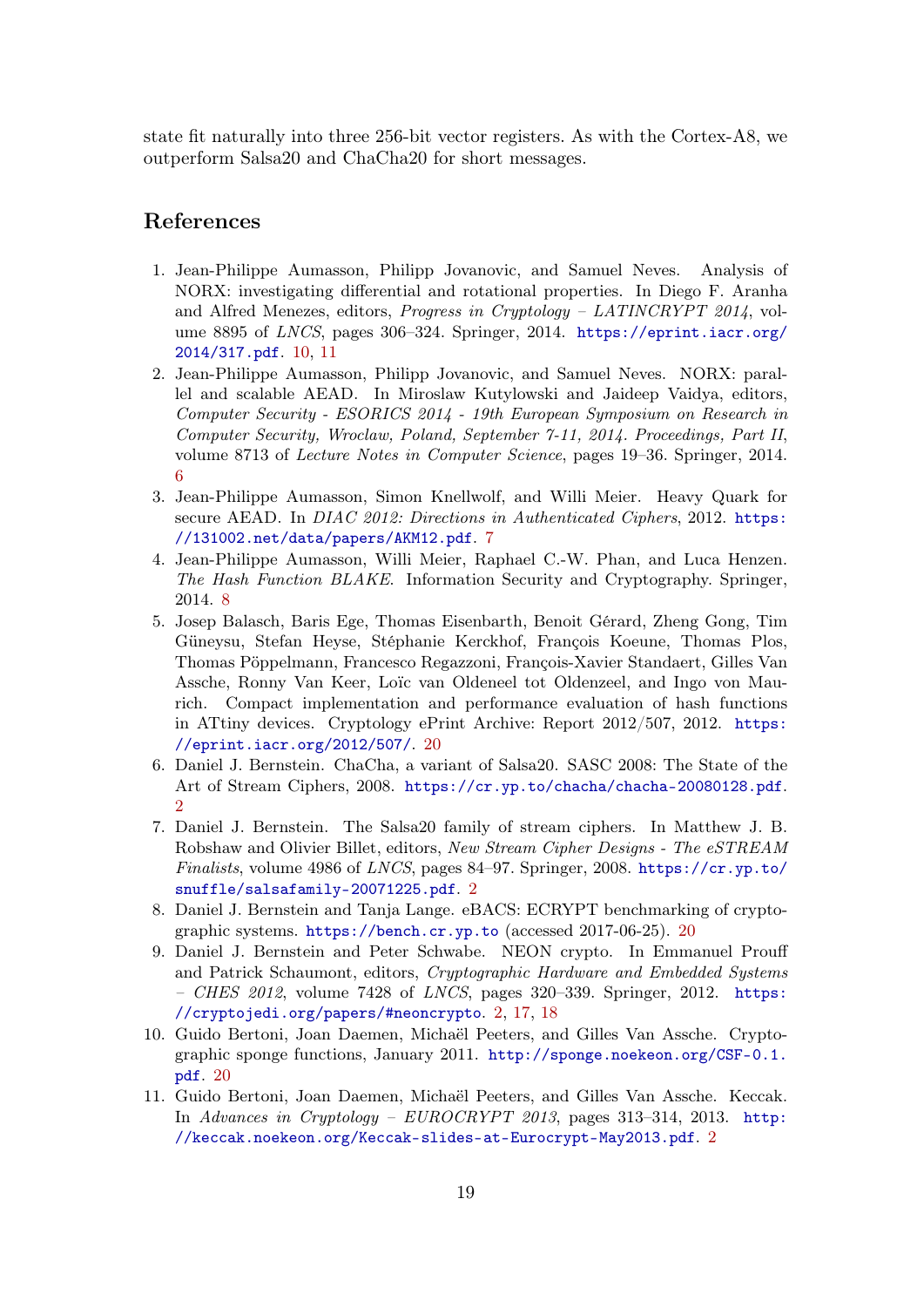<span id="page-19-1"></span><span id="page-19-0"></span>Table 4: Cross-platform software performance comparison of various permutations. "Hashing 500 bytes": AVR cycles for comparability with [\[5\]](#page-18-8). "Permutation": Cycles/byte for permutation on all platforms. AEAD timings from [\[8\]](#page-18-9) are scaled to estimate permutaton timings.

| Hashing 500 bytes                                     |            |       | Cycles ROM Bytes RAM Bytes |
|-------------------------------------------------------|------------|-------|----------------------------|
| <b>AVR</b> ATmega                                     |            |       |                            |
| Spongent [5]                                          | 25 464 000 | 364   | 101                        |
| $Keccak-f[400]$ [5]                                   | 1313000    | 608   | 96                         |
| $\sqrt{\text{GIMLI-Hash}^h}$ (this paper) small       | 805 110    | 778   | 44                         |
| $ G_{\text{IMLI}}-H_{\text{ash}}^h$ (this paper) fast | 362712     | 19218 | 45                         |

| Permutation                                     |                  |                              | Cycles/B ROM Bytes RAM Bytes     |
|-------------------------------------------------|------------------|------------------------------|----------------------------------|
| <b>AVR</b> ATmega                               |                  |                              |                                  |
| GIMLI (this paper) small                        | $\overline{413}$ | 778                          | 44                               |
| $ChaCha20$ [31]                                 | 238              | $\boxed{b}$                  | 132                              |
| $Salsa20$ <sup>[19]</sup>                       | $\overline{216}$ | 1750                         | $\overline{266}$                 |
| GIMLI (this paper) fast                         | $\overline{213}$ | 19218                        | $\overline{45}$                  |
| AES-128 [22] small                              | 171              | 1570                         | $\overline{\phantom{a}}^b$       |
| AES-128 [22] fast                               | 155              | $3\,098$                     | $\overline{b}$<br>$\equiv$       |
| <b>ARM</b> Cortex-M0                            |                  |                              |                                  |
| GIMLI (this paper)                              | 49               | 4730                         | 64                               |
| $ChaCha20$ [23]                                 | 40               | $\boxed{b}$                  | $\overline{b}$                   |
| Chaskey [21]                                    | $\overline{17}$  | 414                          | $\overline{b}$                   |
| ARM Cortex-M3/M4                                |                  |                              |                                  |
| Spongent $[12,24]$ (c-ref, our measurement)     | 129486           | 1 1 8 0                      | $\overline{b}$                   |
| Ascon $[15]$ (opt32, our measurement)           | 196              | $\overline{b}$               | $\boldsymbol{b}$                 |
| $Keccak-f[400] [30]$                            | 106              | 540                          | $\overline{b}$                   |
| AES-128 <sup>[25]</sup>                         | $\overline{34}$  | $\overline{3\,216}$          | $\overline{72}$                  |
| GIMLI (this paper)                              | 21               | 3972                         | 44                               |
| $ChaCha20$ <sup>[18]</sup>                      | $\overline{13}$  | 2868                         | $\overline{8}$                   |
| Chaskey [21]                                    |                  | 908                          | $\overline{b}$                   |
| <b>ARM</b> Cortex-A8                            |                  |                              |                                  |
| Keccak- $f[400]$ (KetjeSR) [8]                  | $37.52\,$        | b                            | b                                |
| Ascon $[8]$                                     | 25.54            | $\boldsymbol{b}$<br>$\equiv$ | $\overline{b}$                   |
| AES-128 $[8]$ many blocks                       | 19.25            | $\overline{b}$               |                                  |
| GIMLI (this paper) single block                 | 8.73             | 480                          | $\overline{b}$                   |
| ChaCha <sub>20</sub> [8] multiple blocks        | 6.25             | $\overline{b}$               | $\overline{b}$                   |
| $\overline{\text{Salsa20}}$ [8] multiple blocks | 5.48             | $\boxed{b}$                  | $\overline{b}$<br>$\overline{a}$ |
| <b>Intel Haswell</b>                            |                  |                              |                                  |
| GIMLI (this paper) single block                 | 4.46             | 252                          | $\boldsymbol{b}$                 |
| NORX-32-4-1 $[8]$ single block                  | 2.84             | $\boxed{b}$                  |                                  |
| GIMLI (this paper) two blocks                   | $2.33\,$         | 724                          | Ъ                                |
| GIMLI (this paper) four blocks                  | 1.77             | 1227                         |                                  |
| Salsa20 $[8]$ eight blocks                      | 1.38             | $\boldsymbol{b}$             |                                  |
| ChaCha20 <sup>[8]</sup> eight blocks            | $1.20\,$         | $\boldsymbol{b}$             | $\boldsymbol{b}$                 |
| $\overline{\text{AES-128}}$ [8] many blocks     | 0.85             | $\overline{b}$               | $\overline{b}$                   |

b no data

<sup>h</sup> Sponge construction<sup>[\[10\]](#page-18-10)</sup> with  $c = 256$  bits,  $r = 128$  bits and 256 bits of output.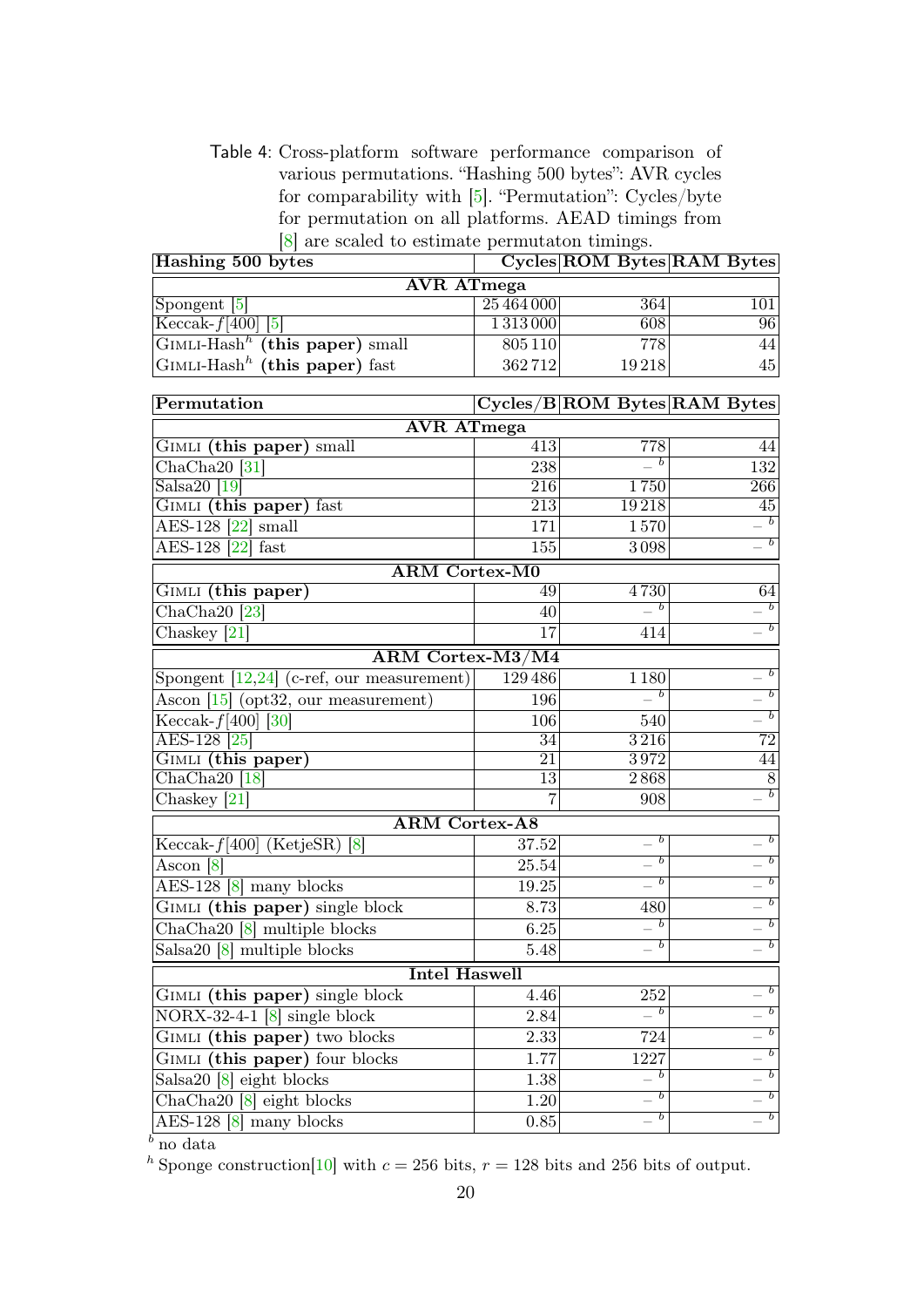- <span id="page-20-4"></span>12. Andrey Bogdanov, Miroslav Knezevic, Gregor Leander, Deniz Toz, Kerem Varici, and Ingrid Verbauwhede. SPONGENT: The design space of lightweight cryptographic hashing, 2011. <https://eprint.iacr.org/2011/697>. [7,](#page-6-0) [20](#page-19-1)
- <span id="page-20-1"></span>13. Elie Bursztein. Speeding up and strengthening HTTPS connections for Chrome on Android, 2014. [https://security.googleblog.com/2014/04/](https://security.googleblog.com/2014/04/speeding-up-and-strengthening-https.html) [speeding-up-and-strengthening-https.html](https://security.googleblog.com/2014/04/speeding-up-and-strengthening-https.html). [2](#page-1-1)
- <span id="page-20-6"></span>14. Daniel Dinu, Léo Perrin, Aleksei Udovenko, Vesselin Velichkov, Johann Großschädl, and Alex Biryukov. Design strategies for ARX with provable bounds: SPARX and LAX. In Jung Hee Cheon and Tsuyoshi Takagi, editors, Advances in Cryptology – ASIACRYPT 2016, volume 10031 of LNCS, pages 484–513. Springer, 2016. [https:](https://eprint.iacr.org/2016/984.pdf) [//eprint.iacr.org/2016/984.pdf](https://eprint.iacr.org/2016/984.pdf). [8](#page-7-0)
- <span id="page-20-2"></span>15. Christoph Dobraunig, Maria Eichlseder, Florian Mendel, and Martin Schläffer. Ascon v1.2. Submission to the CAESAR competition: [https://competitions.](https://competitions.cr.yp.to/round3/asconv12.pdf) [cr.yp.to/round3/asconv12.pdf](https://competitions.cr.yp.to/round3/asconv12.pdf), 2016. [4,](#page-3-3) [20](#page-19-1)
- <span id="page-20-3"></span>16. Pierre-Alain Fouque, Antoine Joux, and Chrysanthi Mavromati. Multi-user collisions: Applications to discrete logarithm, Even-Mansour and PRINCE. In Palash Sarkar and Tetsu Iwata, editors, Advances in Cryptology – ASIACRYPT 2014, volume 8873 of LNCS, pages 420–438. Springer, 2014. [https://eprint.iacr.org/](https://eprint.iacr.org/2013/761.pdf) [2013/761.pdf](https://eprint.iacr.org/2013/761.pdf). [7](#page-6-0)
- <span id="page-20-5"></span>17. Jian Guo, Thomas Peyrin, and Axel Poschmann. The PHOTON family of lightweight hash functions. In Phillip Rogaway, editor, Advances in Cryptology - CRYPTO 2011 - 31st Annual Cryptology Conference, Santa Barbara, CA, USA, August 14-18, 2011. Proceedings, volume 6841 of Lecture Notes in Computer Science, pages 222–239. Springer, 2011. [7](#page-6-0)
- <span id="page-20-13"></span>18. Andreas Hülsing, Joost Rijneveld, and Peter Schwabe. ARMed SPHINCS – computing a 41KB signature in 16KB of RAM. In Giuseppe Persiano and Bo-Yin Yang, editors, Public Key Cryptography – PKC 2016, volume 9614 of LNCS, pages 446–470. Springer, 2016. Document ID: c7ea17f606835ab4368235a464e1f9f6, <https://cryptojedi.org/papers/#armedsphincs>. [20](#page-19-1)
- <span id="page-20-8"></span>19. Michael Hutter and Peter Schwabe. NaCl on 8-bit AVR microcontrollers. In Amr Youssef and Abderrahmane Nitaj, editors, Progress in Cryptology – AFRICACRYPT 2013, volume 7918 of LNCS, pages 156–172. Springer, 2013. <https://cryptojedi.org/papers/#avrnacl>. [20](#page-19-1)
- <span id="page-20-7"></span>20. Stefan Kölbl, Gregor Leander, and Tyge Tiessen. Observations on the SIMON block cipher family. In Rosario Gennaro and Matthew Robshaw, editors, Advances in Cryptology – CRYPTO 2015, volume 9215 of LNCS, pages 161–185. Springer, 2015. <https://eprint.iacr.org/2015/145.pdf>. [10,](#page-9-0) [11](#page-10-2)
- <span id="page-20-0"></span>21. Nicky Mouha, Bart Mennink, Anthony Van Herrewege, Dai Watanabe, Bart Preneel, and Ingrid Verbauwhede. Chaskey: An efficient MAC algorithm for 32-bit microcontrollers. volume 8781 of LNCS, pages 306–323. Springer, 2014. [2,](#page-1-1) [20](#page-19-1)
- <span id="page-20-9"></span>22. B. Poettering. AVRAES: The AES block cipher on AVR controllers, 2003. [http:](http://point-at-infinity.org/avraes/) [//point-at-infinity.org/avraes/](http://point-at-infinity.org/avraes/). [20](#page-19-1)
- <span id="page-20-10"></span>23. Niels Samwel and Moritz Neikes. arm-chacha20, 2016. [https://gitlab.science.](https://gitlab.science.ru.nl/mneikes/arm-chacha20/tree/master) [ru.nl/mneikes/arm-chacha20/tree/master](https://gitlab.science.ru.nl/mneikes/arm-chacha20/tree/master). [20](#page-19-1)
- <span id="page-20-11"></span>24. Erik Schneider and Wouter de Groot. spongent-avr, 2015. [https://github.com/](https://github.com/weedegee/spongent-avr) [weedegee/spongent-avr](https://github.com/weedegee/spongent-avr). [20](#page-19-1)
- <span id="page-20-12"></span>25. Peter Schwabe and Ko Stoffelen. All the AES you need on Cortex-M3 and M4. In Roberto Avanzi and Howard Heys, editors, Selected Areas in Cryptology –  $SAC$  2016, LNCS. Springer, to appear. Document ID: 9fc0b970660e40c264e50ca389dacd49, <https://cryptojedi.org/papers/#aesarm>. [20](#page-19-1)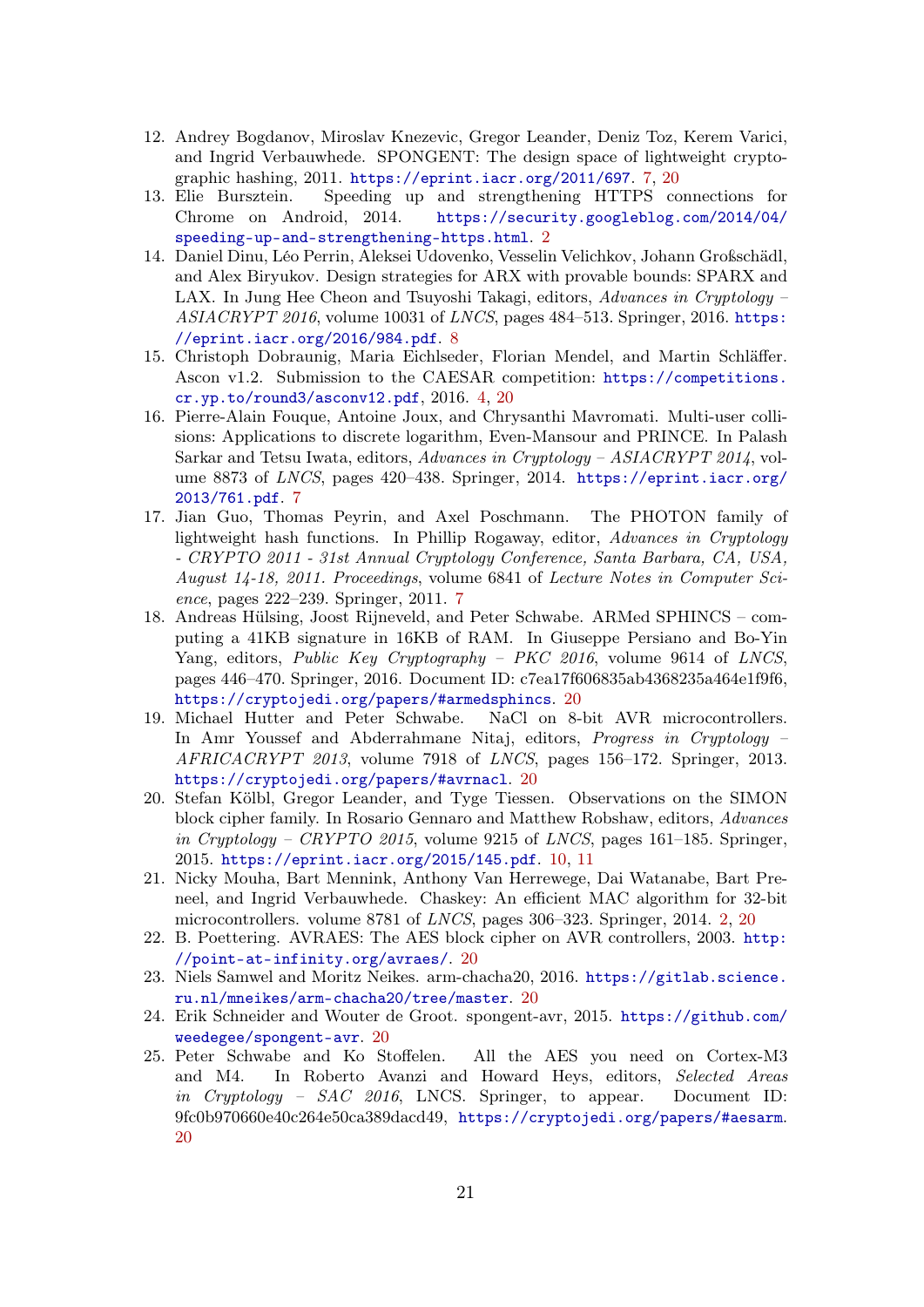- <span id="page-21-4"></span>26. Peter Schwabe, Bo-Yin Yang, and Shang-Yi Yang. SHA-3 on ARM11 processors. In Aikaterini Mitrokotsa and Serge Vaudenay, editors, Progress in Cryptology  $-$  AFRICACRYPT 2012, volume 7374 of LNCS, pages 324–341. Springer, 2012. <https://cryptojedi.org/papers/#sha3arm>. [17](#page-16-0)
- <span id="page-21-0"></span>27. Nick Sullivan. Do the ChaCha: better mobile performance with cryptography, 2015. [https://blog.cloudflare.com/](https://blog.cloudflare.com/do-the-chacha-better-mobile-performance-with-cryptography/) [do-the-chacha-better-mobile-performance-with-cryptography/](https://blog.cloudflare.com/do-the-chacha-better-mobile-performance-with-cryptography/). [2](#page-1-1)
- <span id="page-21-1"></span>28. Yosuke Todo. Structural evaluation by generalized integral property. In Elisabeth Oswald and Marc Fischlin, editors, Advances in Cryptology – EUROCRYPT 2015, volume 9056 of LNCS, pages 287–314. Springer, 2015. [https://eprint.iacr.org/](https://eprint.iacr.org/2015/090.pdf) [2015/090.pdf](https://eprint.iacr.org/2015/090.pdf). [12](#page-11-1)
- <span id="page-21-2"></span>29. Yosuke Todo and Masakatu Morii. Bit-based division property and application to Simon family. In Thomas Peyrin, editor, Fast Software Encryption - 23rd International Conference, FSE 2016, volume 9783 of LNCS, pages 357–377. Springer, 2016. <https://eprint.iacr.org/2016/285.pdf>. [12](#page-11-1)
- <span id="page-21-6"></span>30. Gilles Van Assche and Ronny Van Keer. Structuring and optimizing Keccak software. 2016. <http://ccccspeed.win.tue.nl/papers/KeccakSoftware.pdf>. [20](#page-19-1)
- <span id="page-21-5"></span>31. Rhys Weatherley. Arduinolibs, 2016. [https://rweather.github.io/](https://rweather.github.io/arduinolibs/crypto.html) [arduinolibs/crypto.html](https://rweather.github.io/arduinolibs/crypto.html). [20](#page-19-1)
- <span id="page-21-3"></span>32. Zejun Xiang, Wentao Zhang, Zhenzhen Bao, and Dongdai Lin. Applying MILP method to searching integral distinguishers based on division property for 6 lightweight block ciphers. In Jung Hee Cheon and Tsuyoshi Takagi, editors, Advances in Cryptology –  $ASIACRYPT$  2016, volume 10031 of LNCS, pages 648–678. Springer, 2016. <https://eprint.iacr.org/2016/857>. [12](#page-11-1)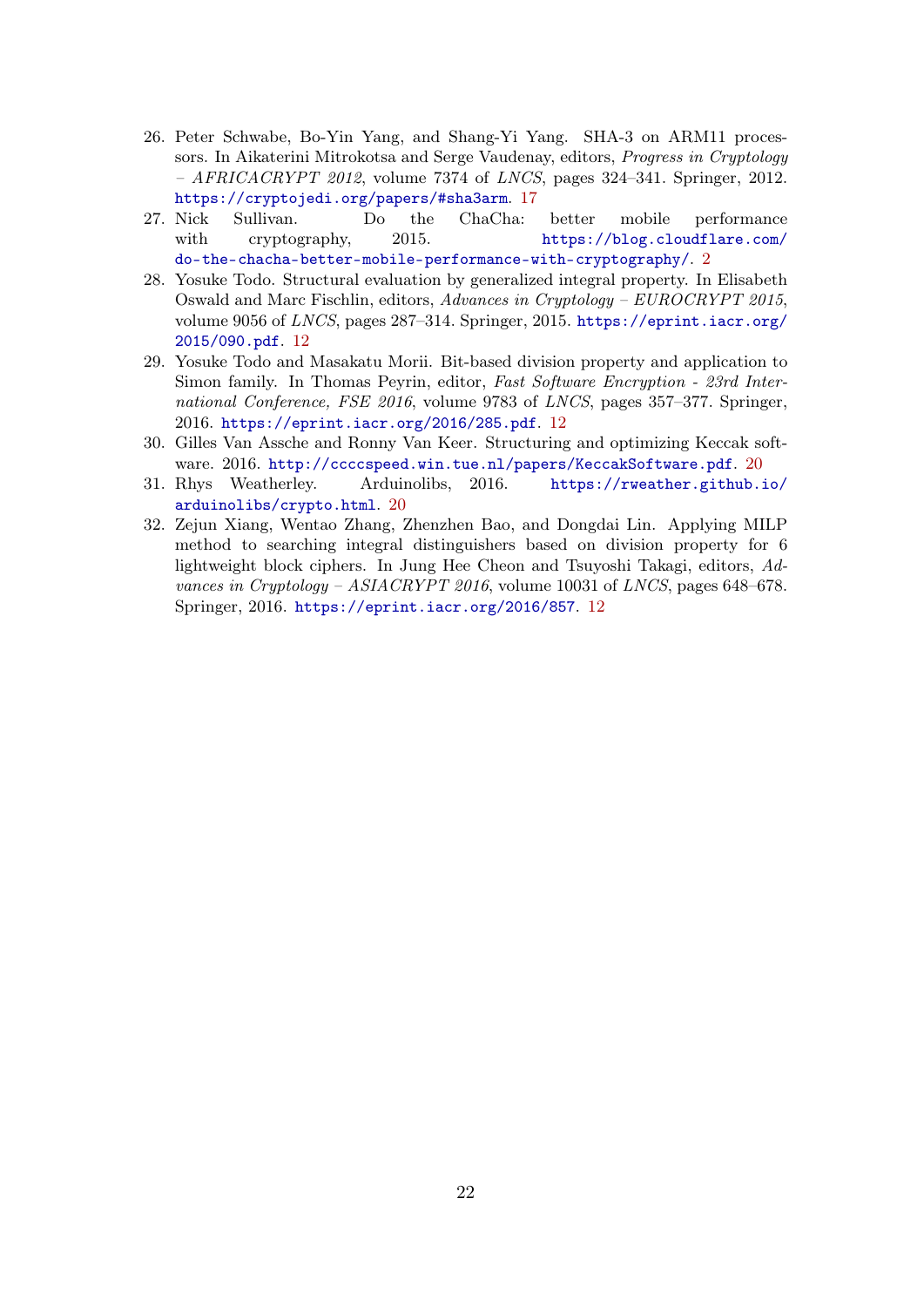## <span id="page-22-0"></span>A The Gimli permutation in C

```
#include <stdint.h>
uint32_t rotate(uint32_t x, int bits)
{
 if (bits == 0) return x;
  return (x \ll bits) | (x \gg (32 - bits));
}
extern void gimli(uint32_t *state)
{
  int round;
  int column;
  uint32_t x;
  uint32_t y;
  uint32_t z;
  for (round = 24; round > 0; --round)
  {
    for (column = 0; column < 4; ++column)
    {
      x = \text{rotate}(\text{state}[\text{column}], 24);y = \text{rotate}(\text{state}[4 + \text{column}], 9);z = state [8 + \text{column}];state[8 + column] = x ^ (z << 1) ^ ((y&z) << 2);<br>state[4 + column] = y ^ x 		 ((x|z) << 1);
      state[4 + column] = y \uparrow x<br>state[column] = z \uparrow ystate[column] = z \hat{y} ((x&y) << 3);
    }
    if ((round & 3) == 0) \frac{1}{1} // small swap: pattern s...s...s... etc.
      x = state[0];state[0] = state[1];
      state[1] = x;x = state[2];
      state[2] = state[3];state[3] = x;}
    if ((round & 3) == 2) \frac{1}{1} // big swap: pattern ...S...S...S. etc.
      x = state[0];
      state[0] = state[2];state[2] = x;x = state[1];state[1] = state[3];
      state[3] = x;}
    if ((round & 3) == 0) { // add constant: pattern c...c...c... etc.
      state[0] \sim (0x9e377900 | round);
    }
  }
}
```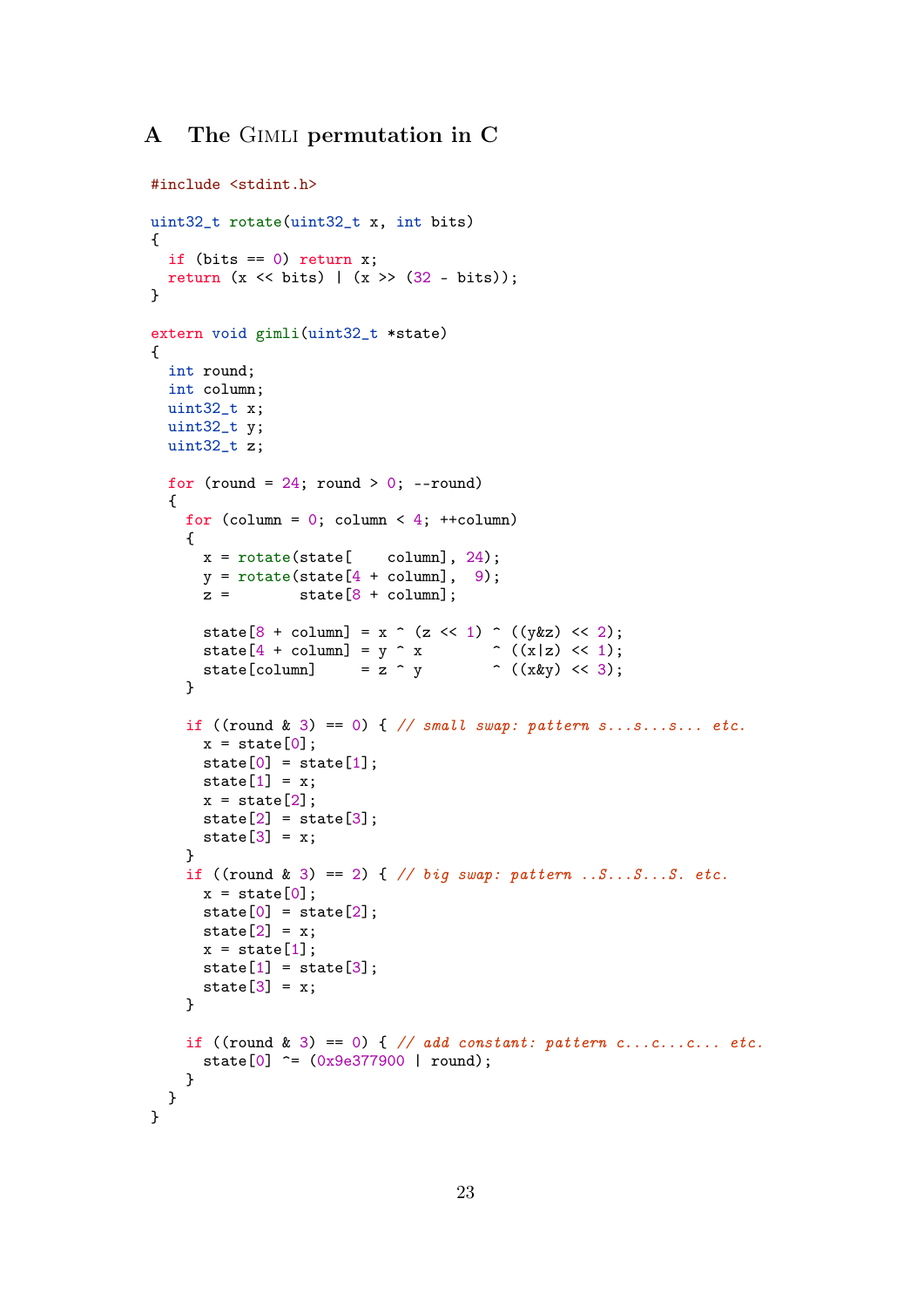## B The Gimli-Hash in C

```
#include "gimli_hash.h"
#define MIN(a, b) ((a) < (b) ? (a) : (b))#define rateInBytes 16
void Gimli_hash(const uint8_t *input,
                uint64_t inputByteLen,
                uint8_t *output,
                uint64_t outputByteLen)
{
   uint32_t state[12];
   uint8_t * state_8 = (uint8_t * )state;uint64_t blockSize = 0;
    uint64_t i;
    // == Initialize the state ==memset(state, 0, sizeof(state));
    // == About blocks ==while(inputByteLen > 0) {
        blockSize = MIN(inputByteLen, rateInBytes);
        for(i=0; i<br/>blockSize; i++)
            state_8[i] ^= input[i];
        input += blockSize;
        inputByteLen -= blockSize;
        if (blockSize == rateInBytes) {
            gimli(state);
            blockSize = 0;}
    }
    // == Do the padding and switch to the squeezing phase ==state_8[blockSize] \hat{ } = 0x1F;
    // Add the second bit of padding
    state_8[rateInBytes-1] ^= 0x80;
    // Switch to the squeezing phase
    gimli(state);
    // == Square out all the output blocks ==while(outputByteLen > 0) {
        blockSize = MIN(outputByteLen, rateInBytes);
        memcpy(output, state, blockSize);
        output += blockSize;
        outputByteLen -= blockSize;
        if (outputByteLen > 0)
            gimli(state);
    }
}
```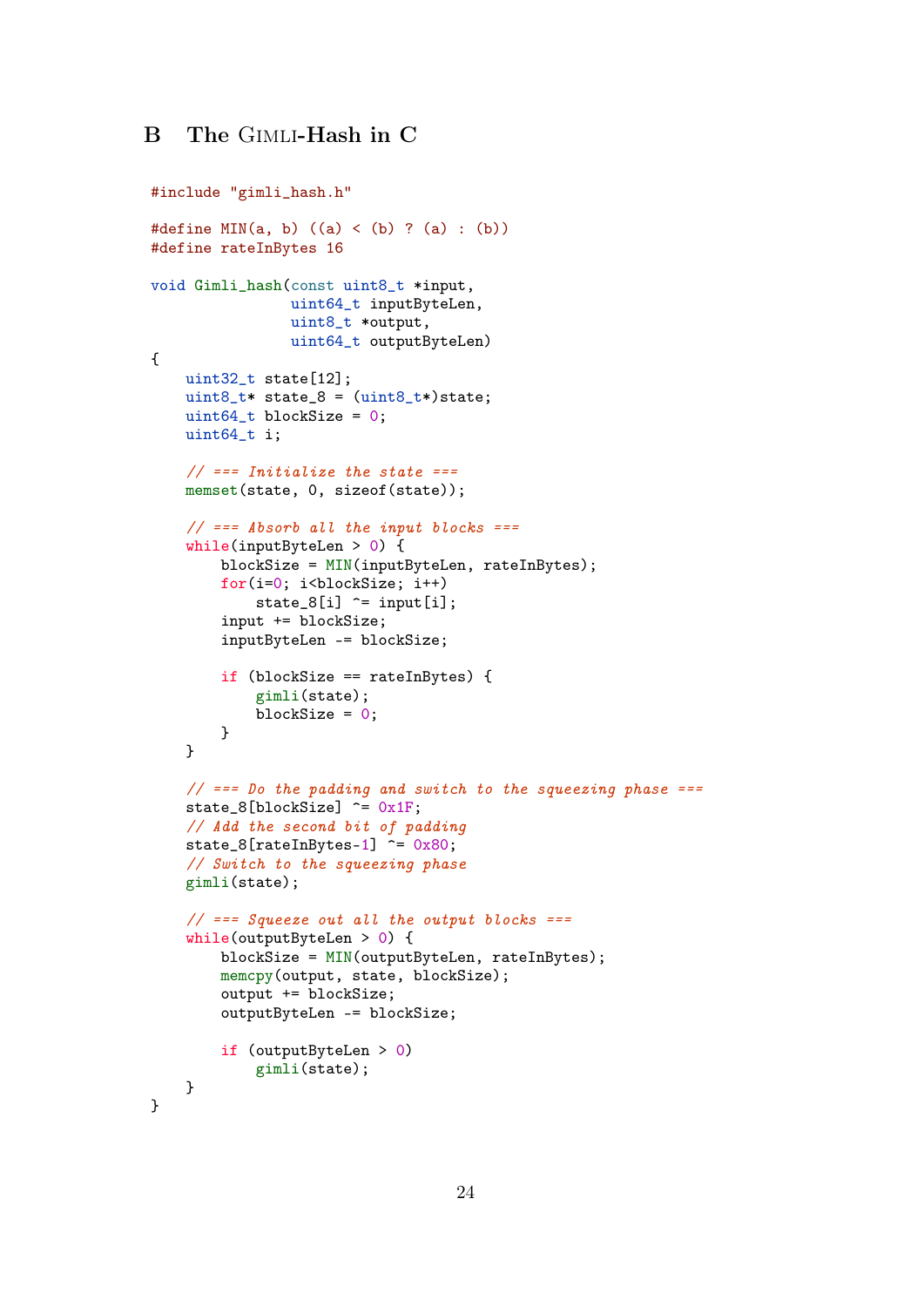## <span id="page-24-0"></span>C Computation order on AVR



Fig. 7: Computation order on AVR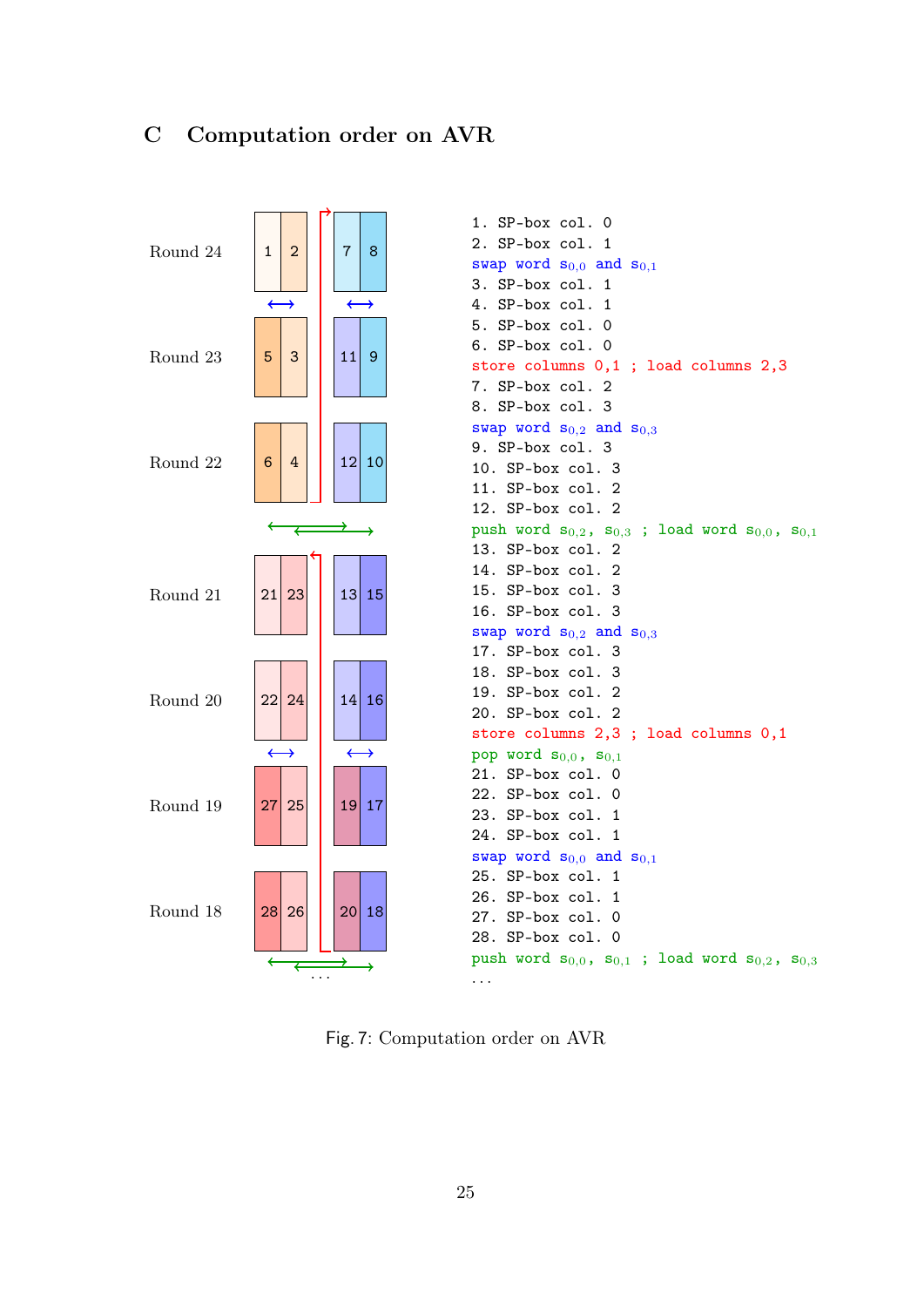## D Test Vectors for GIMLI-Hash

input: "There's plenty for the both of us, may the best Dwarf win." input (bytes): 54686572 65277320 706c656e 74792066 6f722074 68652062 6f746820 6f662075 732c206d 61792074 68652062 65737420 44776172 66207769 6e2e output: baf8f9bfcb870a122e9c341f7dc5b27d57f3376ddc875f4aecbaacb89f6b90a4

input: "If anyone was to ask for my opinion, which I note they're not, I'd say we were taking the long way around."

```
input (bytes):
```
49662061 6e796f6e 65207761 7320746f 2061736b 20666f72 206d7920 6f70696e 696f6e2c 20776869 63682049 206e6f74 65207468 65792772 65206e6f 742c2049 27642073 61792077 65207765 72652074 616b696e 67207468 65206c6f 6e672077 61792061 726f756e 642e output: e52dffeb49300acdcf43f33d66ac0349bcc0c2ef54c29de5174143823d748f41

input: "It's true you don't see many Dwarf-women. And in fact, they are so alike in voice and appearance, that they are often mistaken for Dwarf-men. And this in turn has given rise to the belief that there are no Dwarf-women, and that Dwarves just spring out of holes in the ground! Which is, of course, ridiculous."

```
input (bytes):
```

```
49742773 20747275 6520796f 7520646f 6e277420 73656520 6d616e79 20447761
72662d77 6f6d656e 2e20416e 6420696e 20666163 742c2074 68657920 61726520
736f2061 6c696b65 20696e20 766f6963 6520616e 64206170 70656172 616e6365
2c207468 61742074 68657920 61726520 6f667465 6e206d69 7374616b 656e2066
6f722044 77617266 2d6d656e 2e202041 6e642074 68697320 696e2074 75726e20
68617320 67697665 6e207269 73652074 6f207468 65206265 6c696566 20746861
74207468 65726520 61726520 6e6f2044 77617266 2d776f6d 656e2c20 616e6420
74686174 20447761 72766573 206a7573 74207370 72696e67 206f7574 206f6620
686f6c65 7320696e 20746865 2067726f 756e6421 20576869 63682069 732c206f
6620636f 75727365 2c207269 64696375 6c6f7573 2e
output:
db7e9ebd4043bddbc922261615282793c5268af026cc1741f699010b44194f8e
```

```
input: "" (empty string)
input (bytes): (0 \text{ bytes})output:
bd2a1b1cdab81f9fea9d5fd513372ab9d1481428385de2b2d3571d8504fdd703
```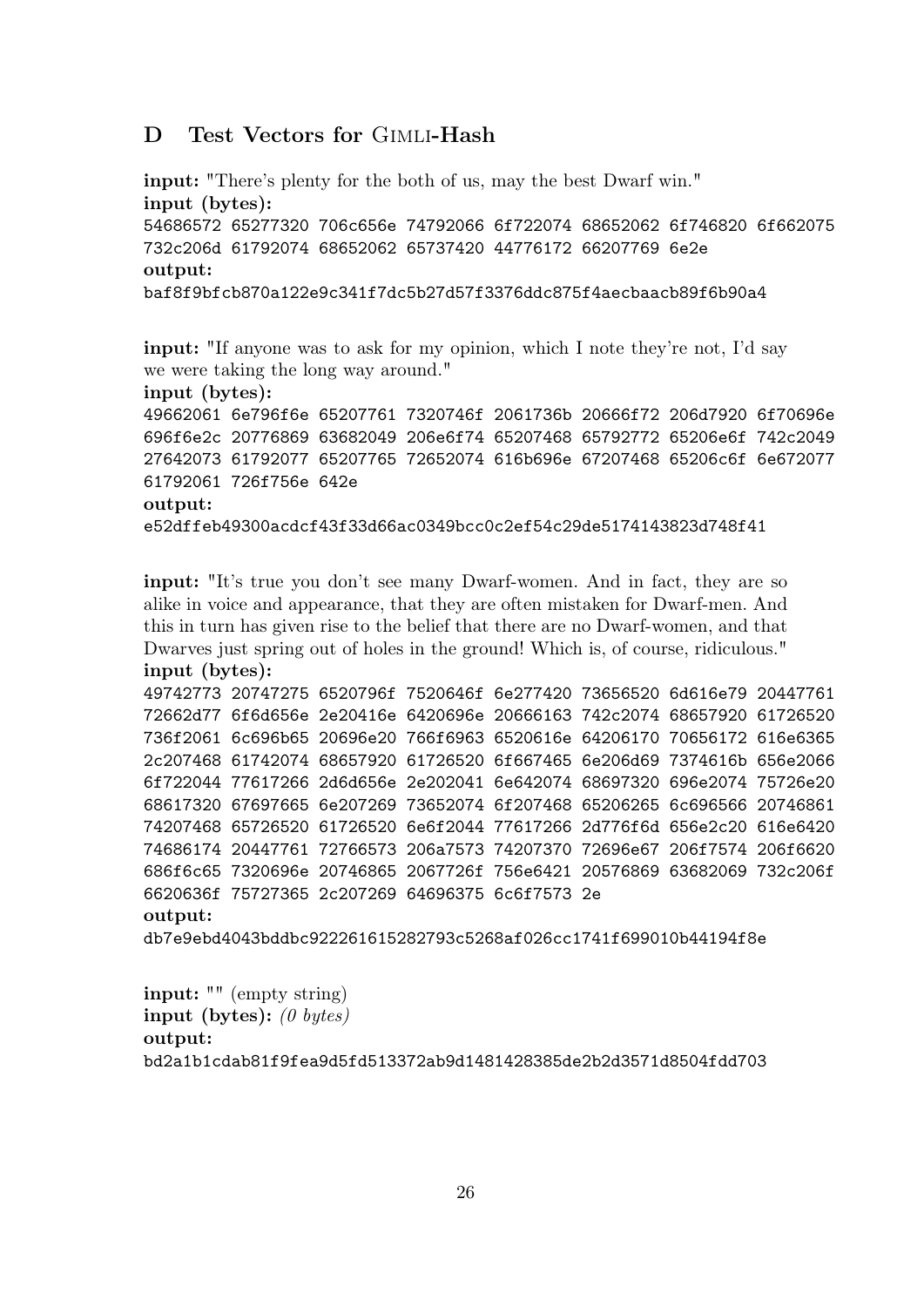# E Bijectivity of Gimli

The bijectivity of the SP-box is not easy to see. If we exclude the swapping and the rotations (which are trivially bijective), we can unroll SP over the first bits:

$$
f_0 =\begin{cases} x'_0 \leftarrow x_0 \\ y'_0 \leftarrow y_0 \oplus x_0 \\ z'_0 \leftarrow z_0 \oplus y_0 \\ y'_1 \leftarrow y_1 \oplus x_1 \oplus (x_0 \vee z_0) \end{cases} f_1 =\begin{cases} x'_1 \leftarrow x_1 \oplus z_0 \\ y'_1 \leftarrow y_1 \oplus x_1 \oplus (x_0 \vee z_0) \\ z'_2 \leftarrow z_2 \oplus z_1 \oplus (y_0 \wedge z_0) \end{cases} f_2 =\begin{cases} x'_2 \leftarrow x_2 \oplus z_1 \oplus (y_0 \wedge z_0) \\ y'_2 \leftarrow y_2 \oplus x_2 \oplus (x_1 \vee z_1) \\ z'_2 \leftarrow z_2 \oplus y_2 \end{cases} \nand f_n = \begin{cases} x'_n \leftarrow x_n \oplus z_{n-1} \oplus (y_{n-2} \wedge z_{n-2}) \\ y'_n \leftarrow y_n \oplus x_n \oplus (x_{n-1} \vee z_{n-1}) \\ z'_n \leftarrow z_n \oplus y_n \oplus (x_{n-3} \wedge z_{n-3}) \end{cases} \nThus: f_0^{-1} = \begin{cases} x_0 \leftarrow x'_0 & = x'_0 \\ y_0 \leftarrow y'_0 \oplus x_0 & = y'_0 \oplus x'_0 \\ z_0 \leftarrow z'_0 \oplus y_0 & = z'_0 \oplus y'_0 \oplus x'_0 \end{cases} f_1^{-1} = \begin{cases} x_1 \leftarrow x'_1 \oplus z_0 & = x'_1 \oplus z_0 \\ y_1 \leftarrow y'_1 \oplus x_1 \oplus (x_0 \vee z_0) & = y'_1 \oplus x'_1 \oplus z_0 \oplus (x_0 \vee z_0) \\ z_1 \leftarrow z'_1 \oplus y_1 & = z'_1 \oplus y'_1 \oplus x'_1 \oplus z_0 \oplus (x_0 \vee z_0) \end{cases} f_2^{-1} = \begin{cases} x_2 \leftarrow x'_2 \oplus z_1 \oplus (y_0 \wedge z_0) & = x'_2 \oplus z_1 \oplus (y_0 \wedge z_0) \\ y_2 \leftarrow y'_2 \oplus x_2 \oplus (x_1 \vee z_1) & = y'_2 \oplus x'_2 \oplus
$$

$$
(z_n \leftarrow z_n' \oplus y_n' \oplus x_n' \oplus z_{n-1} \oplus (y_{n-2} \wedge z_{n-2}) \oplus (x_{n-1} \vee z_{n-1}) \oplus (x_{n-3} \wedge z_{n-3})
$$

 $SP^{-1}$  is fully defined by recurrence. SP is therefore bijective.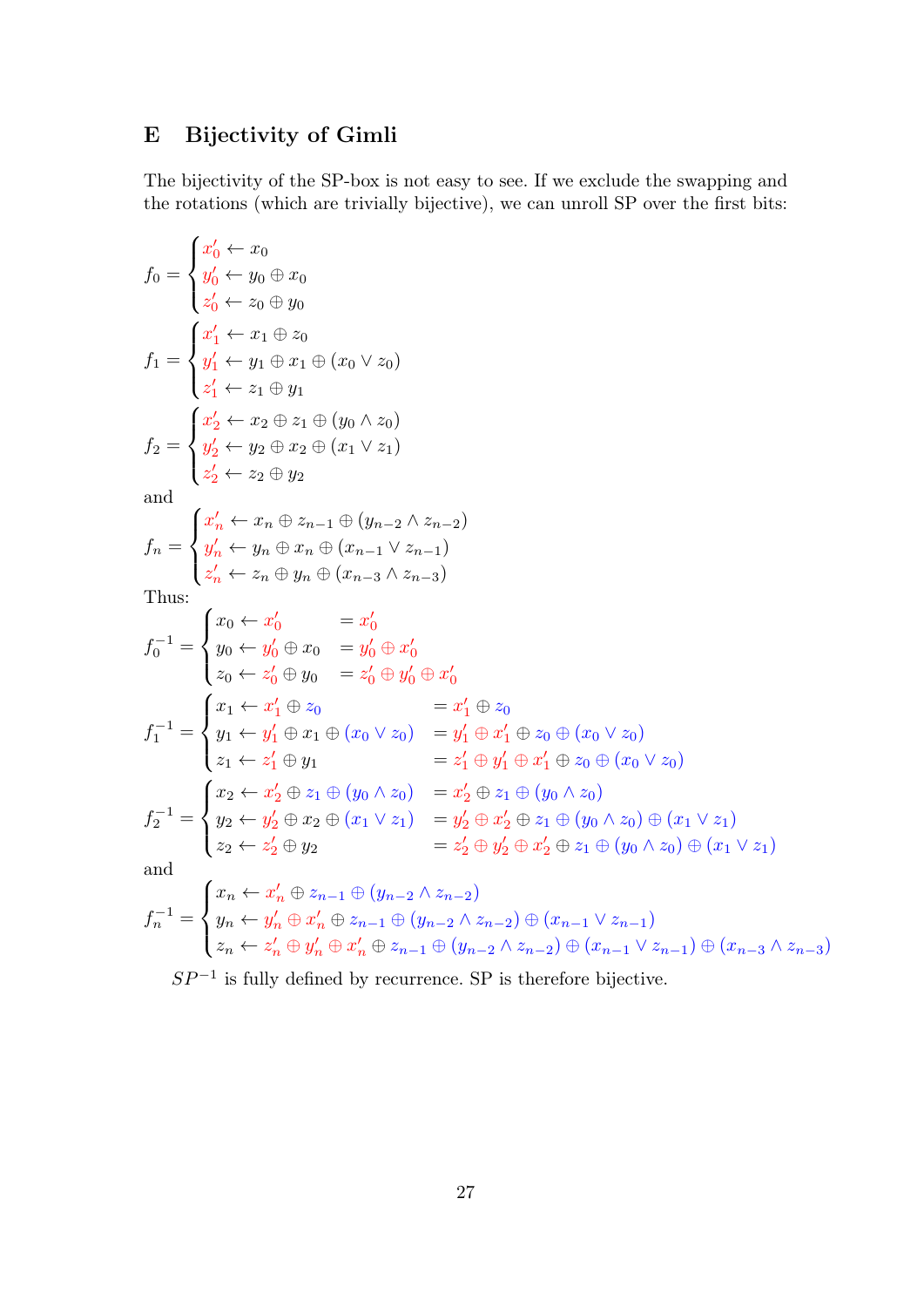# <span id="page-27-1"></span>F Avalanche Criterion

The following tables shows the average number of flipped bits after 10 rounds if the bit at the index position is flipped. Sampling has been done over 1024 independent random inputs.

<span id="page-27-0"></span>

|     | format: <i>bit index</i> |                  | $(\bar{x}, \sigma)$       |     |               |
|-----|--------------------------|------------------|---------------------------|-----|---------------|
|     | $s_{0,0}$                |                  | $s_{1,0}$                 |     | $s_{2,0}$     |
| 000 | (192.3, 9.6)             | $\overline{032}$ | $\overline{(192.5, 9.5)}$ | 064 | (191.8, 9.9)  |
| 001 | (191.8, 9.8)             | 033              | (192.2, 9.8)              | 065 | (192.8, 9.9)  |
| 002 | (191.8, 9.8)             | 034              | (192.0, 10.2)             | 066 | (191.7, 9.5)  |
| 003 | (192.3, 9.6)             | 035              | (191.7, 9.7)              | 067 | (191.5, 9.6)  |
| 004 | (192.1, 9.8)             | 036              | (192.4, 9.6)              | 068 | (192.0, 10.0) |
| 005 | (191.7, 9.9)             | 037              | (191.3, 9.7)              | 069 | (192.0, 10.1) |
| 006 | (192.1, 9.9)             | 038              | (191.8, 9.9)              | 070 | (192.0, 9.5)  |
| 007 | (191.9, 9.8)             | 039              | (192.2, 9.8)              | 071 | (191.2, 9.8)  |
| 008 | (191.7, 9.8)             | 040              | (192.2, 9.9)              | 072 | (192.2, 9.9)  |
| 009 | (192.1, 9.8)             | 041              | (192.6, 10.0)             | 073 | (191.7, 9.6)  |
| 010 | (191.8, 10.1)            | 042              | (192.1, 9.9)              | 074 | (192.2, 9.9)  |
| 011 | (191.7, 9.9)             | 043              | (192.7, 9.9)              | 075 | (191.8, 9.7)  |
| 012 | (191.9, 9.8)             | 044              | (191.9, 9.8)              | 076 | (191.9, 9.9)  |
| 013 | (191.7, 9.3)             | 045              | 192.1, 9.4)               | 077 | (192.4, 9.5)  |
| 014 | (192.2, 9.6)             | 046              | 192.5, 9.7)               | 078 | (191.9, 9.6)  |
| 015 | (192.4, 9.5)             | 047              | (192.5, 9.7)              | 079 | (192.0, 10.2) |
| 016 | (191.9, 9.7)             | 048              | (192.3, 9.9)              | 080 | (191.8, 9.7)  |
| 017 | (191.9, 9.7)             | 049              | (192.0, 9.6)              | 081 | (192.7, 9.6)  |
| 018 | (191.5, 9.7)             | 050              | (191.8, 9.9)              | 082 | (192.2, 9.8)  |
| 019 | (191.8, 9.6)             | 051              | (191.5, 9.7)              | 083 | (191.9, 9.9)  |
| 020 | (191.9, 9.7)             | 052              | (192.0, 10.1)             | 084 | (192.5, 9.9)  |
| 021 | (192.0, 9.8)             | 053              | (192.0, 9.8)              | 085 | (192.1, 9.9)  |
| 022 | (192.1, 9.7)             | 054              | (191.6, 9.8)              | 086 | (192.2, 9.6)  |
| 023 | (191.8, 10.2)            | 055              | (192.3, 9.9)              | 087 | (191.6, 9.9)  |
| 024 | (191.9, 10.0)            | 056              | (191.9, 9.6)              | 088 | (191.6, 9.7)  |
| 025 | (192.1, 9.9)             | 057              | (192.1, 9.5)              | 089 | (192.4, 9.5)  |
| 026 | (191.8, 9.9)             | 058              | (192.2, 10.3)             | 090 | (192.5, 10.1) |
| 027 | (191.9, 10.1)            | 059              | (192.1, 9.8)              | 091 | (191.8, 9.8)  |
| 028 | (192.0, 10.0)            | 060              | (192.7, 10.1)             | 092 | (192.2, 9.6)  |
| 029 | (192.4, 9.9)             | 061              | (192.0, 9.5)              | 093 | (191.9, 10.1) |
| 030 | (192.0, 10.0)            | 062              | (192.0, 9.8)              | 094 | (192.3, 9.7)  |
| 031 | (192.1, 10.0)            | 063              | (191.6, 10.2)             | 095 | (191.7, 9.7)  |

Table 5: average number bit flipped and standard deviation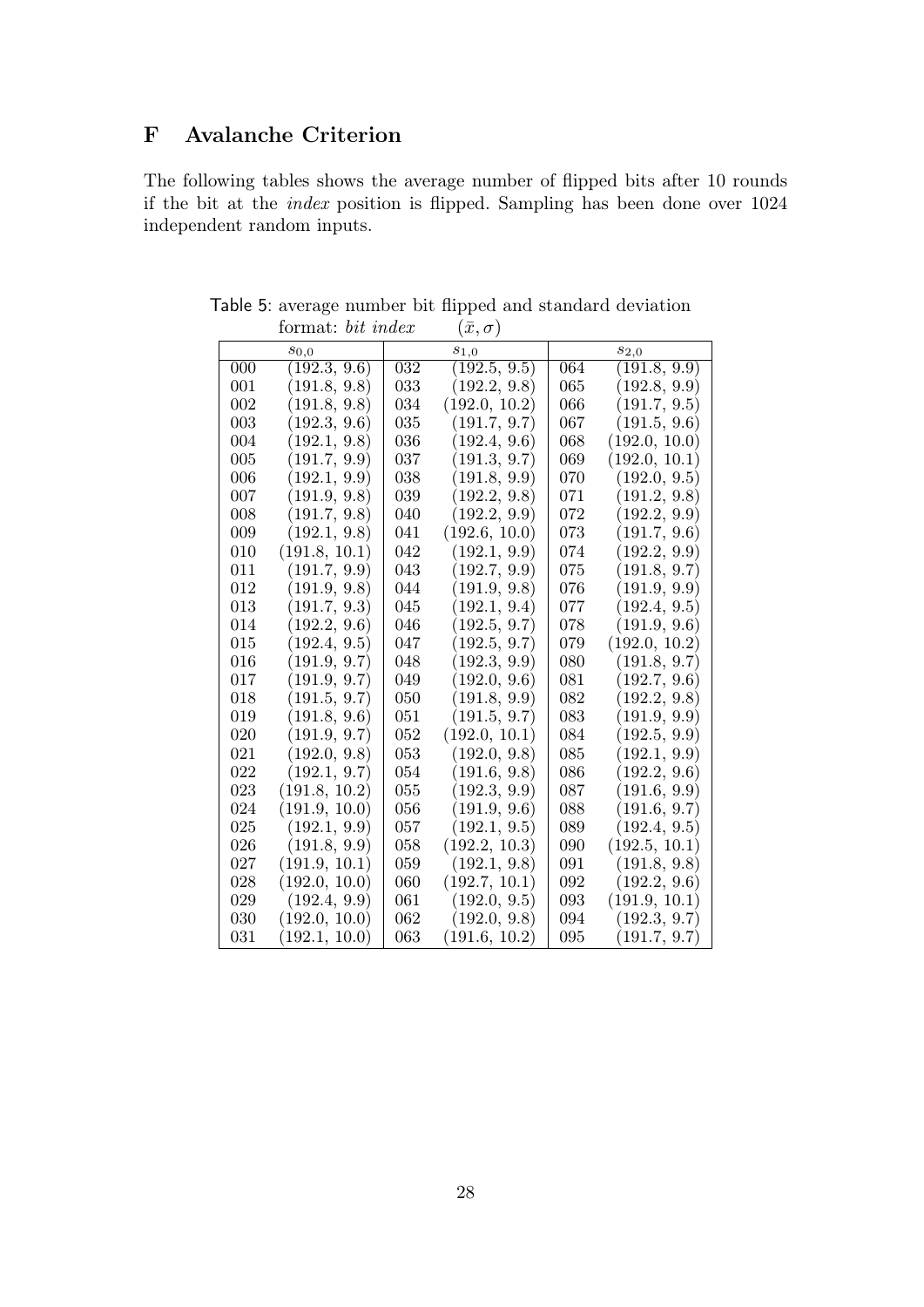|                  | $s_{0,1}$     |                  | $s_{1,1}$     |     | $s_{2,1}$     |
|------------------|---------------|------------------|---------------|-----|---------------|
| $\overline{096}$ | (191.8, 9.7)  | $\overline{128}$ | (192.5, 9.8)  | 160 | (192.0, 9.8)  |
| 097              | (191.3, 9.9)  | 129              | (192.0, 10.1) | 161 | (192.0, 9.8)  |
| 098              | (192.1, 10.1) | 130              | (191.9, 10.0) | 162 | (191.7, 9.7)  |
| 099              | (191.7, 9.9)  | 131              | (191.9, 10.0) | 163 | (191.6, 9.7)  |
| 100              | (191.8, 9.8)  | 132              | (192.1, 10.0) | 164 | (192.2, 9.9)  |
| 101              | (191.7, 10.0) | 133              | (192.1, 9.7)  | 165 | (192.1, 10.3) |
| 102              | (192.3, 10.0) | 134              | (192.0, 9.7)  | 166 | (192.3, 10.1) |
| 103              | (191.8, 9.6)  | 135              | (192.4, 9.4)  | 167 | (192.0, 9.8)  |
| 104              | (192.0, 9.4)  | 136              | (192.4, 9.9)  | 168 | (192.2, 9.8)  |
| 105              | (191.8, 9.8)  | 137              | (191.9, 9.8)  | 169 | (192.1, 9.5)  |
| 106              | (192.2, 10.0) | 138              | (191.9, 10.3) | 170 | (191.6, 9.6)  |
| 107              | (192.3, 9.6)  | 139              | (191.6, 9.7)  | 171 | (192.2, 10.0) |
| 108              | (192.0, 9.7)  | 140              | (191.8, 9.9)  | 172 | (192.5, 10.1) |
| 109              | (191.9, 9.5)  | 141              | (192.6, 9.8)  | 173 | (192.2, 9.6)  |
| 110              | (192.1, 9.6)  | 142              | (191.6, 9.8)  | 174 | (192.6, 9.9)  |
| 111              | (192.5, 9.6)  | 143              | (191.7, 9.8)  | 175 | (192.3, 9.6)  |
| 112              | (192.0, 9.6)  | 144              | (192.0, 9.8)  | 176 | (192.0, 9.8)  |
| 113              | (191.9, 9.6)  | 145              | (191.8, 9.6)  | 177 | (192.4, 9.9)  |
| 114              | (191.7, 9.5)  | 146              | (191.7, 10.0) | 178 | (192.5, 9.6)  |
| 115              | (192.4, 9.8)  | 147              | (191.7, 9.9)  | 179 | (191.5, 9.5)  |
| 116              | (192.0, 9.7)  | 148              | (191.7, 9.9)  | 180 | (191.9, 9.7)  |
| 117              | (191.8, 9.8)  | 149              | (192.1, 9.7)  | 181 | (192.4, 9.7)  |
| 118              | (192.1, 9.6)  | 150              | (191.7, 9.9)  | 182 | (192.0, 9.9)  |
| 119              | (192.4, 10.0) | 151              | (191.9, 10.0) | 183 | (191.5, 9.9)  |
| 120              | (191.9, 10.0) | 152              | (191.9, 9.9)  | 184 | (192.1, 9.8)  |
| 121              | (191.6, 9.6)  | 153              | (192.5, 10.1) | 185 | 191.8, 9.8    |
| 122              | (192.1, 9.6)  | 154              | (192.2, 10.1) | 186 | 191.9, 9.7    |
| 123              | (191.6, 9.6)  | 155              | (191.6, 9.9)  | 187 | (192.1, 9.8)  |
| 124              | (191.8, 9.6)  | 156              | (191.9, 9.3)  | 188 | (192.2, 9.9)  |
| 125              | (191.6, 9.7)  | 157              | (192.2, 9.8)  | 189 | (192.2, 9.6)  |
| 126              | (191.6, 9.8)  | 158              | (192.1, 9.9)  | 190 | (192.4, 9.8)  |
| 127              | (192.2, 9.8)  | 159              | (191.6, 9.5)  | 191 | (192.8, 10.1) |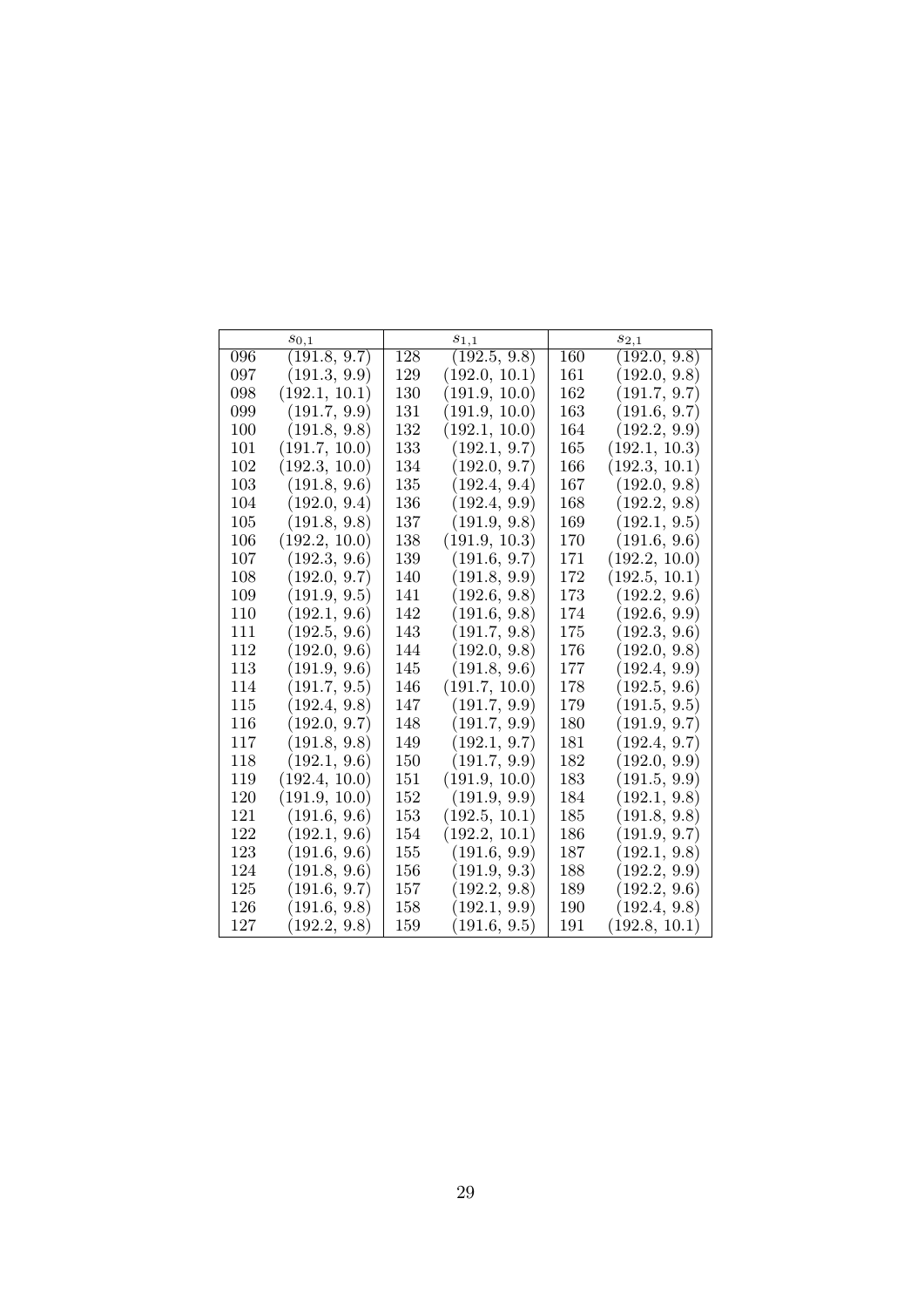|     | $s_{0,2}$     |                  | $s_{1,2}$     |     | $s_{2,2}$                  |
|-----|---------------|------------------|---------------|-----|----------------------------|
| 192 | (192.0, 9.8)  | $\overline{224}$ | (192.5, 9.8)  | 256 | $\overline{(192.2, 10.0)}$ |
| 193 | (191.6, 9.9)  | 225              | (191.5, 10.2) | 257 | (192.4, 9.7)               |
| 194 | (191.9, 10.0) | 226              | (192.9, 9.8)  | 258 | (191.9, 9.6)               |
| 195 | (192.0, 9.6)  | 227              | (191.5, 9.5)  | 259 | (192.5, 9.7)               |
| 196 | (191.5, 10.0) | 228              | (192.3, 9.8)  | 260 | (191.9, 9.9)               |
| 197 | (192.1, 9.9)  | 229              | (192.2, 9.8)  | 261 | (192.9, 9.5)               |
| 198 | (191.9, 9.8)  | 230              | (191.9, 9.7)  | 262 | (192.4, 9.8)               |
| 199 | (191.7, 9.4)  | 231              | (191.9, 9.8)  | 263 | (191.9, 10.0)              |
| 200 | (192.0, 9.6)  | 232              | (192.5, 10.2) | 264 | (191.9, 10.0)              |
| 201 | (191.3, 9.8)  | 233              | (192.0, 9.9)  | 265 | (192.2, 9.6)               |
| 202 | (191.5, 9.9)  | 234              | (191.6, 10.0) | 266 | (191.9, 10.0)              |
| 203 | (192.0, 9.9)  | 235              | (192.1, 9.7)  | 267 | (191.9, 10.0)              |
| 204 | (191.8, 9.8)  | 236              | (191.9, 9.4)  | 268 | (191.9, 9.7)               |
| 205 | (191.9, 9.9)  | 237              | (192.1, 9.3)  | 269 | (191.9, 9.6)               |
| 206 | (192.2, 9.9)  | 238              | (191.9, 9.8)  | 270 | (192.2, 9.6)               |
| 207 | (192.4, 9.8)  | 239              | (192.2, 10.0) | 271 | (192.1, 9.7)               |
| 208 | (191.7, 10.2) | 240              | (191.8, 9.7)  | 272 | (191.7, 9.9)               |
| 209 | (191.9, 9.7)  | 241              | (191.6, 10.4) | 273 | (191.9, 9.8)               |
| 210 | (192.0, 9.5)  | 242              | (192.0, 10.0) | 274 | (192.4, 10.1)              |
| 211 | (192.3, 10.0) | 243              | (192.0, 9.6)  | 275 | (192.0, 9.7)               |
| 212 | (192.3, 9.9)  | 244              | (192.5, 9.5)  | 276 | (192.3, 10.0)              |
| 213 | (191.8, 9.4)  | 245              | (192.3, 9.8)  | 277 | (192.1, 9.9)               |
| 214 | (192.3, 9.8)  | 246              | (192.0, 9.7)  | 278 | (192.3, 9.8)               |
| 215 | (192.0, 10.2) | 247              | (192.3, 9.6)  | 279 | (191.5, 10.0)              |
| 216 | (191.8, 10.2) | 248              | (192.1, 10.2) | 280 | (192.0, 9.6)               |
| 217 | (192.4, 9.8)  | 249              | (192.0, 9.6)  | 281 | (191.6, 9.8)               |
| 218 | (192.3, 10.0) | 250              | (191.7, 9.7)  | 282 | (192.2, 9.8)               |
| 219 | (192.1, 9.7)  | 251              | (192.3, 9.5)  | 283 | (192.1, 9.9)               |
| 220 | (192.1, 9.9)  | 252              | (192.0, 9.7)  | 284 | (191.5, 9.9)               |
| 221 | (191.8, 10.0) | 253              | (192.4, 10.4) | 285 | (192.1, 9.7)               |
| 222 | (192.6, 9.8)  | 254              | (192.3, 9.6)  | 286 | (191.9, 9.7)               |
| 223 | (191.8, 10.0) | 255              | (192.3, 9.9)  | 287 | (192.1, 9.9)               |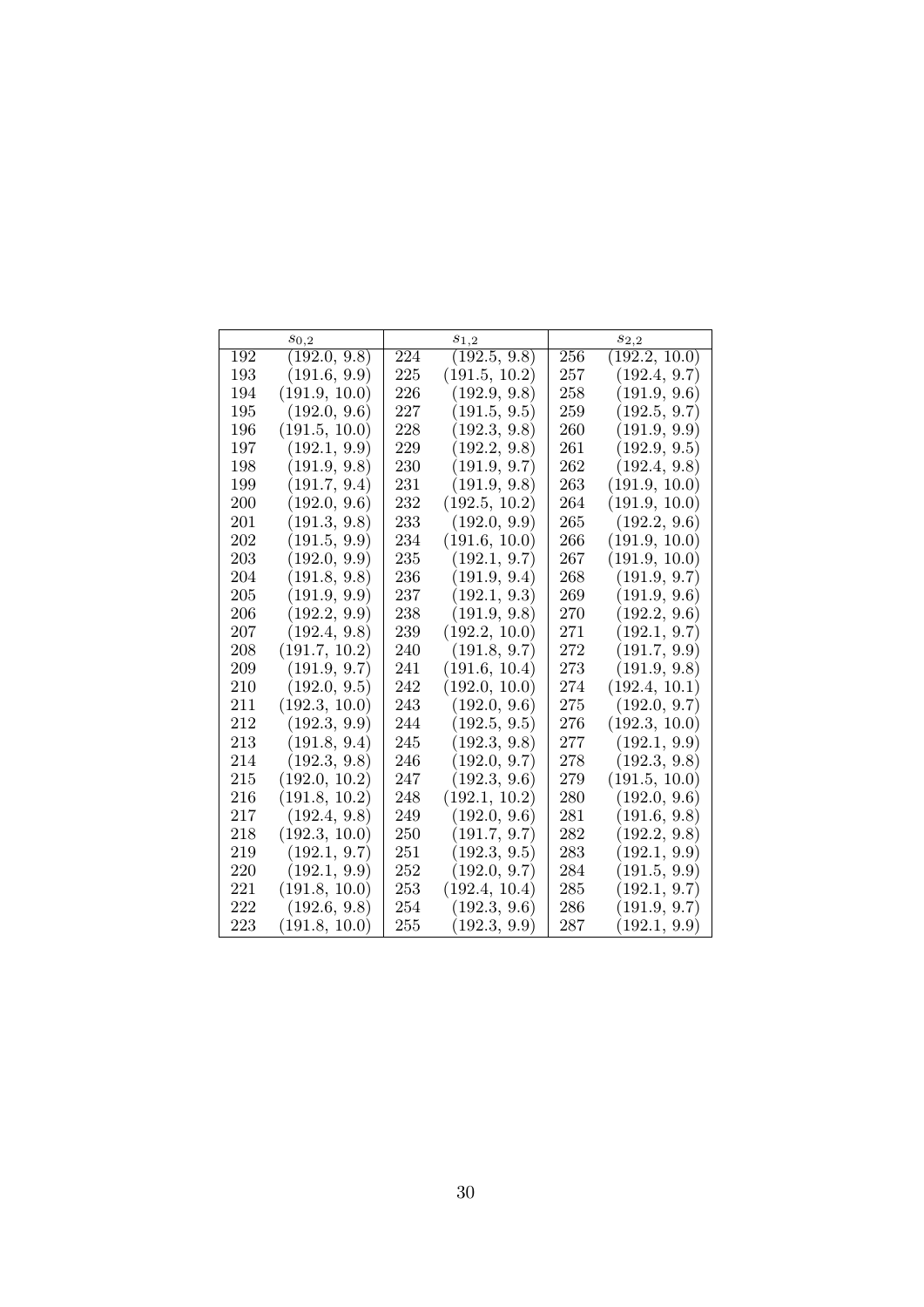|     | $s_{0,3}$     |     | $s_{1,3}$     |                  | $s_{2,3}$        |
|-----|---------------|-----|---------------|------------------|------------------|
| 288 | (191.7, 9.6)  | 320 | (192.2, 9.6)  | $\overline{352}$ | (191.6, 9.7)     |
| 289 |               |     | (192.1, 9.8)  | 353              |                  |
|     | (192.3, 10.0) | 321 |               |                  | $(192.3,\, 9.9)$ |
| 290 | (192.0, 9.8)  | 322 | 191.6, 9.7    | 354              | 192.2, 9.7       |
| 291 | (192.2, 10.2) | 323 | (192.2, 9.4)  | 355              | $(191.7,\, 9.9)$ |
| 292 | (192.3, 9.5)  | 324 | (192.0, 9.6)  | 356              | (191.5, 9.8)     |
| 293 | (191.8, 10.0) | 325 | (191.5, 9.7)  | 357              | (192.3, 9.7)     |
| 294 | (192.0, 9.7)  | 326 | (192.5, 10.2) | 358              | (192.2, 9.8)     |
| 295 | (192.5, 9.7)  | 327 | (192.6, 10.0) | 359              | (191.7, 9.9)     |
| 296 | (192.1, 9.7)  | 328 | (192.0, 9.6)  | 360              | (192.0, 10.0)    |
| 297 | (192.1, 9.4)  | 329 | (192.2, 9.9)  | 361              | (192.2, 9.7)     |
| 298 | (192.1, 9.8)  | 330 | 192.0, 9.8    | 362              | (191.9, 9.5)     |
| 299 | (191.8, 9.7)  | 331 | (191.9, 9.9)  | 363              | (191.9, 9.7)     |
| 300 | (192.2, 9.5)  | 332 | (192.1, 9.7)  | 364              | (191.9, 10.1)    |
| 301 | (192.3, 10.2) | 333 | (192.5, 9.9)  | 365              | (191.9, 9.9)     |
| 302 | (192.1, 9.7)  | 334 | (191.9, 9.8)  | 366              | (192.0, 9.9)     |
| 303 | (191.9, 10.0) | 335 | (191.9, 9.6)  | 367              | (192.0, 9.8)     |
| 304 | (192.0, 10.2) | 336 | (192.3, 9.7)  | 368              | (191.9, 9.5)     |
| 305 | (191.9, 9.8)  | 337 | (191.7, 9.6)  | 369              | (191.9, 9.9)     |
| 306 | (192.5, 9.5)  | 338 | (192.0, 9.7)  | 370              | (192.1, 10.0)    |
| 307 | (191.9, 9.5)  | 339 | (192.1, 10.2) | 371              | (191.9, 10.2)    |
| 308 | (191.8, 9.8)  | 340 | (192.0, 9.8)  | 372              | (191.8, 9.8)     |
| 309 | (192.4, 9.6)  | 341 | (192.3, 9.6)  | 373              | (191.9, 9.8)     |
| 310 | (192.0, 9.8)  | 342 | (192.3, 9.8)  | 374              | (192.1, 10.1)    |
| 311 | (191.5, 9.7)  | 343 | (191.7, 9.6)  | 375              | (192.2, 9.7)     |
| 312 | (192.3, 10.0) | 344 | (192.4, 10.3) | 376              | (192.3, 9.9)     |
| 313 | (191.8, 9.7)  | 345 | (192.2, 9.9)  | 377              | (192.3, 9.7)     |
| 314 | (192.2, 10.2) | 346 | (192.2, 10.0) | 378              | (192.0, 9.8)     |
| 315 | (192.4, 9.8)  | 347 | (192.3, 9.9)  | 379              | (191.4, 10.0)    |
| 316 | (192.2, 9.9)  | 348 | (191.8, 9.9)  | 380              | (191.9, 9.9)     |
| 317 | (192.3, 9.7)  | 349 | (192.3, 9.3)  | 381              | (191.8, 9.8)     |
| 318 | (191.8, 9.5)  | 350 | (192.4, 9.6)  | 382              | 191.9, 9.7       |
| 319 | (192.2, 9.6)  | 351 | (192.1, 9.8)  | 383              | (191.0, 9.6)     |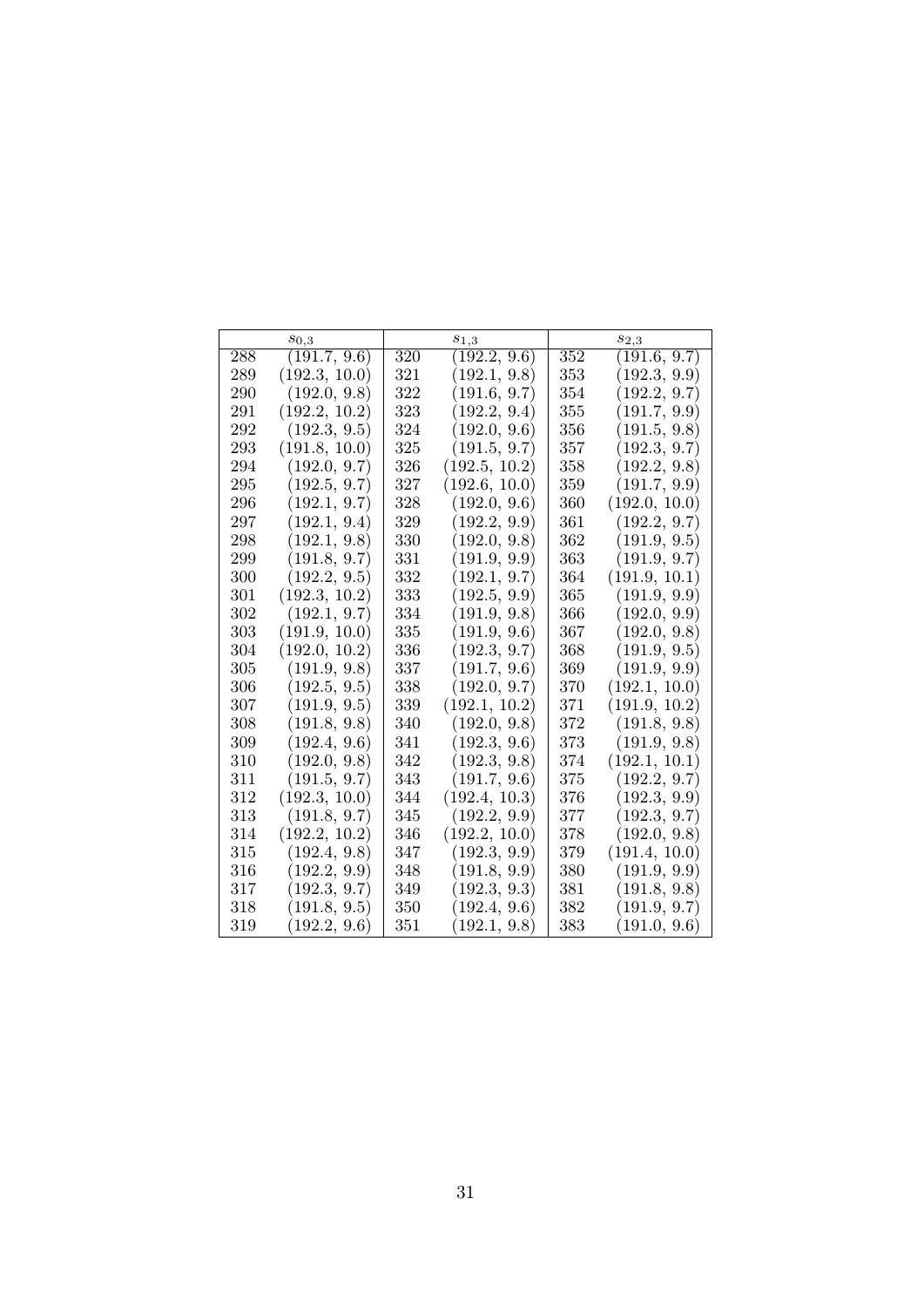## <span id="page-31-0"></span>G Differential Cryptanalysis

### Proof (Proof of [Lemma 1\)](#page-9-1).

We want to show how to compute the set of valid differentials for a given input difference

$$
\{(\Delta_{x'}, \Delta_{y'}, \Delta_{z'}) : f(x, y, z) \oplus f(x \oplus \Delta_x, y \oplus \Delta_y, z \oplus \Delta_z) = (\Delta_{x'}, \Delta_{y'}, \Delta_{z'})\}.
$$
 (4)

It is sufficient to look at the case where  $W$  is  $\mathbb{F}_2$  as there is no interaction between different coordinates in  $f$ . The output differences for  $f$  are given by

<span id="page-31-1"></span>
$$
\Delta_{x'} = (y \wedge z) \oplus (y \oplus \Delta_y \wedge z \oplus \Delta_z) \n\Delta_{y'} = (x \vee z) \oplus (x \oplus \Delta_x \vee z \oplus \Delta_z) \n\Delta_{z'} = (x \wedge y) \oplus (x \oplus \Delta_x \wedge y \oplus \Delta_y).
$$
\n(5)

If the input difference  $(\Delta_x, \Delta_y, \Delta_z) = (0, 0, 0)$ , then the output difference is clearly  $(0, 0, 0)$  as well. We can split the remaining cases in three groups

Case 1.  $(\Delta_x, \Delta_y, \Delta_z) = (1, 0, 0)$ . This simplifies [Equation 5](#page-31-1) to

$$
\Delta_{x'} = (y \wedge z) \oplus (y \wedge z) = 0
$$
  
\n
$$
\Delta_{y'} = (x \vee z) \oplus (\neg x \vee z) = -z
$$
  
\n
$$
\Delta_{z'} = (x \wedge y) \oplus (\neg x \wedge y) = y.
$$
\n(6)

and gives us the set of possible output differences

$$
(\Delta_{x'}, \Delta_{y'}, \Delta_{z'}) \in \{ (0, 0, 0), (0, 0, 1), (0, 1, 0), (0, 1, 1) \}.
$$
 (7)

In a similar way we can find the differentials for the other cases with a single bit difference which gives us the first three conditions in [Lemma 1.](#page-9-1)

Case 2.  $(\Delta_x, \Delta_y, \Delta_z) = (1, 1, 0)$ . This simplifies [Equation 5](#page-31-1) to

$$
\Delta_{x'} = (y \wedge z) \oplus (\neg y \wedge z) = z
$$
  
\n
$$
\Delta_{y'} = (x \vee z) \oplus (\neg x \vee z) = -z
$$
  
\n
$$
\Delta_{z'} = (x \wedge y) \oplus (\neg x \wedge \neg y) = \neg(x \oplus y).
$$
\n(8)

giving the set of possible output differences

$$
(\Delta_{x'}, \Delta_{y'}, \Delta_{z'}) \in \{ (0, 1, 0), (0, 1, 1), (1, 0, 0), (1, 0, 1) \}.
$$
 (9)

Again we can derive the other two cases in a similar way, giving us conditions 4-6 in [Lemma 1.](#page-9-1)

Case 3.  $(\Delta_x, \Delta_y, \Delta_z) = (1, 1, 1)$ . This simplifies [Equation 5](#page-31-1) to

$$
\Delta_{x'} = (y \wedge z) \oplus (\neg y \wedge \neg z) = \neg (y \oplus z)
$$
  
\n
$$
\Delta_{y'} = (x \vee z) \oplus (\neg x \vee \neg z) = \neg (x \oplus y)
$$
  
\n
$$
\Delta_{z'} = (x \wedge y) \oplus (\neg x \wedge \neg y) = \neg (x \oplus y).
$$
\n(10)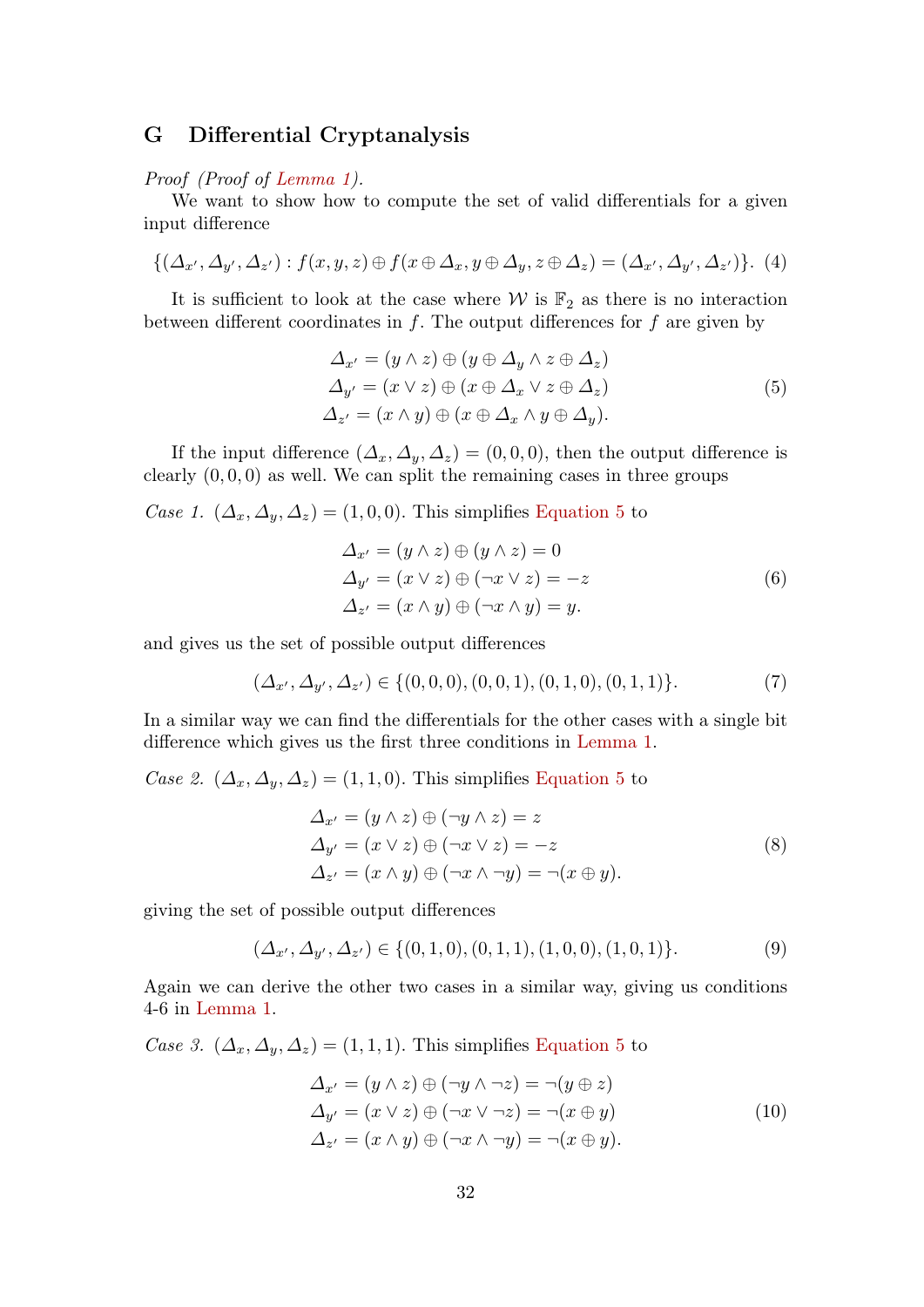giving the set of possible output differences

.

$$
(\Delta_{x'}, \Delta_{y'}, \Delta_{z'}) \in \{ (0, 0, 1), (0, 1, 0), (1, 0, 0), (1, 1, 1) \}. \tag{11}
$$

This corresponds to the last condition in [Lemma 1.](#page-9-1)

As in all but the  $(0, 0, 0)$  cases the size of the set of possible output differences is 4 the probability of any differential transition is  $2^{-2}$ . The contract of  $\Box$ 

| Round          | $s_{*,0}$             | $s_{*,1}$ | $s_{*,2}$  | $s_{*,3}$ Weight |
|----------------|-----------------------|-----------|------------|------------------|
|                | 0x80404180 0x00020100 |           |            |                  |
| $\overline{0}$ | 0x80002080            |           |            | 18               |
|                | 0x80002080 0x80010080 |           |            |                  |
|                | 0x80800100            |           |            |                  |
| 1              | 0x80400000            |           |            | 8                |
|                | 0x80400080            |           |            |                  |
|                | 0x80000000            |           |            |                  |
| $\overline{2}$ | 0x80000000            |           |            | 0                |
|                | 0x80000000            |           |            |                  |
|                |                       |           |            |                  |
| 3              |                       |           |            | $\Omega$         |
|                | 0x80000000            |           |            |                  |
|                | 0x00800000            |           |            |                  |
| $\overline{4}$ |                       |           |            | $\overline{2}$   |
|                |                       |           |            |                  |
|                |                       |           |            |                  |
| 5              | 0x00000001            |           |            | 4                |
|                | 0x00800000            |           |            |                  |
|                | 0x01008000            |           |            |                  |
| 6              | 0x00000200            |           |            | 6                |
|                | 0x01000000            |           |            |                  |
|                |                       |           |            |                  |
| 7              | 0x01040002            |           |            | 14               |
|                | 0x03008000            |           |            |                  |
|                | 0x02020480            |           |            |                  |
| 8              | 0x0a00040e            |           | 0x06000c00 |                  |
|                | 0x06010000            |           | 0x00010002 |                  |

<span id="page-32-0"></span>Table 6: Optimal differential trail for 8-round Gimli.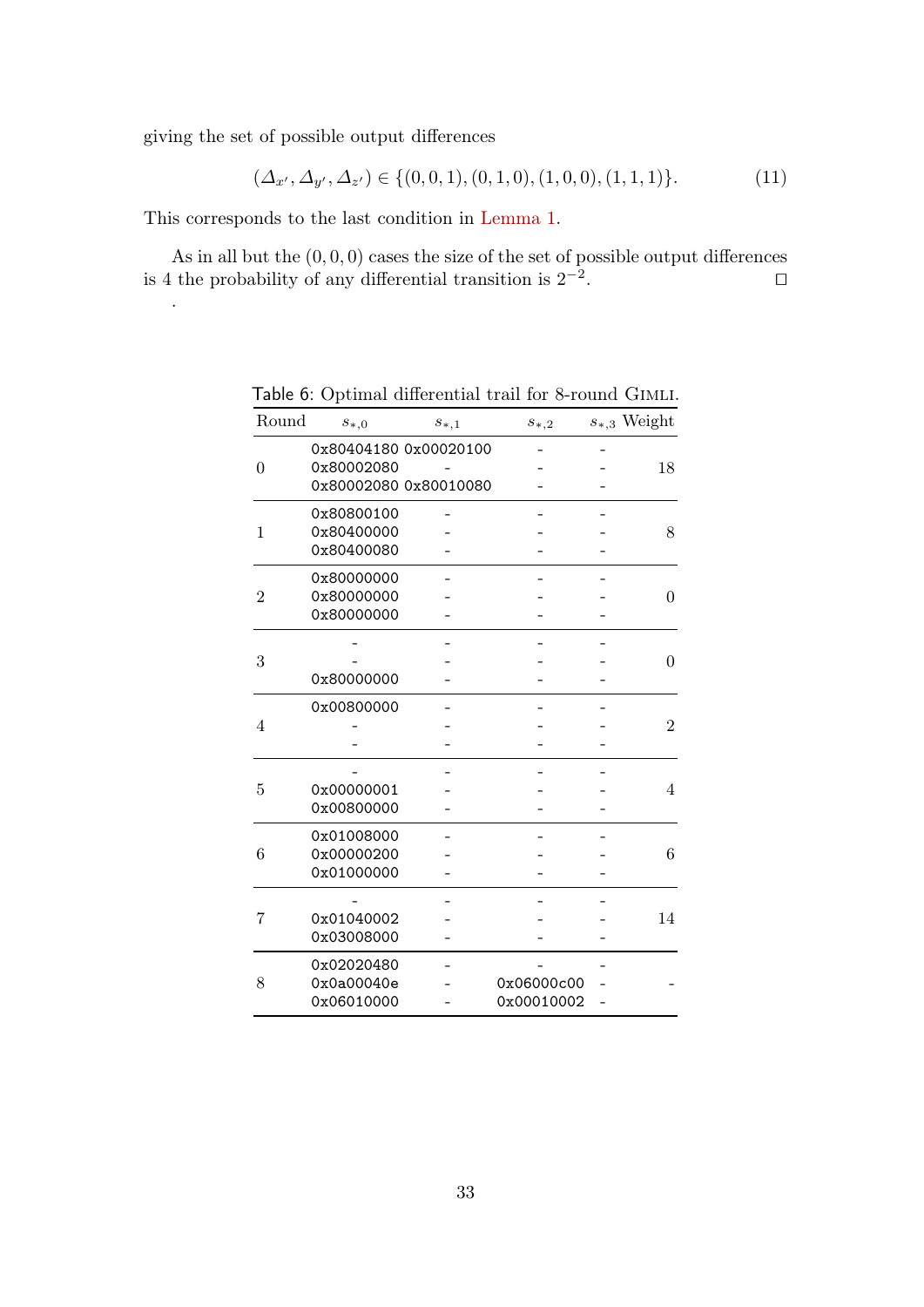| Round            | $s_{*,0}$ | $s_{*,1}$                                   | $s_{*,2}$                        | $s_{*,3}$             | Weight         |
|------------------|-----------|---------------------------------------------|----------------------------------|-----------------------|----------------|
| $\boldsymbol{0}$ |           |                                             |                                  |                       |                |
|                  |           |                                             | 0x40010180 0x02000000 0x40100400 |                       | 46             |
|                  |           | 0x02008080 0x40010180 0x03018080 0x40104400 |                                  |                       |                |
| 1                |           | 0x80020080                                  |                                  | 0x80210180            |                |
|                  |           | 0x00060080                                  |                                  | 0x40200080            | 24             |
|                  |           | 0x00070480                                  |                                  | 0x00318400            |                |
| $\overline{2}$   |           | 0x00003100                                  |                                  | 0x80401180            |                |
|                  |           | 0x00000100                                  |                                  | 0x80000180            |                |
|                  |           | 0x80000980                                  |                                  | 0x80000980            | 20             |
|                  |           |                                             |                                  |                       |                |
|                  |           |                                             |                                  | 0x80800100            |                |
| 3                |           |                                             |                                  | 0x80400000            | 8              |
|                  |           |                                             |                                  | 0x80400080            |                |
|                  |           |                                             |                                  | 0x80000000            |                |
| 4                |           |                                             |                                  | 0x80000000            | 0              |
|                  |           |                                             |                                  | 0x80000000            |                |
|                  |           |                                             |                                  |                       |                |
| 5                |           |                                             |                                  |                       | 0              |
|                  |           |                                             |                                  | 0x80000000            |                |
|                  |           |                                             |                                  | 0x00800000            |                |
| 6                |           |                                             |                                  |                       | $\overline{2}$ |
|                  |           |                                             |                                  |                       |                |
|                  |           |                                             |                                  |                       |                |
| 7                |           |                                             |                                  | 0x00000001            | $\overline{4}$ |
|                  |           |                                             |                                  | 0x00800000            |                |
|                  |           |                                             |                                  | 0x01008000            |                |
| 8                |           |                                             |                                  | 0x00000200            | 6              |
|                  |           |                                             |                                  | 0x01000000            |                |
|                  |           |                                             | 0x00010002                       |                       |                |
| 9                |           |                                             |                                  | 0x01040002            | 14             |
|                  |           |                                             |                                  | 0x03008000            |                |
| 10               |           |                                             |                                  | 0x020A0480            |                |
|                  |           |                                             |                                  | 0x02000400 0x0A000402 | 24             |
|                  |           |                                             |                                  | 0x00010002 0x0A010000 |                |
|                  |           |                                             |                                  |                       |                |
| 11               |           | 0x02020104 0x02000100                       |                                  |                       |                |
|                  |           |                                             |                                  | 0x00080004 0x14010430 | 40             |
|                  |           |                                             |                                  | 0x00020004 0x1E081480 |                |
|                  |           |                                             |                                  | 0x00000A00 0xB00A0910 |                |
| 12               |           | 0x04020804 0x00020004 0x10001800 0x02186078 |                                  |                       |                |
|                  |           | 0x02020104 0x02000100 0x00040008 0x3C102900 |                                  |                       |                |
|                  |           |                                             |                                  |                       |                |

<span id="page-33-0"></span>Table 7: A 12-round differential trail for GIMLI with probability 2<sup>−188</sup> expanding the optimal 7-round differential trail.